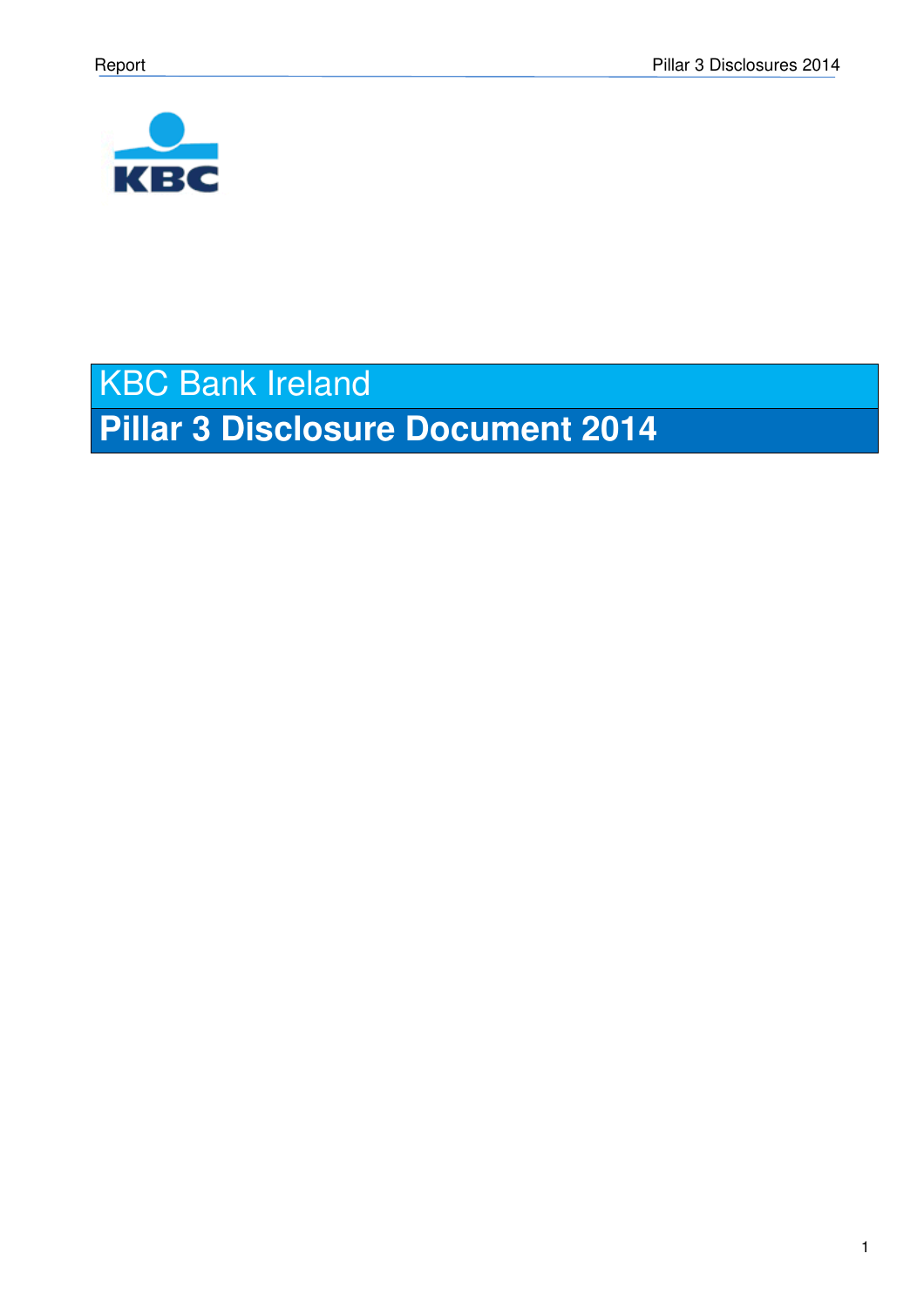# **Contents**

| 2.1<br>2.2<br>2.3                                    | <b>MACRO ECONOMIC FACTORS</b><br><b>KBCI 2014 HIGHLIGHTS</b><br><b>DISCLOSURE POLICY</b>                                                                                                                                                                                                                               | 5<br>5<br>$6\phantom{1}$                                                                              |
|------------------------------------------------------|------------------------------------------------------------------------------------------------------------------------------------------------------------------------------------------------------------------------------------------------------------------------------------------------------------------------|-------------------------------------------------------------------------------------------------------|
|                                                      |                                                                                                                                                                                                                                                                                                                        |                                                                                                       |
| 3.1<br>3.2<br>3.3<br>3.4<br>3.5<br>3.6<br>3.7<br>3.8 | <b>BOARD OF DIRECTORS</b><br><b>RISK AND COMPLIANCE COMMITTEE</b><br><b>EXECUTIVE COMMITTEE</b><br><b>KBCI MANAGEMENT</b><br>THE CHIEF RISK OFFICER AND THE RISK MANAGEMENT DEPARTMENT<br>RISK OVERSIGHT COMMITTEE AND ITS SUBCOMMITTEES<br>THE AUDIT COMMITTEE<br><b>GOVERNANCE SURROUNDING REMUNERATION AND RISK</b> | $\overline{7}$<br>$\overline{7}$<br>$\,8\,$<br>$\bf 8$<br>$\bf 8$<br>$\bf 8$<br>$\boldsymbol{9}$<br>9 |
|                                                      |                                                                                                                                                                                                                                                                                                                        | .11                                                                                                   |
| 4.1<br>4.2<br>4.3                                    | <b>RISK APPETITE</b><br><b>POLICY &amp; PROCESSES</b><br><b>REGULATORY CAPITAL</b>                                                                                                                                                                                                                                     | 11<br>12<br>12                                                                                        |
|                                                      |                                                                                                                                                                                                                                                                                                                        | .17                                                                                                   |
| 5.1<br>5.2<br>5.3<br>5.4<br>5.5<br>5.6<br>5.7<br>5.8 | <b>STRATEGY AND PROCESSES</b><br><b>SCOPE OF CREDIT RISK DISCLOSURES</b><br><b>EXPOSURE TO CREDIT RISK</b><br><b>IMPAIRED &amp; PAST DUE NOT IMPAIRED</b><br><b>APPROACHES TO CREDIT RISK</b><br><b>CREDIT RISK MITIGATION TECHNIQUES</b><br><b>INTERNAL MODELLING</b><br><b>COUNTERPARTY CREDIT RISK</b>              | 17<br>17<br>17<br>18<br>20<br>21<br>21<br>23                                                          |
|                                                      |                                                                                                                                                                                                                                                                                                                        | 24                                                                                                    |
| 6.1<br>6.2<br>6.3                                    | <b>STRATEGY &amp; PROCESSES</b><br><b>SCOPE OF LIQUIDITY RISK MANAGEMENT</b><br><b>STRUCTURAL LIQUIDITY RISK</b>                                                                                                                                                                                                       | 24<br>24<br>24                                                                                        |
|                                                      |                                                                                                                                                                                                                                                                                                                        | .24                                                                                                   |
| 7.1                                                  | <b>TOTAL OUTSTANDING SECURITISED EXPOSURES</b>                                                                                                                                                                                                                                                                         | 25                                                                                                    |
|                                                      |                                                                                                                                                                                                                                                                                                                        | $25\,$                                                                                                |
| 8.1<br>8.2<br>8.3<br>8.4                             | <b>SOURCES OF ALM RISK</b><br><b>MEASUREMENT METHODOLOGY FOR ALM RISK</b><br><b>MANAGEMENT AND MONITORING OF ALM RISK</b><br><b>MITIGATION OF ALM RISK</b>                                                                                                                                                             | 26<br>26<br>26<br>27                                                                                  |
|                                                      |                                                                                                                                                                                                                                                                                                                        | .27                                                                                                   |
| 9.1<br>9.2<br>9.3                                    | <b>STRATEGY &amp; PROCESSES</b><br><b>SCOPE OF OPERATIONAL RISK MANAGEMENT</b><br><b>OPERATIONAL RISK GOVERNANCE</b>                                                                                                                                                                                                   | 27<br>27<br>27                                                                                        |
|                                                      |                                                                                                                                                                                                                                                                                                                        | $.28\,$                                                                                               |
| 10.1<br>10.2<br>10.3<br>10.4                         | <b>SOURCES OF BUSINESS/STRATEGY RISK</b><br><b>MEASUREMENT METHODOLOGY FOR BUSINESS/STRATEGY RISK</b><br><b>MANAGEMENT AND MONITORING OF BUSINESS/STRATEGY RISK</b><br><b>MITIGATION OF BUSINESS/STRATEGY RISK</b>                                                                                                     | 28<br>28<br>28<br>28                                                                                  |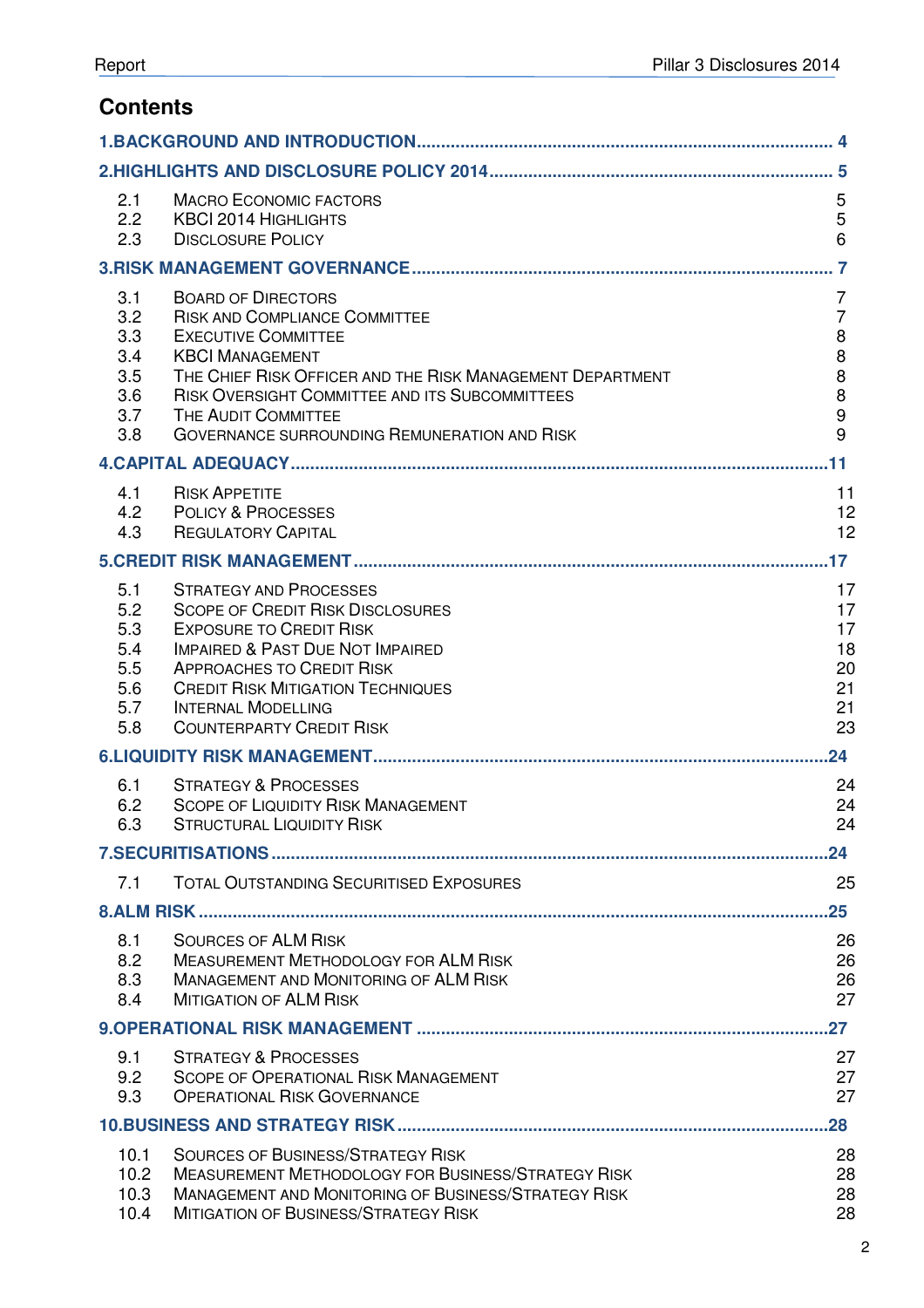|                                                   |                                                                                                                                                                                                | 28                         |
|---------------------------------------------------|------------------------------------------------------------------------------------------------------------------------------------------------------------------------------------------------|----------------------------|
| 11.1<br>11.2<br>11.3<br>11.4                      | <b>SOURCES OF REPUTATIONAL RISK</b><br><b>MEASUREMENT METHODOLOGY FOR REPUTATIONAL RISK</b><br><b>MANAGEMENT AND MONITORING OF REPUTATIONAL RISK</b><br><b>MITIGATION OF REPUTATIONAL RISK</b> | 29<br>29<br>29<br>29       |
|                                                   |                                                                                                                                                                                                | 29                         |
| 12.1<br>12.2<br>12.3                              | <b>SOURCES OF PENSION RISK</b><br><b>MANAGEMENT AND MONITORING OF PENSION RISK</b><br><b>MITIGATION OF PENSION RISK</b>                                                                        | 29<br>30<br>30             |
|                                                   |                                                                                                                                                                                                | .30                        |
| 13.1<br>13.2<br>13.3 <sub>1</sub><br>13.4<br>13.5 | <b>STRESS TESTING PILLAR III DISCLOSURE</b><br><b>SCENARIO STRESS TESTS:</b><br><b>SENSITIVITY STRESS TESTS:</b><br><b>REVERSE STRESS TESTS</b><br><b>RISK SPECIFIC STRESS TESTS:</b>          | 30<br>30<br>30<br>31<br>31 |
| 13.6                                              | <b>ICAAP STRESS TESTING</b>                                                                                                                                                                    | 32                         |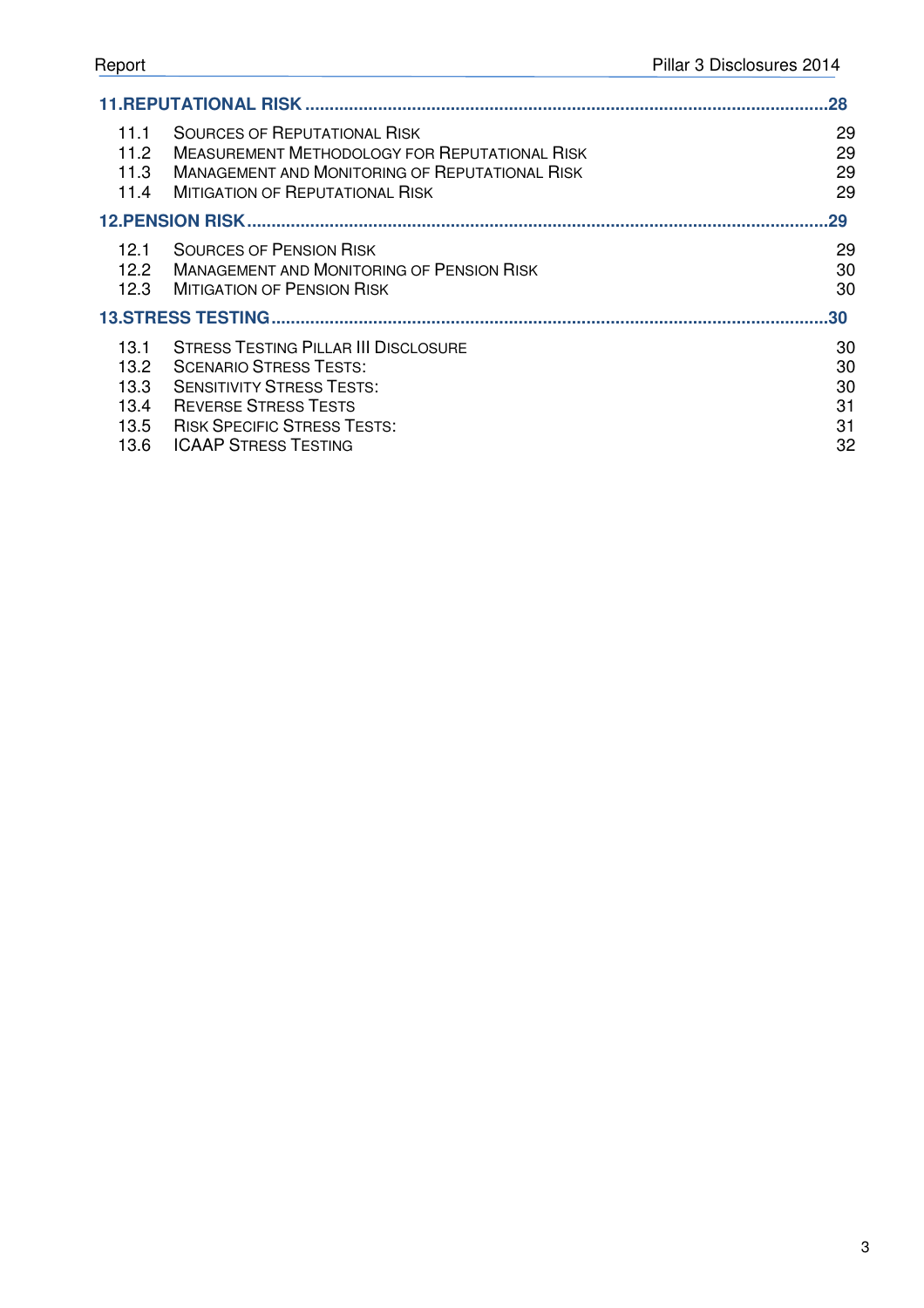## **1. Background and Introduction**

KBC Bank Ireland plc (KBCI) is a wholly owned subsidiary of KBC Bank NV, one of Europe's largest banks. KBCI has been operating in Ireland for over 40 years and became a member of the KBC group in 1978.

KBCI prepares consolidated financial statements under International Financial Reporting Standards (IFRS). KBCI is a credit institution authorised by the Central Bank of Ireland (CBI) and is required to file regulatory returns with the CBI for the purpose of assessing, inter alia, its capital adequacy, balance sheet and liquidity position. All subsidiaries are consolidated for both financial statement presentation and regulatory reporting.

KBCI is required to comply with the Capital Requirements Directive EU 2013/36/EU and the Capital Requirement Regulation EU No 575/2013, hereafter collectively referred to as 'CRD IV', which came into force on 1 January 2014. CRD IV is the legal basis for implementing the Basel III framework.

The framework is based on three pillars;

**Pillar 1** ('minimum capital requirements') specifies the minimum capital requirement a bank must hold for credit risk, market risk and operational risk.

**Pillar 2** ('supervisory review') requires banks to estimate their own capital through an Internal Capital Adequacy Assessment Process (ICAAP). The ICAAP is subject to supervisory review from the Central Bank of Ireland, through the Supervisory Review and Evaluation Process (SREP). Pillar 2 also includes liquidity risk, business risk, interest rate risk, pension risk and concentration risk.

**Pillar 3** ('market discipline') requires banks to disclose a suite of qualitative and quantitative capital and risk management information.

This report represents the Pillar 3 disclosures for KBCI as at 31 December 2014 as required under CRD IV and the Basel III framework.

KBCI is deemed to be a material subsidiary of KBC Bank NV and as such is required to comply with the Pillar 3 disclosure requirements.

This report is produced on an annual basis to coincide with the annual statutory accounts with information as at 31 December. Comparative data has been included where relevant.

KBCI management are satisfied with the adequacy of risk management arrangements in place within KBCI regarding the profile and strategy of the Bank.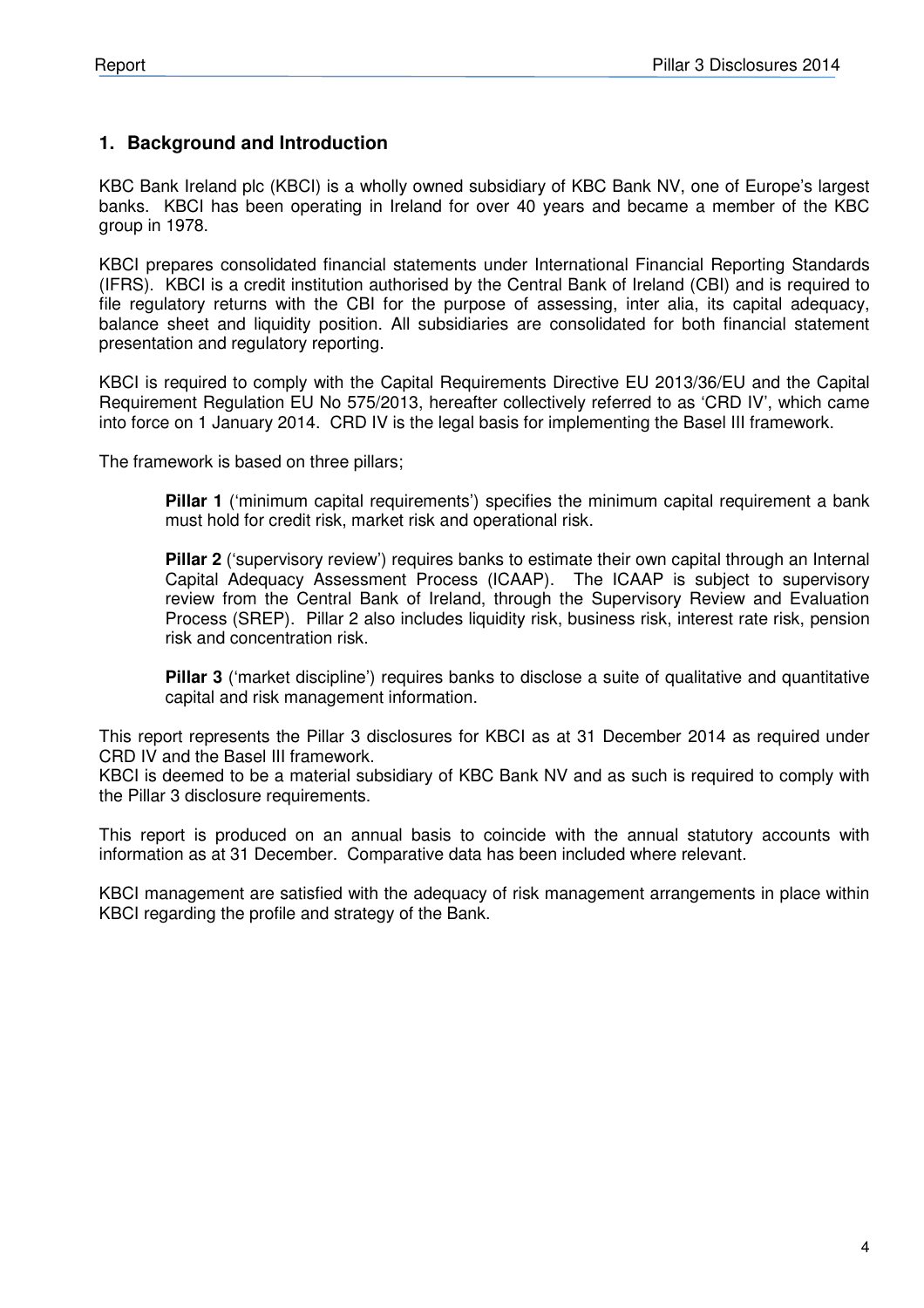# **2. Highlights and Disclosure Policy 2014**

#### **2.1 Macro Economic factors**

While accelerating exports remained the main driver of growth, the recovery in the Irish economy showed clear signs of strengthening and broadening as 2014 unfolded. Overall GDP growth was probably in the region of 5% in 2014 and the year saw Ireland successfully emerge from its EU/IMF programme against a backdrop of consistently improving financial market sentiment. Encouragingly, numbers of people at work are growing steadily and a healthier jobs market and growing confidence means household spending and investment are now beginning to improve after many years of weakness. These improvements feed into a clearly stronger operating environment for KBC Bank Ireland plc (the 'Bank').

The Bank reported an operating profit of €107 million before tax and impairment costs and a loss of €91 million after tax and impairment costs for 2014 (FY 2013 loss of €864 million). Overall, total loan impairment costs of €198 million were reported for the Bank for 2014. The Bank's capital base has remained solid with a Tier 1 Capital Ratio of 12.7% as at 31 December 2014.

#### **2.2 KBCI 2014 Highlights**

**Embedding Risk Management** - The Risk Management function has continued to develop in 2014. More detail on the structure of the Risk Management function can be found in the risk management governance section of this report.

**Lending Portfolio** - The overall outstanding portfolio has reduced by €361m (2.4%) in 2014. This includes repayments from performing customers in addition to a strategic reduction in the corporate portfolio. The Retail portfolio includes growth of new business as well as a level of reduction due to MARS resolution of the distressed portfolio.

**Impaired** – Outstanding Impaired loans (PD 10-12) increased €661m (9%) in 2014. Retail impaired loans grew €579m (11%) primarily due to the continued roll out of the revised definition of default applied in December 2013 in response to the European Banking Authority (EBA) Technical Standard. Defaults in the corporate portfolio increased by €82m (4%).

**Provisions** - The provision charge (Specific and IBNR) for 2014 is €198m (excluding Reserved Interest) with €92m and €106m arising from the Retail and Corporate portfolios respectively. Total stock of provisions as at 31 December 2014 is €2,909m (€3,330m including reserved interest). This represents an increase on 2013 of 7%.

**Forbearance** - Forbearance continues to be offered to customers facing difficult circumstances in the current economic climate. KBCI offers forbearance to customers in order to alleviate financial distress and provide support in returning customers to sustainable solutions on their debt. KBCI has developed and commenced implementation of longer term resolution options for Retail mortgage customers in arrears as part of the Mortgage Arrears Resolution Strategy (MARS).

**Funding** - The Bank continued to experience strong growth in its retail funding base with total retail deposits at the end of 2014 of approximately €3.4 billion (2013: €2.8 billion). This was principally generated in personal deposits, with competitive interest rates and the introduction of a range of new products for Irish customers.

**Liquidity** – As at 31 December 2014 the NSFR was 58.46% and the LCR was 59.3%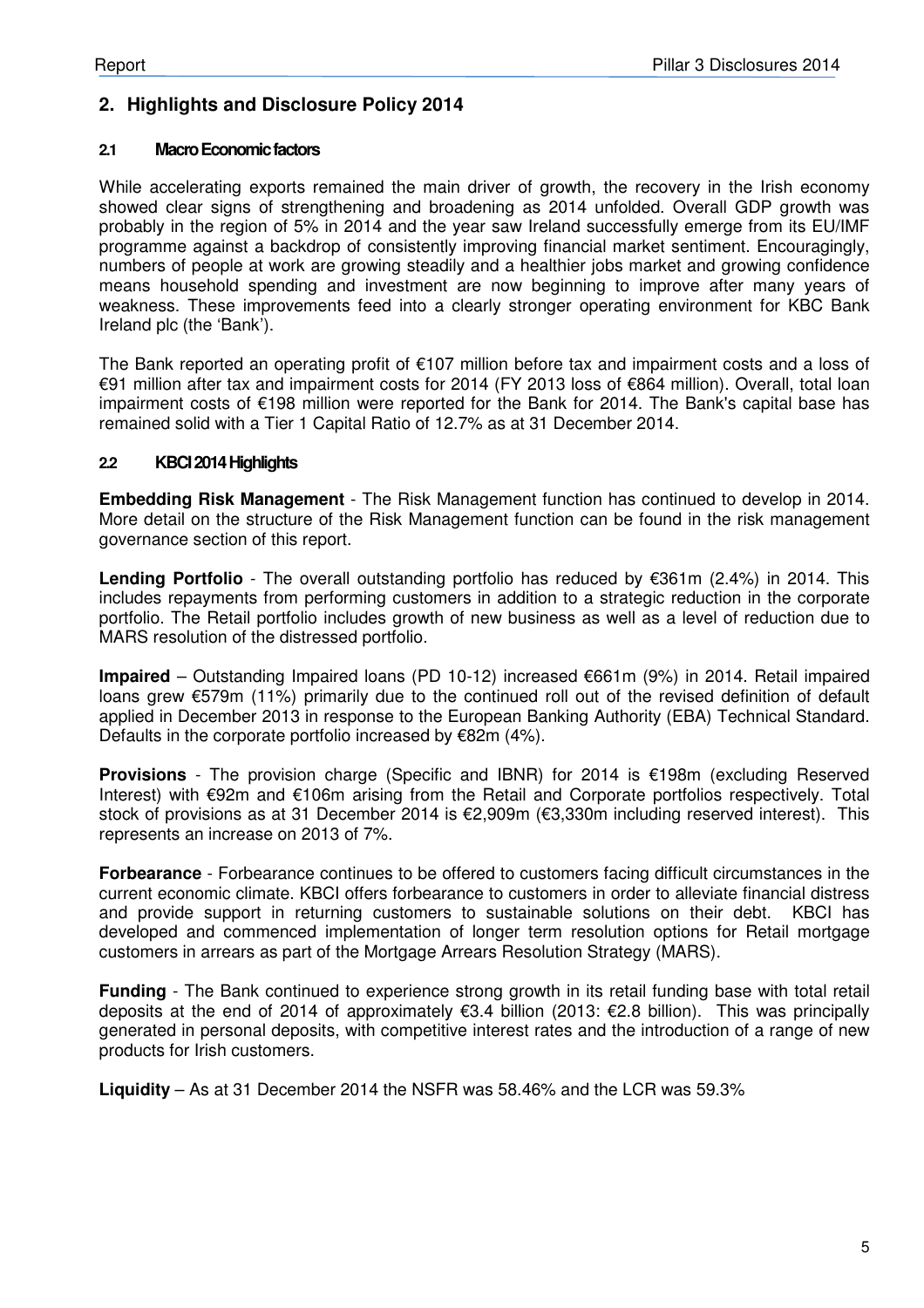#### **2.3 Disclosure Policy**

KBCI aims to be as open as possible when communicating to the market about its exposure to risk. Risk Management information is therefore included in this separate publication to the annual financial statements.

The Capital Requirement Directive (CRD) came into force on 1 January 2007 and has since been amended a number of times (CRD II and CRD III). The latest amendments came in the form of an updated CRD which was signed into Irish law on 31 March 2014 and a new Capital Requirement Regulation (CRR) which is directly applicable to banks across the EU. The updated CRD and new CRR are collectively known as 'CRD IV'. The aim of CRD IV is to strengthen and provide the regulation of the banking system and provides the legal basis for the implementation of the Basel III framework in the EU. CRD IV came into force on 1 January 2014 and will be phased in over a transition period to 1 January 2019,

This report is based on Basel III's third pillar and the resulting disclosure requirements. Disclosures required under Pillar 3 are only incorporated if they are deemed relevant and material for KBCI and if their omission or misstatement would change or influence the assessment or decision of a user relying on the information. Information regarded as proprietary or confidential has been excluded from this document given the potential impact on KBCI's competitiveness and counterparty relationships.

A comparison with the previous year is provided unless this is not possible due to differences in scope and/or methodology.

The information provided in this document is not required to be subject to an external audit. The disclosures have been checked for consistency with other existing risk reports and were subjected to a final screening by authorised risk management representatives to ensure quality.

Information disclosed under IFRS 7, which has been audited, is presented in KBCI's annual report. The information presented in this report coincides with the annual report where possible, but a one to one comparison cannot always be made due to the different risk concepts under IFRS and Basel III. To avoid compromising the readability of this report, relevant parts of the annual report have been reproduced within this report.

The KBCI Pillar 3 disclosure reports are available on the KBCI website www.kbc.ie. These disclosures do not constitute any form of a Financial Statement and should not be relied upon exclusively in making a judgement on KBCI.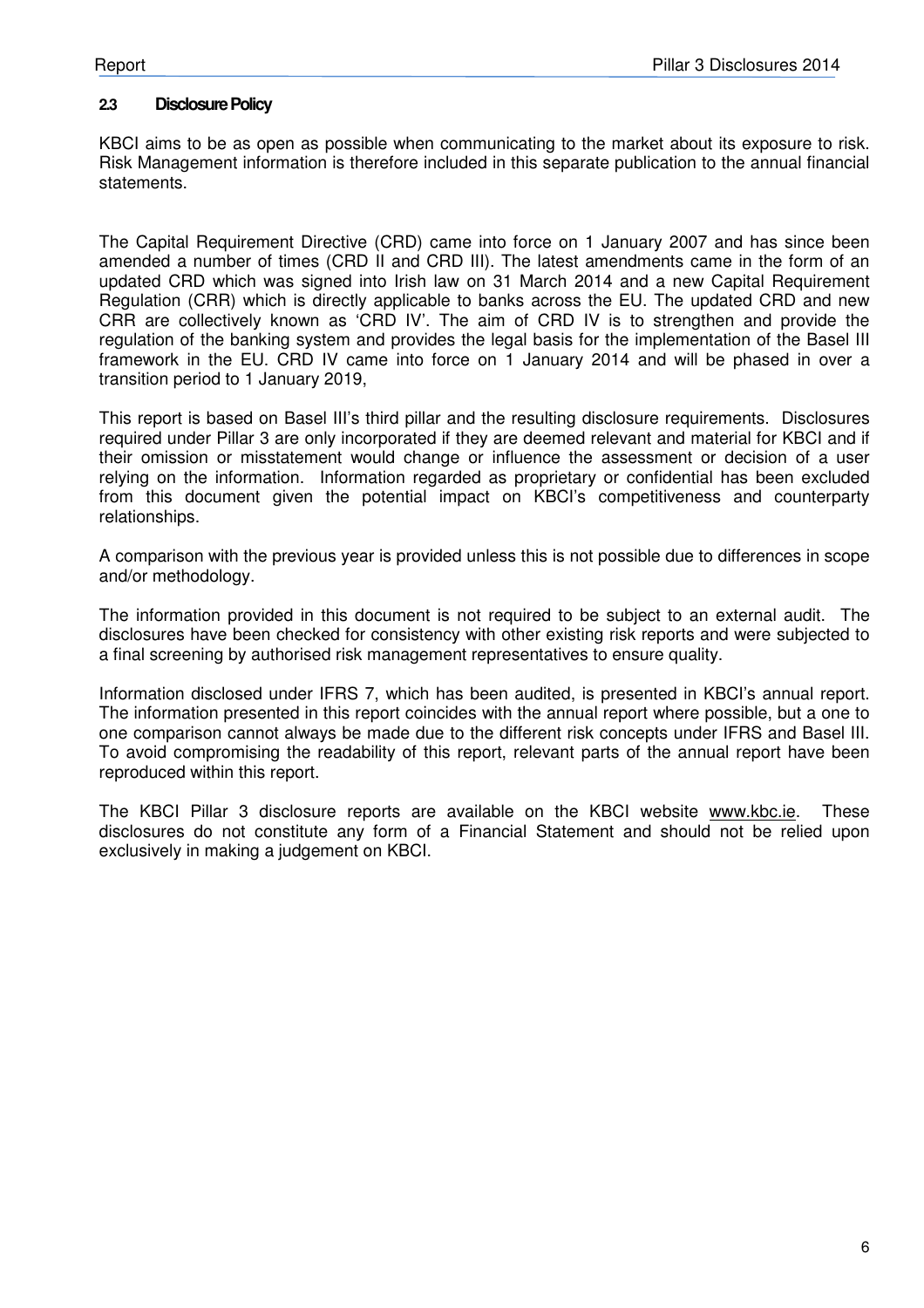# **3. Risk Management Governance**

The KBCI Board is ultimately responsible for the functioning of an effective Risk Management Framework in KBCI.

KBCI has implemented a clearly defined risk governance structure, captured in a Risk Management Framework, in order to ensure that its risk management is as robust as possible. An element of this structure is the roles and responsibilities that each governance forum has within the context of the Internal Capital Adequacy Assessment Process (ICAAP). The following section sets out these respective roles and responsibilities.





#### **3.1 Board of Directors**

The Board of Directors is the ultimate decision maker and arbiter with regard to matters affecting KBCI's strategy, organisation and internal control.

The Board is responsible for the governance and effective working of KBCI's Risk Management Framework and the integration of capital planning and capital management into the Bank's overall risk management culture and framework. The Board is also responsible for ensuring that the capital plan and management policies and procedures are communicated and implemented across KBCI and are supported by sufficient authority and resources.

The Board has established a Risk and Compliance Committee as a sub-committee to assist it by providing advice in relation to Risk. It is the Board's role to determine risk appetite and set strategy.

#### **3.2 Risk and Compliance Committee**

The Risk and Compliance Committee oversees the Risk Management department and the effective working of the Risk Management Framework within KBCI. The Risk and Compliance Committee is required to review the ICAAP, the ICAAP Policy and Risk Frameworks at least annually or more frequently, if required.

The Risk & Compliance Committee met 5 times during 2014.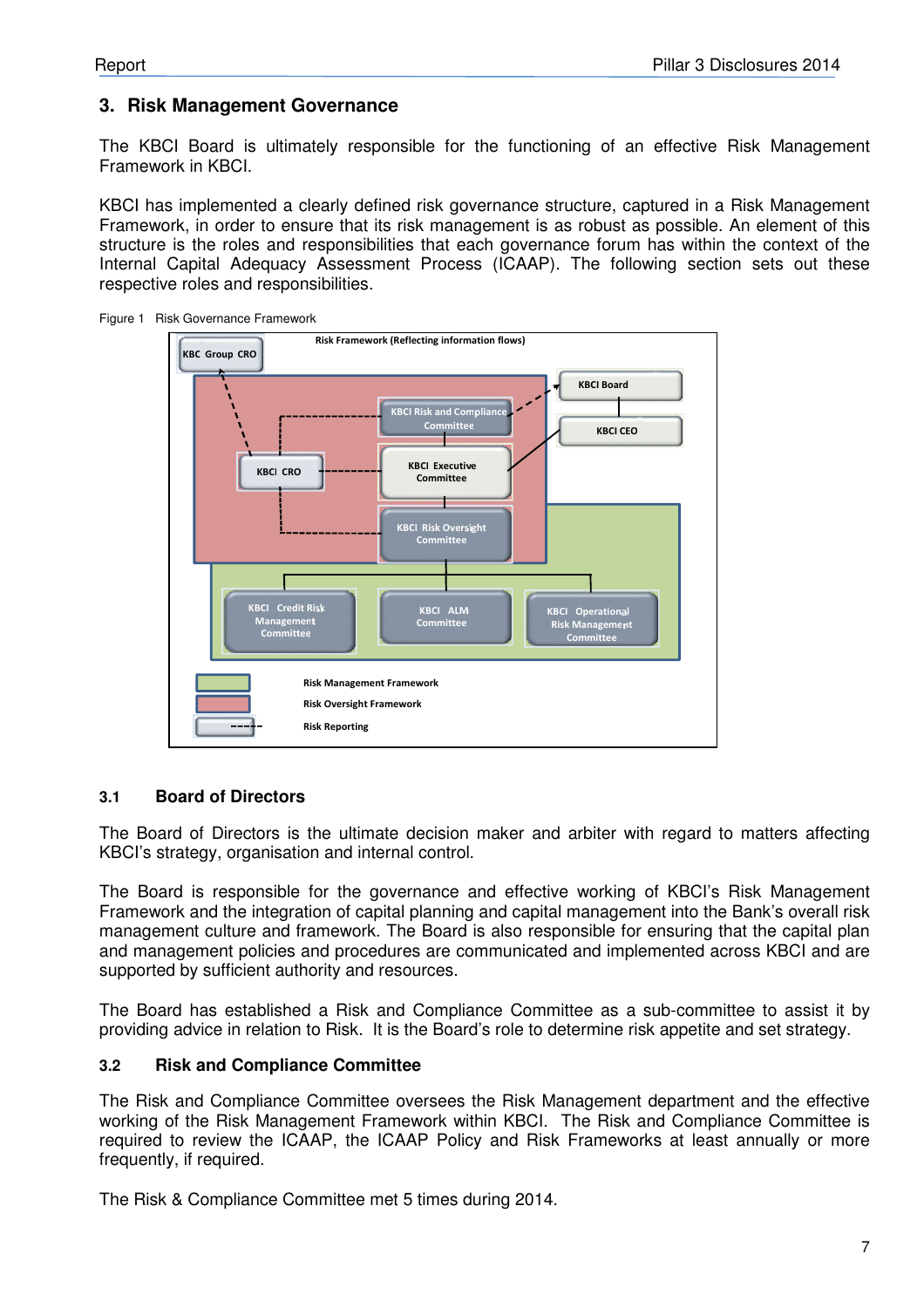The papers for the Risk & Compliance Committee meetings and the minutes of the Risk & Compliance Committee meetings are circulated to all members of the Board of Directors. The Chairman of the Risk & Compliance Committee provides a report to the Board of Directors on the main issues discussed at the Risk & Compliance Committee. The Chief Risk Officer is a member of the Board of Directors and an attendee of the Risk and Compliance Committee.

#### **3.3 Executive Committee**

The KBC Group approach to risk management is to establish and operate three lines of defence against the risks that could adversely affect the organisation. KBCI have adopted this structure as it reflects best practice in the market and delivers a comprehensive Risk Management Framework with clear roles and responsibilities in terms of the management of risk.

KBCI management act as the first line of defence and are supported in their role by the Chief Risk Officer (CRO) and the Risk Management department, who together act as the second line of defence. Finally, Internal Audit act as the third line of defence.

It is KBC Group practice that the Executive Committee is the common point at which the three lines of defence meet and are managed. This means that the Executive Committee and the Executive Directors maintain a holistic view of the management of KBCI's risks. The Executive Committee advises the Risk and Compliance Committee on risk matters and can escalate issues to the Risk and Compliance Committee as appropriate. The CRO, who is a member of the Executive Committee, acts as a liaison bridge between the Risk and Compliance Committee, the Executive Committee and the Risk Oversight Committee and its sub-committees to ensure that a clear and comprehensive channel of communication is maintained at all times.

#### **3.4 KBCI Management**

KBCI's management are the first line of defence in the management of the risks faced by KBCI and are responsible for the implementation of the Risk Management Framework. This responsibility has been delegated by the Board.

Furthermore, management have the primary responsibility for the operational implementation of risk management and are involved at every stage of the process. Through their day to day involvement, including the monitoring and management of the evolution of KBCI's risk profile for each material risk type in a timely manner, management is positioned to propose to the Board appropriate amendments to key policies and risk limits to ensure that risk appetite and strategy is maintained.

## **3.5 The Chief Risk Officer and the Risk Management Department**

The CRO, who is a member of the Board and an attendee of the Risk and Compliance Committee, is responsible for the proper functioning of the Risk Management Framework and is supported by the Risk Management department. The Risk Management department, with the Risk Oversight Committee and its subcommittees, form the second line of defence in the management of KBCI's risks.

#### **3.6 Risk Oversight Committee and its Subcommittees**

The Risk Oversight Committee assists the Executive Committee, the Risk and Compliance Committee and the Board in its consideration of the KBCI ICAAP and the Risk Management Framework; an appropriate programme of stress testing activities; the appropriate approach for calculating Pillar I regulatory capital and Pillar II economic capital (Ecap); updates to KBCI's risk appetite; the models used by KBCI in the measurement and management of risk; the reporting of the risk profile of KBCI; the use of risk mitigation techniques; the reporting of risk related items by subcommittees; Pillar 3 disclosures and risk policies and other risk related documents.

The Risk Oversight Committee has a number of subcommittees (specifically the Credit Risk Management, the Operational Risk Management and the Asset and Liabilities Management Risk Management Committees) to assist it in the management of specific material risks that KBCI faces,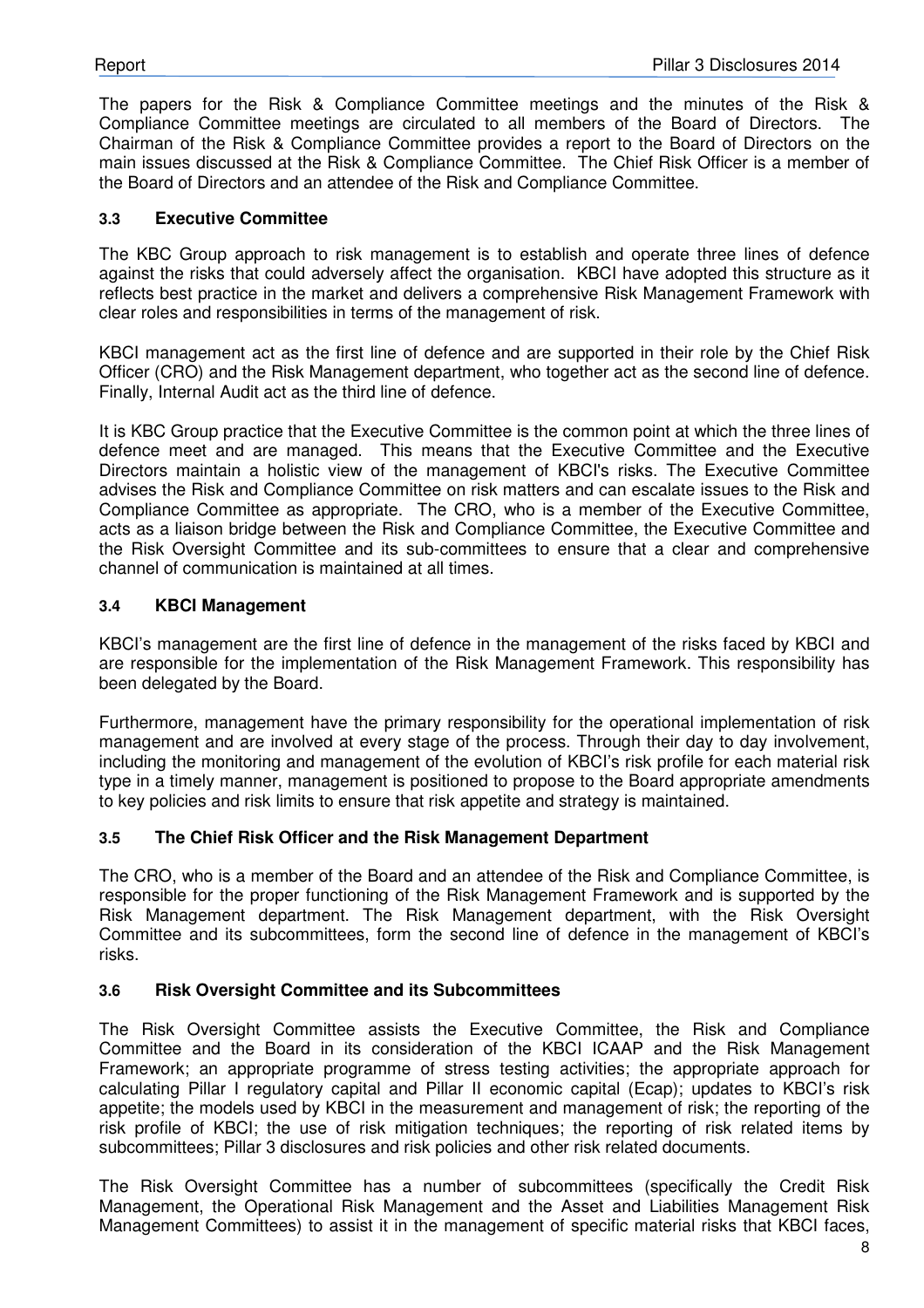e.g. credit risk is managed by the Credit Risk Management Committee. Each subcommittee has the authority to decide on all topics within its remit.

The Risk Oversight Committee therefore acts as the primary escalation point for any issues arising from subcommittees. The Risk Oversight Committee has the authority to decide on all topics within its remit and all issues escalated to it by the subcommittees. If the committee feels unable to decide on or respond to a specific matter or the financial impact of an issue or decision is outside of its decision authority, the Risk Oversight Committee will escalate the issue to the Executive Committee, or the CRO can escalate the issue straight to the Risk and Compliance Committee as deemed appropriate.

#### **3.7 The Audit Committee**

Internal Audit is the third line of defence in the management of KBCI's risks.

The Audit Committee is an independent control function that monitors internal audits of business processes, including risk management, on a periodic basis in accordance with a risk based planning methodology and audit approach. The Audit Committee is a sub-committee of the Board. It reports directly to the Board of Directors and is chaired by an independent non-executive member of the Board.

#### **3.8 Governance surrounding Remuneration and Risk**

The objective of KBCI's Remuneration Policy is to increase the transparency in remuneration matters, to support the business goals of the bank by efficient remuneration structures and to create common basic values and guidelines for remuneration and benefits to align the objectives of management and staff with those of the KBC Bank Ireland plc (KBCI) Board, it's parent, KBC Group, and other relevant stakeholders and regulators. It is KBCI's policy to adhere to the high level principles on remuneration and policies relating thereto as set out by KBC Group, to the requirements of the CBI for appropriate remuneration practices that assess and manage risk through remuneration and the EBA guidelines.

The governance of the KBCI Remuneration Policy involves the design, implementation and the ongoing review of remuneration practices within KBC Bank Ireland plc. The main Remuneration Governance Bodies are:

| <b>Within KBCI</b> | The Board of Directors (on the basis of advice from KBC<br>Group)                                                                |
|--------------------|----------------------------------------------------------------------------------------------------------------------------------|
|                    | The KBCI Remuneration Committee                                                                                                  |
| Within KBC Group   | The Supervisory Board of the KBC Group,<br>The Remuneration Committee of the KBC Group and<br>The KBC Group Executive Committee. |

Risk-takers are defined as employees whose professional activities have a material impact on the risk profile of the company.

The variable compensation of controlling functions (Audit, Compliance, Risk and Finance) is limited and cannot be dependent on the financial results of the underlying activity being controlled.

• The Remuneration policy outlines remuneration guidelines for all staff, including ratios between remuneration components (base and variable), floors, thresholds and caps on compensation, individual performance-based compensation, incidents when remuneration is risk-adjusted and standards for control and support functions.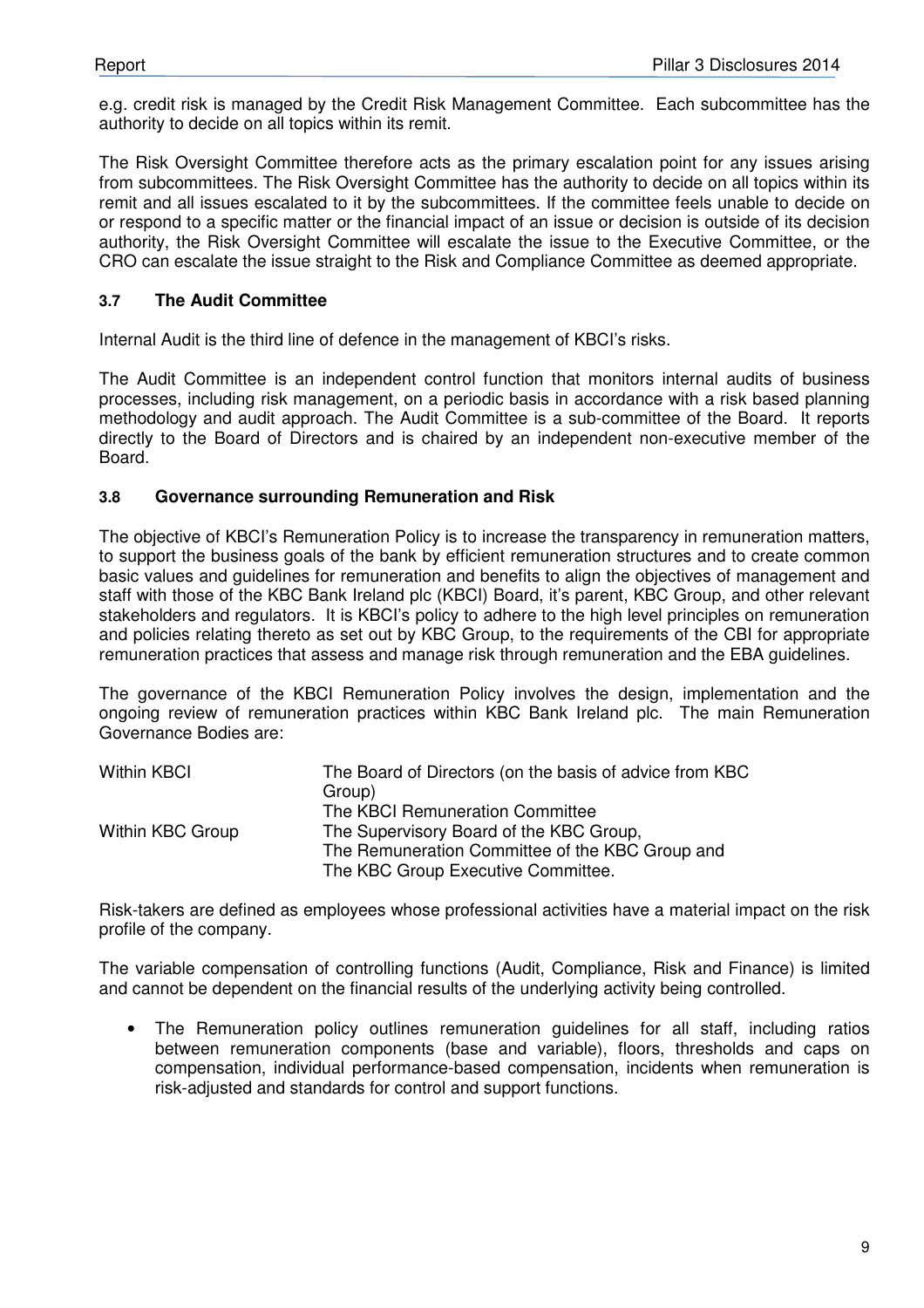A mandatory component in all remuneration schemes is individual performance-based compensation, based on a yearly performance appraisal instrument and taking non-financial criteria into account. Maximum and minimum ratios between remuneration components have been put in place for staff and KBCI Executive Board members. The ratio between variable and fixed remuneration may be no more than 0.5 to 1 for all divisions. In cases where the variable remuneration does not exceed 50,000 EUR, a maximum ratio of 1 to 1 shall be respected.

It also includes guidelines on deferral of result-based variable compensation (currently applicable to KBCI Executive Board members) paid out including application of claw back and malus where applicable.

| Remuneration of Persons in management positions                   |           |           |
|-------------------------------------------------------------------|-----------|-----------|
| Remuneration of persons in management positions                   | 2013      | 2014      |
|                                                                   |           |           |
| Number of persons receiving remuneration                          | 6         | 6         |
|                                                                   | €         |           |
| Fixed remuneration*                                               | 1,454,206 | 1,540,513 |
| Total performance based remuneration awarded (upfront & deferred) |           |           |
| Of which cash                                                     | 301,707   | 271,020   |
| Of which phantom stock                                            | 381,176   | 184,321   |
| Payment related to new employment contracts                       |           |           |

Figure 2 R

\*For loss of office please see Financial Statements.

#### Figure 3 Remuneration of Persons in management positions - Deferred

| <b>Remuneration of persons in management positions</b>         | 2013    | 2014    |
|----------------------------------------------------------------|---------|---------|
|                                                                |         |         |
| Deferred from previous years and paid adjusted for performance | 173.588 | 183,232 |
| Deferred from previous years not yet entitled                  | 169.627 | 213.869 |

No individual has received remuneration greater than €1m during 2014, excluding once off loss of office payments. Refer to Financial Statement for details of loss of office.

#### **Directorships held by members of the management body**

Figure 4 Directorships held by Management Body

| <b>Member of Management Body</b> | Number of directorships (as defined in SI No 158 of 2014)<br>at 31 December 2014 |
|----------------------------------|----------------------------------------------------------------------------------|
| Luc Gijsens (Chairman)           | 1 executive directorship                                                         |
| Wim Verbraeken (CEO)             | 1 executive directorship and 2 non-executive directorships                       |
| <b>Gary Britton</b>              | 4 non-executive directorships                                                    |
| Dara Deering                     | 1 executive directorship and 1 non-executive directorship                        |
| Jan Gysels                       | 1 non-executive directorship                                                     |
| John Malone                      | 4 non-executive directorships                                                    |
| <b>Cameron Marr</b>              | 1 executive directorship                                                         |
| Des McCarthy                     | 1 executive directorship and 2 non-executive directorships                       |
| <b>Robert Power</b>              | 4 non-executive directorships                                                    |
| Christine Van Rijsseghem         | 1 executive directorship                                                         |

#### **The recruitment policy for the selection of members of the management body and their actual knowledge, skills and expertise**

KBCI has established a Nomination Committee as a sub-committee of the Board of Directors of KBC Bank Ireland which assists the Board by providing advice to the Board in relation to the identifying and recommending for approval candidates to fill vacancies on the Board. The recruitment policy for the selection of members of the management body are contained in the Pre-Appointment Policy and the Board of Directors Charter and in summary, KBCI aims to ensure that there is an appropriate mix of skills and experience on the Board. The Board will take all aspects of diversity into consideration when considering nomination of new members to the Board, including but not limited to; Experience; Skills; Background; Age; Gender and Nationality.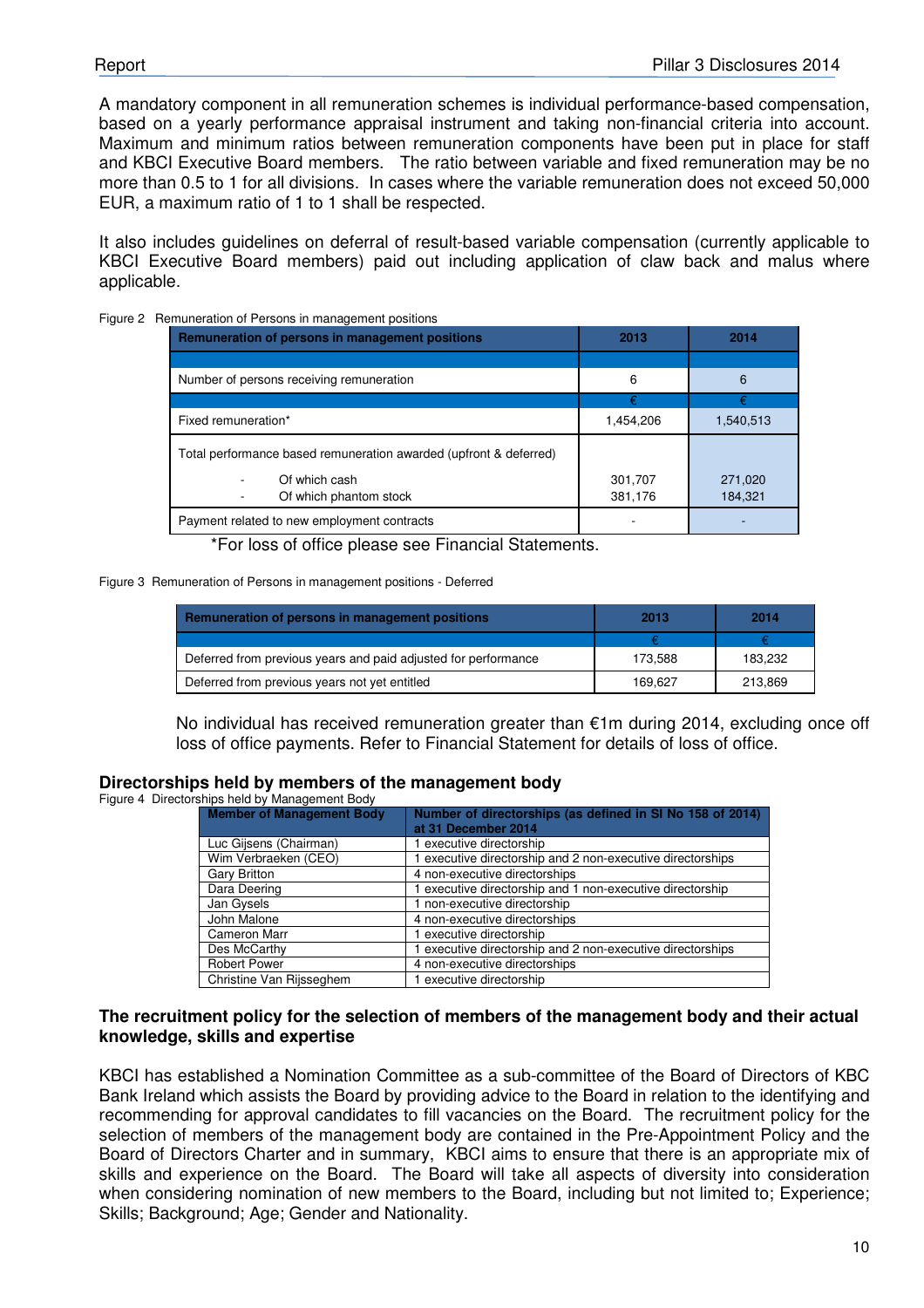Details of the knowledge, skills and expertise of each of the members of the management body are set out in the Annual Report.

#### **The policy on diversity with regard to selection of members of the management body**

KBCI adopted a policy on diversity with regard to the selection of members of the Board at the end of 2014. The objective of KBCI's policy in respect of diversity is to ensure that there is sufficient diversity in the experiences and backgrounds of Board members with the ultimate objective of ensuring a balanced and challenging Board. KBCI recognises the benefits of having a diverse Board and believes that diversity in Board members contributes to the ultimate effectiveness of the Board.

In accordance with the Capital Requirements Directive, the Nomination Committee will decide on a target for the representation of the underrepresented gender in the Board and prepare a policy on how to increase the number of the underrepresented gender in the Board to meet that target. KBCI will look to ensure that the best candidate is selected, in the context of the Board as a whole. The Nomination Committee has not met since the introduction of KBCI's policy in respect of diversity at the end of 2014 and has yet to decide on a target for the representation of the underrepresented gender in the Board.

As at 31 December 2014, there were 10 members of the Board of Directors, two of whom are female and eight of whom are male.

## **4. Capital Adequacy**

Capital adequacy measures the financial strength of an institution. It relates to the level of capital a financial institution needs to implement its business plans, taking into consideration the risks that threaten the realisation of such plans.

#### **4.1 Risk Appetite**

KBCI uses ICAAP to ensure it has sufficient capital to cover the current and future risks inherent in its business and future intentions. The objectives of KBCI's ICAAP policy are to adequately identify, measure, aggregate and monitor risks; to use sound risk management systems and continue to develop them further; and to maintain, on an ongoing basis, adequate internal capital to cover the significant risks to which KBCI is exposed, in accordance with KBCI's risk appetite, as determined by the Board.

KBCI's Risk Appetite can be defined as the level of risk KBCI is able and willing to accept in the pursuit of its strategic objectives. This is set and reviewed by the KBCI Board. KBCI attempts, where possible, to define qualitative or quantitative indicators for every risk appetite objective. Typical strategic objectives include not only investor returns, but also stability of earnings, the containment of credit and operational losses, capital adequacy, reputation and regulatory compliance. The relevant risk committees monitor and review, on an on-going basis, the Bank's performance against tolerances set by the Board.

It is KBCI's policy to manage the material risks it faces in its business activities. KBCI's management are the first line of defence in the management of the risks faced by KBCI and are responsible for the implementation of the KBCI Risk Management Framework.

To assess the adequacy of capital held by KBCI in relation to the risks identified and managed under the Risk Management Framework, KBCI uses stress testing to assess the impact on its future earnings and capital requirements under different macro-economic and business conditions. Stress testing enables senior management to be prepared for different economic conditions, and circumstances for which KBCI is most vulnerable. KBCI periodically independently assess its stress testing capability to ensure that the stress testing methodology is comparable with peers and aligned to best practice.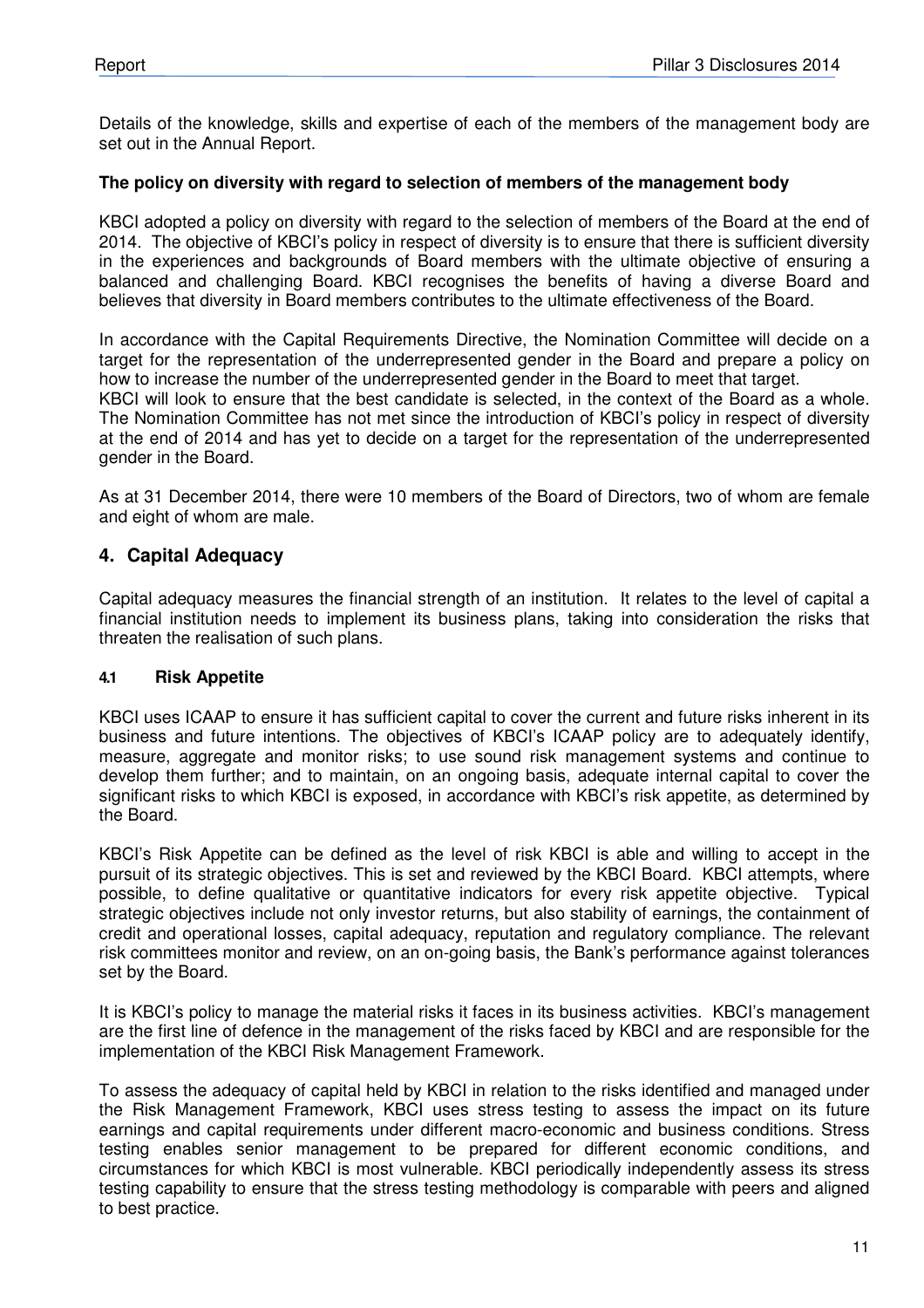#### **4.2 Policy & Processes**

KBCI's capital policy is to maintain a capital amount at all times meeting or in excess of its minimum capital requirement. The capital requirement is measured on a regulatory capital basis. KBCI's minimum capital requirement is that it maintains the minimum Tier 1 ratio as required by the Central Bank of Ireland.

Pillar 1 regulatory capital is calculated using appropriate risk models. The scope of pillar 1 regulatory capital covers credit risk, operational risk and market risk<sup>1</sup>. In calculating the capital requirement for Credit Risk, KBCI employ the appropriate models.

RWAs represent KBCI's assets (both on and off-balance sheet) weighted according to risk. RWAs are calculated using the Probability of Default (PD), Exposure at Default (EAD) and Loss Given Default (LGD) for each counterparty adjusted for a maturity factor. RWAs are used in determining the capital requirement of KBCI.

Pillar 2 Ecap takes into account all material risks, as defined in the ICAAP Policy, that KBCI may face. KBCI uses Ecap in determining the adequacy of each material risk's capital requirement. KBCI's calculation of Ecap is performed using appropriate models that form part of the KBC Group Ecap methodology, which is determined by KBCI to be appropriate for use in the Irish market. The Ecap results are reported to the KBCI Risk Oversight Committee, the Risk and Compliance Committee and the Board on a quarterly basis.

KBCI is a significant banking subsidiary of KBC Group for Capital Adequacy purposes. Capital Adequacy limits and targets are defined as part of the Risk Appetite. The Risk Appetite is approved by KBCI Board and the capital targets are required to be approved by KBC Group Executive Committee.

#### **4.3 Regulatory Capital**

Under Article 92 of the CRR banks are required to hold minimum capital levels as follows:

- A Common Equity Tier 1 capital ratio of 4.5%;
- A Tier 1 capital ratio of 6%;
- A total capital ratio of 8%

In addition to the above KBCI, in agreement with the CBI, must maintain a Tier 1 capital ratio of at least 10.5%. The additional requirement over and above the minimum prescribed by the CRR is to cover the bank against Pillar 2 risks, such as Asset and Liability management risk (ALM), business risk and concentration risk, not covered under the Pillar 1 framework.

Risk Weighted Assets (RWAs) are calculated using internal models in relation to the IRB processes. The parameters for RWA are outlined in section 4.2 above.

Regulatory Capital for KBCI is displayed in the table below. Tier 1 ratio has at all times been above the minimum of 10.5% as set by the CBI and is in line with the KBCI risk appetite.

 1 KBCI does not engage in proprietary trading and as such does not view Market Risk as material.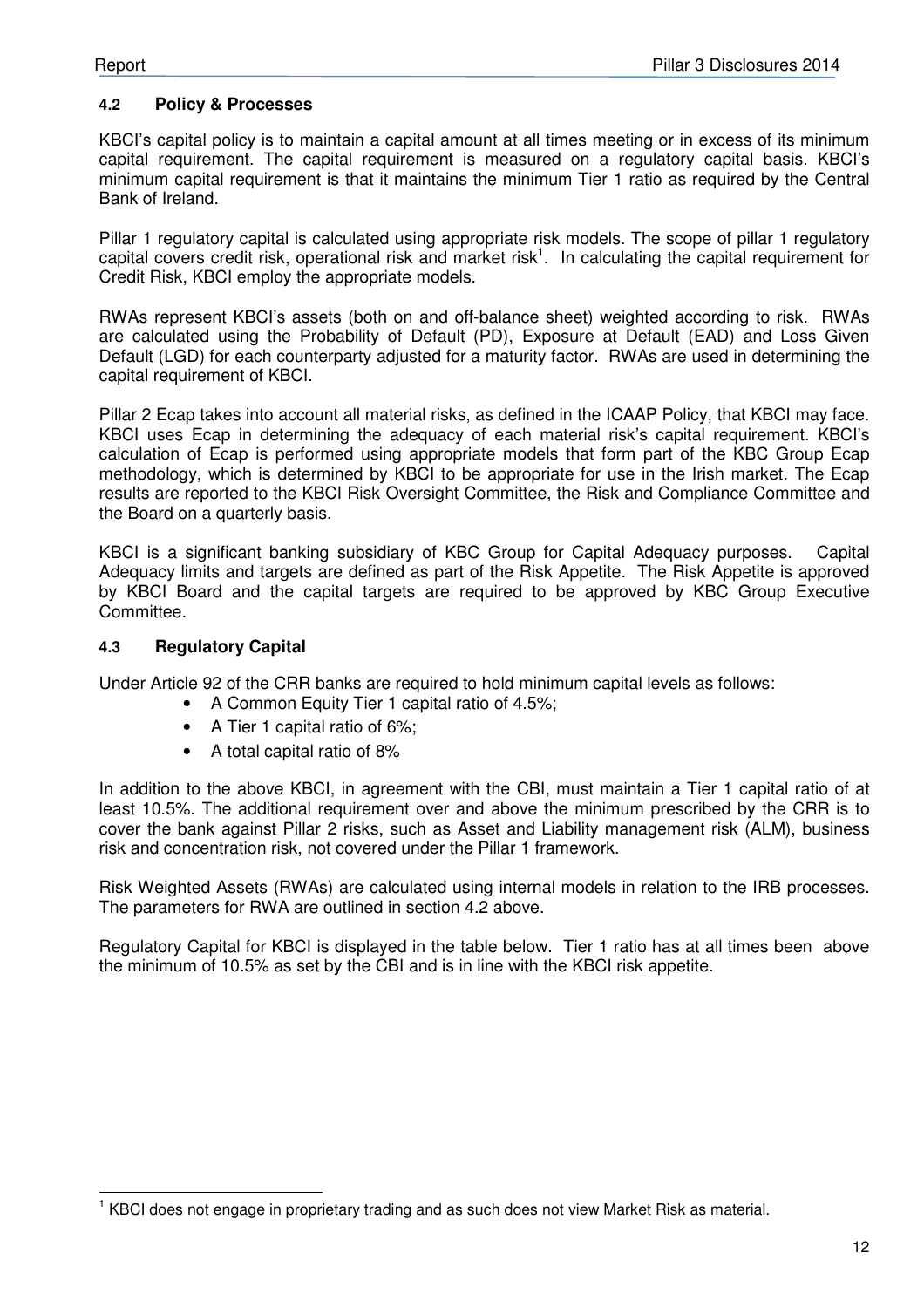Figure 5 Composition of Regulatory Own Funds

| A CONTIGHT OF REQUISION OWN FUNDS                                                                                                      |              |                 |                  |
|----------------------------------------------------------------------------------------------------------------------------------------|--------------|-----------------|------------------|
| <b>Composition of Regulatory own funds</b>                                                                                             |              | 2013            | 2014             |
|                                                                                                                                        |              | <b>Basel II</b> | <b>Basel III</b> |
|                                                                                                                                        | <b>Note</b>  | €m              | $\epsilon$ m     |
| <b>Tier 1 capital</b>                                                                                                                  |              |                 |                  |
| Paid up capital                                                                                                                        |              | 1,994           | 2,124            |
| Share premium                                                                                                                          |              | 27              | 27               |
| Previous year retained earnings                                                                                                        |              | (494)           | (1, 357)         |
| Loss for the year                                                                                                                      |              | (864)           | (91)             |
| Accumulated other comprehensive income                                                                                                 |              | (39)            | (91)             |
| <b>Requlatory adjustments and deductions</b>                                                                                           |              |                 |                  |
| Adjustments due to prudential filters - Cash flow hedge reserve                                                                        |              | $\overline{7}$  | 19               |
| Intangible assets                                                                                                                      |              | (14)            | (32)             |
| Deferred tax assets that rely on future profitability and do not arise from<br>temporary differences net of associated tax liabilities |              | N/A             | (76)             |
| Other transitional adjustments to CET1                                                                                                 |              | N/A             | 98               |
| Common equity Tier 1 capital                                                                                                           |              | 617             | 622              |
|                                                                                                                                        |              |                 |                  |
| Additional tier 1 instrument                                                                                                           |              | 280             | 280              |
|                                                                                                                                        |              |                 |                  |
| <b>Total tier 1 capital</b>                                                                                                            |              | 897             | 902              |
|                                                                                                                                        |              |                 |                  |
| <b>IRB</b> provision excess                                                                                                            | $\mathbf{1}$ | 41              | 37               |
|                                                                                                                                        |              |                 |                  |
| <b>Tier 2 capital</b>                                                                                                                  |              | 41              | 37               |
|                                                                                                                                        |              |                 |                  |
| <b>Total own funds</b>                                                                                                                 |              | 938             | 939              |
|                                                                                                                                        |              |                 |                  |
| <b>Total risk weighted assets</b>                                                                                                      |              | 7,333           | 7,092            |
|                                                                                                                                        |              |                 |                  |
| Common equity tier 1 capital ratio                                                                                                     |              | 8.4%            | 8.8%             |
|                                                                                                                                        |              |                 |                  |
| Tier 1 capital ratio (%)                                                                                                               |              | 12.2%           | 12.7%            |
|                                                                                                                                        |              |                 |                  |
| <b>Total Capital Ratio</b>                                                                                                             |              | 12.8%           | 13.2%            |
|                                                                                                                                        |              |                 |                  |
| Note:                                                                                                                                  |              |                 |                  |

1. IRB provision excess held as Tier 2 is capped at lower of provision excess of €286m or 0.6% of credit RWA, €37m

For further information on the transitional own funds disclosure see appendix 1.

Aa reconciliation of regulatory own funds to equity in the Financial Statements is contained in appendix 2.

#### **Original Own Funds**

Original Own Funds is comprised of Common Equity Tier I and Additional Tier I capital.

#### **Common Equity Tier 1**

Ordinary Shareholders equity is comprised of Issued Ordinary Share Capital, Share Premium in respect of the Issued Ordinary Share Capital, a Capital Conversion Reserve Fund and Retained Earnings.

The Capital Conversion Reserve is an undistributable reserve which arose on the conversion of IR£ share capital to  $\epsilon$  share capital.

#### **Additional Tier I**

KBCI has entered into bi-lateral loan agreements with KBC Bank NV which qualify as Tier I capital.

- The loan facilities are deeply subordinated and are perpetual. The agreement does not provide KBC Bank NV with a right to call for early repayment:
- The loan cannot be repaid without CBI approval, and cannot be repaid prior to 5 years from drawdown date unless it is replaced by regulatory capital which is of equal or higher quality.
- Interest payments are discretionary (cancellable on a non-cumulative basis) and payable from distributable reserves of KBCI only;
- The loan facilities contain a loss absorbency feature whereby at a specified capital ratio trigger, the principal amount of the loan would be converted to ordinary shares in KBCI at par.

See table at appendix 3 for table on Capital instruments main features.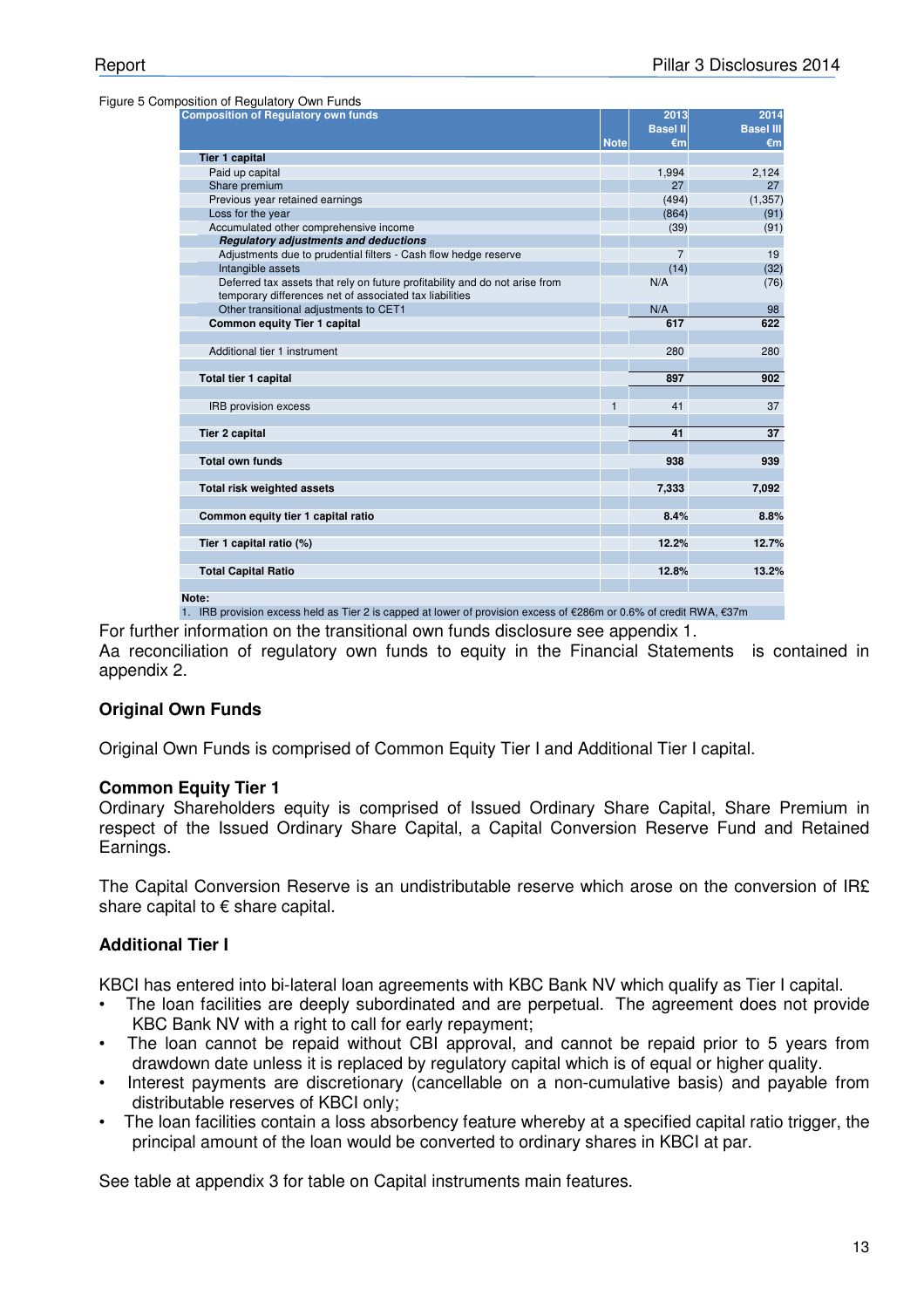#### The table below summarises the RWAs for KBCI with the minimum capital requirements as at 31 December 2014.

|                                |                                                                                                                                     |             |              | 2013                    |                       |                | 2014                        |                       |
|--------------------------------|-------------------------------------------------------------------------------------------------------------------------------------|-------------|--------------|-------------------------|-----------------------|----------------|-----------------------------|-----------------------|
| <b>Capital Requirement</b>     |                                                                                                                                     |             |              | <b>Basel II</b>         |                       |                | <b>Basel III</b>            |                       |
|                                |                                                                                                                                     | <b>Note</b> | <b>EAD</b>   | <b>Capital Required</b> | <b>RWA Equivalent</b> |                | <b>EAD</b> Capital Required | <b>RWA Equivalent</b> |
|                                |                                                                                                                                     |             | $\epsilon$ m | $\epsilon$ m            | $\epsilon$ m          | $\epsilon$ m   | $\epsilon$ m                | $\epsilon$ m          |
| <b>Credit risk</b>             | <b>IRB</b> advanced                                                                                                                 |             |              |                         |                       |                |                             |                       |
|                                | Retail                                                                                                                              |             | 12,219       | 524                     | 4,986                 | 12,191         | 500                         | 4,758                 |
|                                | <b>IRB</b> foundation                                                                                                               |             |              |                         |                       |                |                             |                       |
|                                |                                                                                                                                     |             | 798          |                         | 361                   | 1,104          | 37                          | 353                   |
|                                | Central governments and central banks<br>Institutions                                                                               | (1)         | 4,991        | $38\,$<br>17            | 164                   | 4,937          | 14                          | 275                   |
|                                |                                                                                                                                     |             |              |                         |                       |                |                             |                       |
|                                | Corporates                                                                                                                          |             | 3,244        | 130                     | 1,235                 | 2,846          | 72                          | 687                   |
|                                | <b>IRB</b> other                                                                                                                    |             |              |                         |                       |                |                             |                       |
|                                | Non-credit obligation assets                                                                                                        |             | 70           | $\overline{7}$          | 70                    | 89             | 9                           | 89                    |
|                                | <b>Standardised</b>                                                                                                                 |             |              |                         |                       |                |                             |                       |
|                                | Retail                                                                                                                              |             | 21           | $\overline{c}$          | 16                    | 17             | $\mathbf{1}$                | 11                    |
|                                | Equity                                                                                                                              |             |              | ÷.                      |                       | $\overline{2}$ | 0.2                         | $\overline{2}$        |
|                                |                                                                                                                                     |             |              |                         |                       |                |                             |                       |
|                                | <b>Other</b>                                                                                                                        | (2)         |              | ÷.                      |                       |                |                             | 453                   |
|                                |                                                                                                                                     |             | 21,343       | 717                     | 6,833                 | 21,186         | 633                         | 6,628                 |
|                                |                                                                                                                                     |             |              |                         |                       |                |                             |                       |
| <b>Market risk</b>             | Foreign exchange position risk management                                                                                           |             | 0.2          | 0.0                     | 0.2                   | 0.2            | 0.0                         | 0.2                   |
| <b>Operational risk</b>        | Standardised                                                                                                                        |             |              | 52                      | 499                   |                | 46                          | 436                   |
|                                |                                                                                                                                     |             |              |                         |                       |                |                             |                       |
| <b>Other RWA requirements</b>  | <b>CVA</b>                                                                                                                          |             |              | ÷.                      |                       |                | $\mathbf{1}$                | 6                     |
|                                |                                                                                                                                     |             |              |                         |                       |                |                             |                       |
|                                | RWA for deferred tax assets that rely on future profitability<br>and arise from temporary differences                               |             |              | ٠                       |                       |                | $\overline{2}$              | 21                    |
| <b>Total Risk</b>              |                                                                                                                                     |             | 21,343       | 770                     | 7,333                 | 21,186         | 682                         | 7,092                 |
| Note:                          |                                                                                                                                     |             |              |                         |                       |                |                             |                       |
| (1) EAD includes repo exposure |                                                                                                                                     |             |              |                         |                       |                |                             |                       |
|                                | (2) KRCL is required to hold the higher of IRR or standardised approach for it's real estate book leading to an add on of £453m RMA |             |              |                         |                       |                |                             |                       |
|                                |                                                                                                                                     |             |              |                         |                       |                |                             |                       |

Figure 6 Exposures, RWA and minimum capital requirements

(2) KBCI is required to hold the higher of IRB or standardised approach for it's real estate book leading to an add on of €453m RWA<br>(3) EAD includes on and off balance sheet and derivative exposure where applicable and is

The table below shows credit risk exposure per PD Band in terms of EAD, RWA and exposure weighted average risk weight as at 31st December 2014. Only lending exposure subject to the IRB approach is captured in this table, (non credit obligation assets are not included). The table shows exposure before the application of guarantees. This means that there is no shift in asset class due to PD substitution. The RWA for the exposure, however, is presented after all collateral has been applied. Exposure includes on and off balance sheet exposures, derivatives and Repurchase Agreement ('Repo') exposures.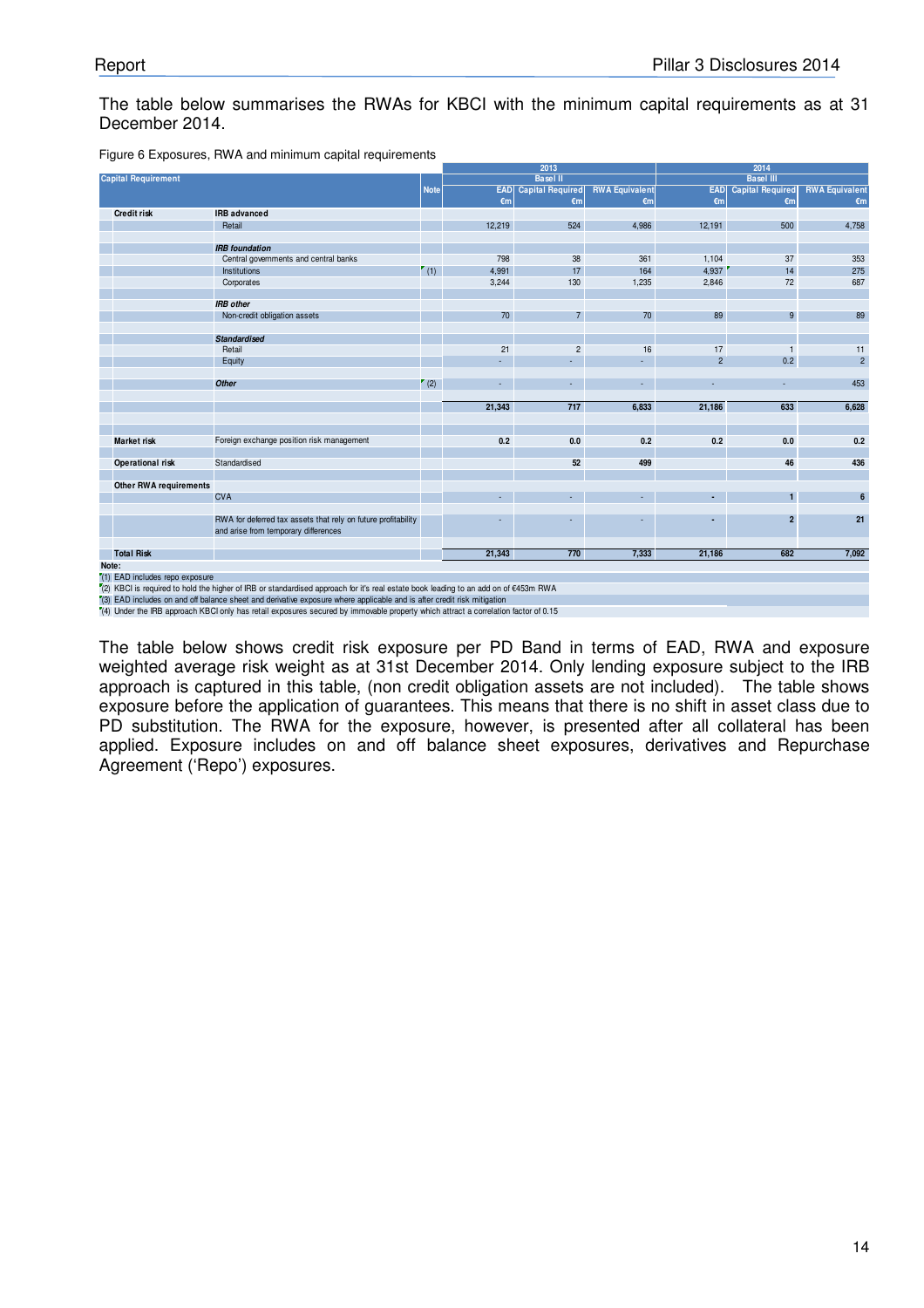|                        | <b>PD Band</b>  | i iyulc 7 Exposures, rivvA and vveighted Average riisk vveight by FD band before application of guarantees of December 2014<br>EAD in Cms                                                                                                                                                                                                                                        |                                                           | <b>IRB Foundation</b> |                          | <b>IRB Advanced</b> | <b>Total</b> |
|------------------------|-----------------|----------------------------------------------------------------------------------------------------------------------------------------------------------------------------------------------------------------------------------------------------------------------------------------------------------------------------------------------------------------------------------|-----------------------------------------------------------|-----------------------|--------------------------|---------------------|--------------|
|                        |                 | <b>RWA in €ms</b><br>Average in %                                                                                                                                                                                                                                                                                                                                                | Central<br><b>Governments and</b><br><b>Central Banks</b> | <b>Institutions</b>   | <b>Corporates</b>        | Retail              |              |
|                        | PD <sub>1</sub> | <b>EAD</b>                                                                                                                                                                                                                                                                                                                                                                       | 1,017                                                     | 4,762                 |                          | 25                  | 5,804        |
|                        |                 | <b>RWA</b>                                                                                                                                                                                                                                                                                                                                                                       | 276                                                       | 203                   |                          | $\mathbf{1}$        | 480          |
|                        |                 | Weighted Average Risk Weight                                                                                                                                                                                                                                                                                                                                                     | 27%                                                       | 4%                    |                          | 2%                  | 8%           |
|                        | PD <sub>2</sub> | EAD                                                                                                                                                                                                                                                                                                                                                                              |                                                           | 53                    | 19                       | 64                  | 137          |
|                        |                 | <b>RWA</b>                                                                                                                                                                                                                                                                                                                                                                       |                                                           | 6                     | 10                       | 3                   | 19           |
|                        |                 | Weighted Average Risk Weight                                                                                                                                                                                                                                                                                                                                                     |                                                           | 12%                   | 52%                      | $4\%$               | 14%          |
|                        | PD <sub>3</sub> | <b>EAD</b>                                                                                                                                                                                                                                                                                                                                                                       | 41                                                        |                       | 166                      | 121                 | 329          |
|                        |                 | <b>RWA</b>                                                                                                                                                                                                                                                                                                                                                                       | 32                                                        |                       | 100                      | 8                   | 139          |
|                        |                 | Weighted Average Risk Weight                                                                                                                                                                                                                                                                                                                                                     | 77%                                                       |                       | 60%                      | 7%                  | 42%          |
|                        | PD <sub>4</sub> | EAD                                                                                                                                                                                                                                                                                                                                                                              | 36                                                        | 3                     | 123                      | 266                 | 428          |
|                        |                 | <b>RWA</b>                                                                                                                                                                                                                                                                                                                                                                       | 39                                                        | $\overline{4}$        | 86                       | 29                  | 158          |
|                        |                 | Weighted Average Risk Weight                                                                                                                                                                                                                                                                                                                                                     | 108%                                                      | 131%                  | 70%                      | $11\%$              | 37%          |
|                        | PD <sub>5</sub> | <b>EAD</b>                                                                                                                                                                                                                                                                                                                                                                       |                                                           |                       | 201                      | 1,040               | 1,241        |
|                        |                 | <b>RWA</b>                                                                                                                                                                                                                                                                                                                                                                       |                                                           |                       | 167                      | 232                 | 399          |
|                        |                 | Weighted Average Risk Weight                                                                                                                                                                                                                                                                                                                                                     |                                                           |                       | 83%                      | 22%                 | 32%          |
|                        | PD <sub>6</sub> | <b>EAD</b>                                                                                                                                                                                                                                                                                                                                                                       |                                                           |                       | 93                       | 2,312               | 2,405        |
|                        |                 | <b>RWA</b>                                                                                                                                                                                                                                                                                                                                                                       |                                                           |                       | 90                       | 863                 | 953          |
|                        |                 | Weighted Average Risk Weight                                                                                                                                                                                                                                                                                                                                                     |                                                           |                       | 97%                      | $37\%$              | 40%          |
|                        | PD <sub>7</sub> | <b>EAD</b>                                                                                                                                                                                                                                                                                                                                                                       |                                                           |                       | 61                       | 1,397               | 1,459        |
|                        |                 | <b>RWA</b>                                                                                                                                                                                                                                                                                                                                                                       |                                                           |                       | 65                       | 817                 | 882          |
|                        |                 | Weighted Average Risk Weight                                                                                                                                                                                                                                                                                                                                                     |                                                           |                       | 106%                     | 58%                 | 60%          |
|                        | PD <sub>8</sub> | <b>EAD</b>                                                                                                                                                                                                                                                                                                                                                                       |                                                           |                       | 57                       | 429                 | 486          |
|                        |                 | <b>RWA</b>                                                                                                                                                                                                                                                                                                                                                                       |                                                           |                       | 80                       | 377                 | 458          |
|                        |                 | Weighted Average Risk Weight                                                                                                                                                                                                                                                                                                                                                     |                                                           |                       | 142%                     | $88\%$              | 94%          |
|                        | PD <sub>9</sub> | EAD                                                                                                                                                                                                                                                                                                                                                                              |                                                           |                       | 23                       | 686                 | 709          |
|                        |                 | <b>RWA</b>                                                                                                                                                                                                                                                                                                                                                                       |                                                           |                       | 41                       | 718                 | 759          |
|                        |                 | Weighted Average Risk Weight                                                                                                                                                                                                                                                                                                                                                     |                                                           |                       | 175%                     | 105%                | 107%         |
|                        |                 | <b>Total PD 1-9 EAD</b>                                                                                                                                                                                                                                                                                                                                                          | 1,094                                                     | 4,819                 | 744                      | 6,341               | 12,998       |
|                        |                 | <b>Total PD 1-9 RWA</b>                                                                                                                                                                                                                                                                                                                                                          | 347                                                       | 213                   | 639                      | 3.048               | 4,247        |
|                        |                 | Total PD 1-9 Weighted Average Risk Weight                                                                                                                                                                                                                                                                                                                                        | 32%                                                       | 4%                    | 86%                      | 48%                 | 33%          |
|                        | PD 10-12        | EAD                                                                                                                                                                                                                                                                                                                                                                              |                                                           |                       | 2.230                    | 5,851               | 8,080        |
|                        |                 | <b>RWA</b>                                                                                                                                                                                                                                                                                                                                                                       |                                                           |                       | $\overline{\phantom{a}}$ | 1,710               | 1,710        |
|                        |                 | Weighted Average Risk Weight                                                                                                                                                                                                                                                                                                                                                     |                                                           |                       | ä,                       | 29%                 | 21%          |
|                        | Total PD1-12    |                                                                                                                                                                                                                                                                                                                                                                                  |                                                           |                       |                          |                     |              |
|                        |                 | EAD                                                                                                                                                                                                                                                                                                                                                                              | 1,094                                                     | 4,819                 | 2,974                    | 12,191              | 21,078       |
|                        |                 | <b>RWA</b>                                                                                                                                                                                                                                                                                                                                                                       | 347                                                       | 213                   | 639                      | 4,758               | 5,957        |
|                        |                 | Weighted Average Risk Weight                                                                                                                                                                                                                                                                                                                                                     | 32%                                                       | 4%                    | 21%                      | 39%                 | 28%          |
| Note:                  |                 |                                                                                                                                                                                                                                                                                                                                                                                  |                                                           |                       |                          |                     |              |
| ۹.<br>$\overline{2}$ . |                 | In reported Retail figures the €1,710m RWA in PD 10-12 arising from the difference between modelled weighted average LGD and the Best Estimate LGD is not included in the above table<br>There is €76m RWA not shown in the table above relating to impaired corporate exposures that after credit risk mitigation are rated by a counterparty in the institution exposure class |                                                           |                       |                          |                     |              |
| З.                     |                 | In Corporates there is €40m RWA related to PD model uncertainty and additional add ons not shown in above table                                                                                                                                                                                                                                                                  |                                                           |                       |                          |                     |              |
| 4.                     |                 |                                                                                                                                                                                                                                                                                                                                                                                  |                                                           |                       |                          |                     |              |
|                        |                 | Figures above include drawn and undrawn commitments                                                                                                                                                                                                                                                                                                                              |                                                           |                       |                          |                     |              |

Figure 7 Exposures, RWA and Weighted Average Risk Weight by PD band before application of guarantees 31 December 2014

The table below shows the outstanding amounts (EAD Pre CCF) and exposure value for undrawn commitments as at 31 December 2014. Exposures are before the application of guarantees. This means that there is no shift in asset class due to PD substitution.

| es on undrawn commitments by exposure class before application of guarantees 31 December 2014 |                          |                       |                     |  |  |  |  |
|-----------------------------------------------------------------------------------------------|--------------------------|-----------------------|---------------------|--|--|--|--|
| <b>PD Band</b>                                                                                | <b>EAD in €ms</b>        | <b>IRB Foundation</b> | <b>IRB Advanced</b> |  |  |  |  |
|                                                                                               | <b>RWA in €ms</b>        | <b>Corporates</b>     | Retail              |  |  |  |  |
| PD <sub>1</sub>                                                                               | <b>EAD Pre CCF</b>       |                       | 16                  |  |  |  |  |
|                                                                                               | EAD                      |                       | 3                   |  |  |  |  |
| PD <sub>2</sub>                                                                               | <b>EAD Pre CCF</b>       |                       | 33                  |  |  |  |  |
|                                                                                               | EAD                      |                       | 6                   |  |  |  |  |
| PD <sub>3</sub>                                                                               | <b>EAD Pre CCF</b>       | 1                     | 58                  |  |  |  |  |
|                                                                                               | <b>EAD</b>               |                       | 11                  |  |  |  |  |
| PD <sub>4</sub>                                                                               | <b>EAD Pre CCF</b>       | 0                     | 43                  |  |  |  |  |
|                                                                                               | <b>EAD</b>               | 0                     | 8                   |  |  |  |  |
| PD <sub>5</sub>                                                                               | <b>EAD Pre CCF</b>       | $\overline{2}$        | 15                  |  |  |  |  |
|                                                                                               | <b>EAD</b>               | 2                     | 3                   |  |  |  |  |
| PD <sub>6</sub>                                                                               | <b>EAD Pre CCF</b>       | 0                     | $\mathbf{1}$        |  |  |  |  |
|                                                                                               | <b>EAD</b>               | 0                     | 0.3                 |  |  |  |  |
| PD <sub>7</sub>                                                                               | <b>EAD Pre CCF</b>       |                       | 0.14                |  |  |  |  |
|                                                                                               | <b>EAD</b>               |                       | 0.03                |  |  |  |  |
| PD <sub>8</sub>                                                                               | <b>EAD Pre CCF</b>       | $\overline{2}$        |                     |  |  |  |  |
|                                                                                               | <b>EAD</b>               |                       |                     |  |  |  |  |
| PD <sub>9</sub>                                                                               | <b>EAD Pre CCF</b>       |                       |                     |  |  |  |  |
|                                                                                               | EAD                      |                       |                     |  |  |  |  |
| PD 10-12                                                                                      | <b>EAD Pre CCF</b>       | $\overline{7}$        |                     |  |  |  |  |
|                                                                                               | <b>EAD</b>               |                       |                     |  |  |  |  |
|                                                                                               | <b>Total EAD Pre CCF</b> | 14                    | 166                 |  |  |  |  |
|                                                                                               | <b>Total EAD</b>         | 4                     | 31                  |  |  |  |  |

Figure 8 Exposure

The table below shows credit risk exposure per PD Band in terms of EAD, RWA and exposure weighted average risk weight as at 31st December 2013. Only lending exposure subject to the IRB approach is captured in this table, (non credit obligation assets are not included). The table shows exposure before the application of guarantees. This means that there is no shift in asset class due to PD substitution. The RWA for the exposure, however, is presented after all collateral has been applied. Exposure includes on and off balance sheet exposures, derivatives and Repo exposures.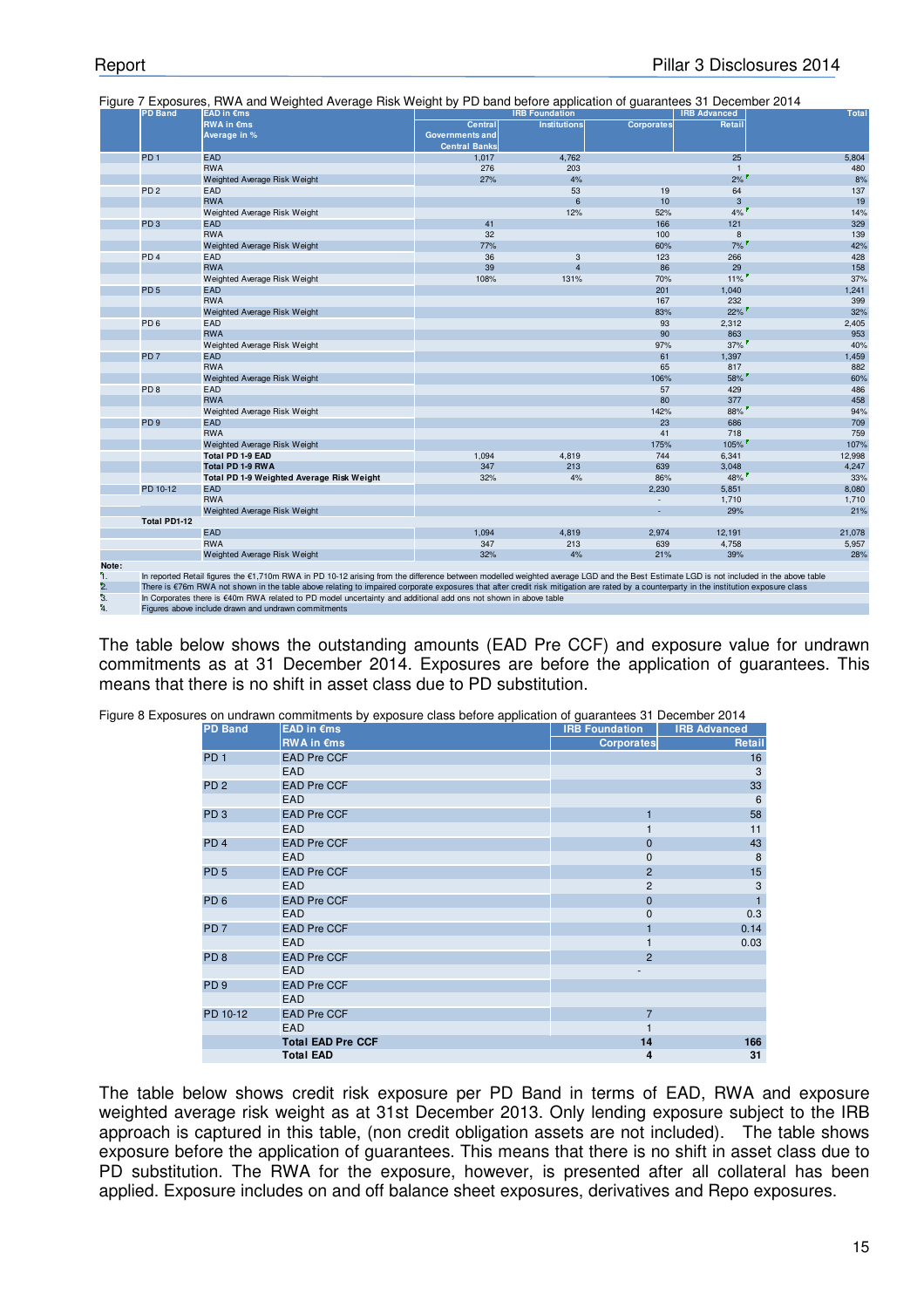|                  | <b>PD Band</b>      | <b>EAD in Cms</b>                                                                                                                                                                       |                        | <b>IRB Foundation</b> |                   | <b>IRB Advanced</b> | <b>Total</b> |
|------------------|---------------------|-----------------------------------------------------------------------------------------------------------------------------------------------------------------------------------------|------------------------|-----------------------|-------------------|---------------------|--------------|
|                  |                     | <b>RWA in €ms</b>                                                                                                                                                                       | <b>Central</b>         | <b>Institutions</b>   | <b>Corporates</b> | Retail              |              |
|                  |                     | Average in %                                                                                                                                                                            | <b>Governments and</b> |                       |                   |                     |              |
|                  |                     |                                                                                                                                                                                         | <b>Central Banks</b>   |                       |                   |                     |              |
|                  | PD <sub>1</sub>     | <b>EAD</b>                                                                                                                                                                              | 292                    | 4,780                 | 13                | 8                   | 5,093        |
|                  |                     | <b>RWA</b>                                                                                                                                                                              | 41                     | 95                    | 3                 | $\mathbf{0}$        | 140          |
|                  |                     | Weighted Average Risk Weight                                                                                                                                                            | 14%                    | 2%                    | 27%               | 0%                  | 3%           |
|                  | PD <sub>2</sub>     | EAD                                                                                                                                                                                     | 424                    | 9                     | 77                | 10                  | 520          |
|                  |                     | <b>RWA</b>                                                                                                                                                                              | 248                    | 3                     | 27                | $\mathbf 0$         | 278          |
|                  |                     | Weighted Average Risk Weight                                                                                                                                                            | 59%                    | 30%                   | 35%               | 2%                  | 53%          |
|                  | PD <sub>3</sub>     | EAD                                                                                                                                                                                     | 43                     | $\overline{0}$        | 222               | 169                 | 434          |
|                  |                     | <b>RWA</b>                                                                                                                                                                              | 33                     | $\mathbf 0$           | 121               | $\overline{4}$      | 158          |
|                  |                     | Weighted Average Risk Weight                                                                                                                                                            | 77%                    | 88%                   | 54%               | 2%                  | 36%          |
|                  | PD <sub>4</sub>     | EAD                                                                                                                                                                                     | 36                     | 16                    | 216               | 1,766               | 2,034        |
|                  |                     | <b>RWA</b>                                                                                                                                                                              | 39                     | 9                     | 111               | 202                 | 362          |
|                  |                     | Weighted Average Risk Weight                                                                                                                                                            | 108%                   | 58%                   | 51%               | 11%                 | 18%          |
|                  | PD <sub>5</sub>     | <b>EAD</b>                                                                                                                                                                              |                        | 19                    | 191               | 2,361               | 2,570        |
|                  |                     | <b>RWA</b>                                                                                                                                                                              |                        | 23                    | 205               | 732                 | 959          |
|                  |                     | Weighted Average Risk Weight                                                                                                                                                            |                        | 120%                  | 107%              | 31%                 | 37%          |
|                  | PD <sub>6</sub>     | EAD                                                                                                                                                                                     |                        |                       | 104               | 904                 | 1,008        |
|                  |                     | <b>RWA</b>                                                                                                                                                                              |                        |                       | 114               | 470                 | 585          |
|                  |                     | Weighted Average Risk Weight                                                                                                                                                            |                        |                       | 110%              | 52%                 | 58%          |
|                  | PD <sub>7</sub>     | <b>EAD</b>                                                                                                                                                                              |                        |                       | 209               | 337                 | 546          |
|                  |                     | <b>RWA</b>                                                                                                                                                                              |                        |                       | 269               | 280                 | 549          |
|                  |                     | Weighted Average Risk Weight                                                                                                                                                            |                        |                       | 129%              | 83%                 | 101%         |
|                  | PD <sub>8</sub>     | EAD                                                                                                                                                                                     |                        |                       | 98                | 117                 | 215          |
|                  |                     | <b>RWA</b>                                                                                                                                                                              |                        |                       | 153               | 119                 | 272          |
|                  |                     | Weighted Average Risk Weight                                                                                                                                                            |                        |                       | 156%              | 102%                | 127%         |
|                  | PD <sub>9</sub>     | <b>EAD</b>                                                                                                                                                                              |                        |                       | 74                | 1,276               | 1,350        |
|                  |                     | <b>RWA</b>                                                                                                                                                                              |                        |                       | 139               | 1.456               | 1,596        |
|                  |                     | Weighted Average Risk Weight                                                                                                                                                            |                        |                       | 189%              | 114%                | 118%         |
|                  |                     | <b>Total PD 1-9 EAD</b>                                                                                                                                                                 | 795                    | 4,824                 | 1,203             | 6,948               | 13,771       |
|                  |                     | Total PD 1-9 RWA                                                                                                                                                                        | 361                    | 130                   | 1,143             | 3,264               | 4,898        |
|                  |                     | Total PD 1-9 Weighted Average Risk Weight                                                                                                                                               | 45%                    | 3%                    | 95%               | $47\%$              | 36%          |
|                  | PD 10-12            | <b>EAD</b>                                                                                                                                                                              |                        |                       | 2,210             | 5,272               | 7,482        |
|                  |                     | <b>RWA</b>                                                                                                                                                                              |                        |                       | 0                 | 1,722               | 1,722        |
|                  |                     | Weighted Average Risk Weight                                                                                                                                                            |                        |                       | $\mathbf 0$       | 33%                 | 23%          |
|                  | <b>Total PD1-12</b> |                                                                                                                                                                                         |                        |                       |                   |                     |              |
|                  |                     | EAD                                                                                                                                                                                     | 795                    | 4.824                 | 3,413             | 12,220              | 21,253       |
|                  |                     | <b>RWA</b>                                                                                                                                                                              | 361                    | 130                   | 1,143             | 4,986               | 6,620        |
|                  |                     | Weighted Average Risk Weight                                                                                                                                                            | 45%                    | 3%                    | 33%               | 41%                 | 31%          |
| Note:            |                     |                                                                                                                                                                                         |                        |                       |                   |                     |              |
| 1.               |                     | In reported Retail figures the €1,721m RWA in PD 10-12 arising from the difference between modelled weighted average LGD and the Best Estimate LGD is not included in the above table   |                        |                       |                   |                     |              |
| $\overline{2}$ . |                     | There is €29m RWA not shown in the table above relating to impaired corporate exposures that after credit risk mitigation are rated by a counterparty in the institution exposure class |                        |                       |                   |                     |              |
| 3.               |                     | In Corporates there is €98m RWA related to PD model uncertainty and additional add ons not shown in above table                                                                         |                        |                       |                   |                     |              |
| 4.               |                     | Figures above include drawn and undrawn commitments                                                                                                                                     |                        |                       |                   |                     |              |

Figure 9 Exposures, RWA and Weighted Average Risk Weight by PD band before application of guarantees 31 December 2013

The table below shows the outstanding amounts (EAD Pre CCF) and exposure value for undrawn commitments as at 31 December 2013. Exposures are before the application of guarantees. This means that there is no shift in asset class due to PD substitution.

> **IRB Foundation | IRB Advanced Corporates Retail** PD 1 EAD Pre CCF 1 EAD 0 PD 2 EAD Pre CCF 7 4  $\mathsf{EAD}$  and  $\mathsf{I}$  3  $\mathsf{I}$  3  $\mathsf{I}$  1 PD 3 EAD Pre CCF 14 1 EAD 3 1 PD 4 EAD Pre CCF 20<br>
> EAD 4 4 20 EAD 4 PD 5 EAD Pre CCF 3 3  $EAD$  2  $1$ PD 6 EAD Pre CCF 1 1 EAD 0.1 1 PD 7 EAD Pre CCF 0.11 0.11 0.12 PD 7 0.11 0.12 PD 7 0.11 0.12 PD 7 0.11 0.12 PD 7 0.12 PD 7 0.12 PD 7 0.12 PD 7 0.12 PD 7 0.12 PD 7 0.12 PD 7 0.12 PD 7 0.12 PD 7 0.12 PD 7 0.12 PD 7 0.12 PD 7 0.12 PD 7 0.12 PD 7 0.12 PD 7 EAD 0.02 - PD 8 EAD Pre CCF 2 EAD - PD 9 EAD Pre CCF 0 EAD 0 PD 10-12 EAD Pre CCF 11 PD 10-12 11 EAD 6 **Total EAD Pre CCF** 46 **Total EAD** 8 **PD Band EAD in €ms RWA in €ms**

Figure 10 Exposures on undrawn commitments by exposure class before application of guarantees 31 December 2014

The table below shows financial collateral and other eligible collateral and guarantees received.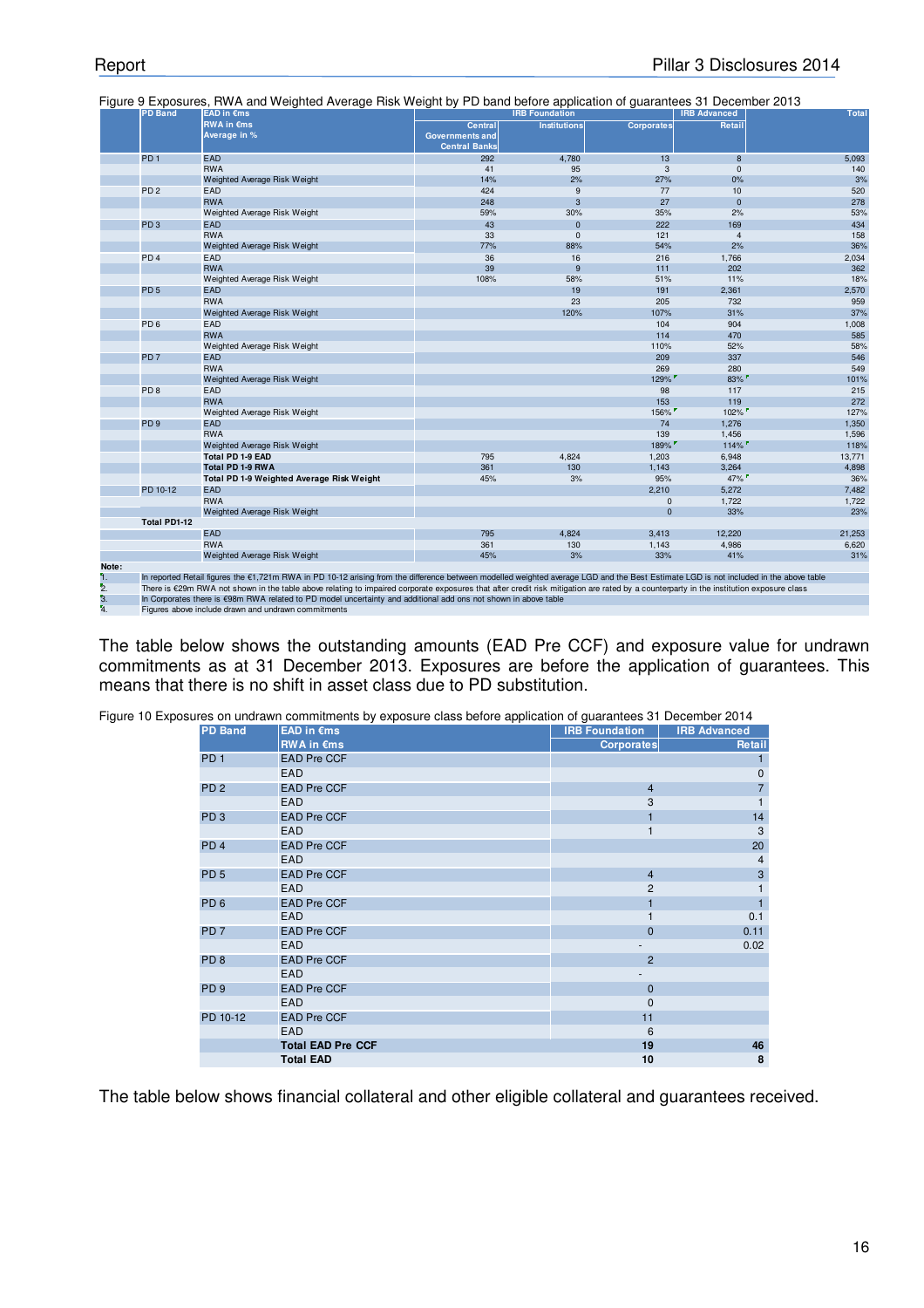Figure 11 Eligible collateral and guarantees

| <b>Eligible collateral</b>            |            | 2013               |            |                          | 2014               |            |
|---------------------------------------|------------|--------------------|------------|--------------------------|--------------------|------------|
|                                       | Financial  | <b>Real Estate</b> | Guaranteed | Financial                | <b>Real Estate</b> | Guaranteed |
|                                       | Collateral | Collateral         |            | Collateral               | Collateral         |            |
| <b>IRB Foundation</b>                 | €msl       | €ms                | €ms        | $\epsilon$ msl           | €msl               | €ms        |
| Central Governments and Central Banks |            | 10 <sup>°</sup>    |            | $\overline{\phantom{a}}$ |                    |            |
| <b>Institutions</b>                   | 3.627      |                    |            | 3.915                    |                    |            |
| Corporates                            | 35         | 546                | 182        | 15                       | 384                | 157        |
| <b>Total</b>                          | 3.662      | 556                | 182        | 3.930                    | 394                | 157        |

#### **Economic Capital (Ecap)**

The Ecap distribution as at 31 December 2014 for KBCI on a standalone basis is displayed in the table below.

Figure 12 ECAP

| ECAP for the year ended 31 December |                         |                         |  |  |  |  |  |
|-------------------------------------|-------------------------|-------------------------|--|--|--|--|--|
| <b>Economic Capital</b>             |                         |                         |  |  |  |  |  |
| 2014<br>2013                        |                         |                         |  |  |  |  |  |
|                                     | <b>Capital Required</b> | <b>Capital Required</b> |  |  |  |  |  |
| <b>ECAP Per Risk Type</b>           | %                       | %                       |  |  |  |  |  |
| Credit Risk                         | 75%                     | 72%                     |  |  |  |  |  |
| <b>Operational Risk</b>             | 6%                      | 6%                      |  |  |  |  |  |
| <b>ALM Risk</b>                     | 13%                     | 14%                     |  |  |  |  |  |
| <b>Business Risk</b>                | 6%                      | 8%                      |  |  |  |  |  |
| <b>Total ECAP</b>                   | 100%                    | 100%                    |  |  |  |  |  |

The Ecap represents the minimum amount of capital which has to be available in order to protect KBCI against economic insolvency under extreme circumstances.

KBCI's Pillar 2 capital requirement is based on standalone ECAP at a 99.9% confidence interval.

## **5. Credit Risk Management**

#### **5.1 Strategy and Processes**

Credit risk is managed at both transactional and portfolio level. Managing credit risk at the transactional level means that there are sound procedures, processes and applications in place to identify and measure the risks before and after accepting individual exposures. Limits and delegations (based on parameters such as internal risk class, type of counterparty) are set to determine the maximum credit exposure allowed and the acceptance levels for decision making.

Managing the level of risk at portfolio level encompasses inter alia periodic measuring of, and reporting on, risk embedded in the consolidated loan and investment portfolios, monitoring limits, conducting stress tests under different scenarios, taking risk mitigating measures and optimising the overall credit risk profile. On a monthly basis, portfolio reports are presented to the Credit Risk Management Committee. An analysis of the credit profile of KBCI is presented to the Board.

#### **5.2 Scope of Credit Risk Disclosures**

The scope of the disclosures for credit risk is based on the implementation of Basel II at KBCI as outlined in Section 5.5 below.

#### **5.3 Exposure to Credit Risk**

Credit Risk is the most material risk facing KBCI given the profile of its book. The table below shows the distribution of credit risk on loans and advances to customers across the different business units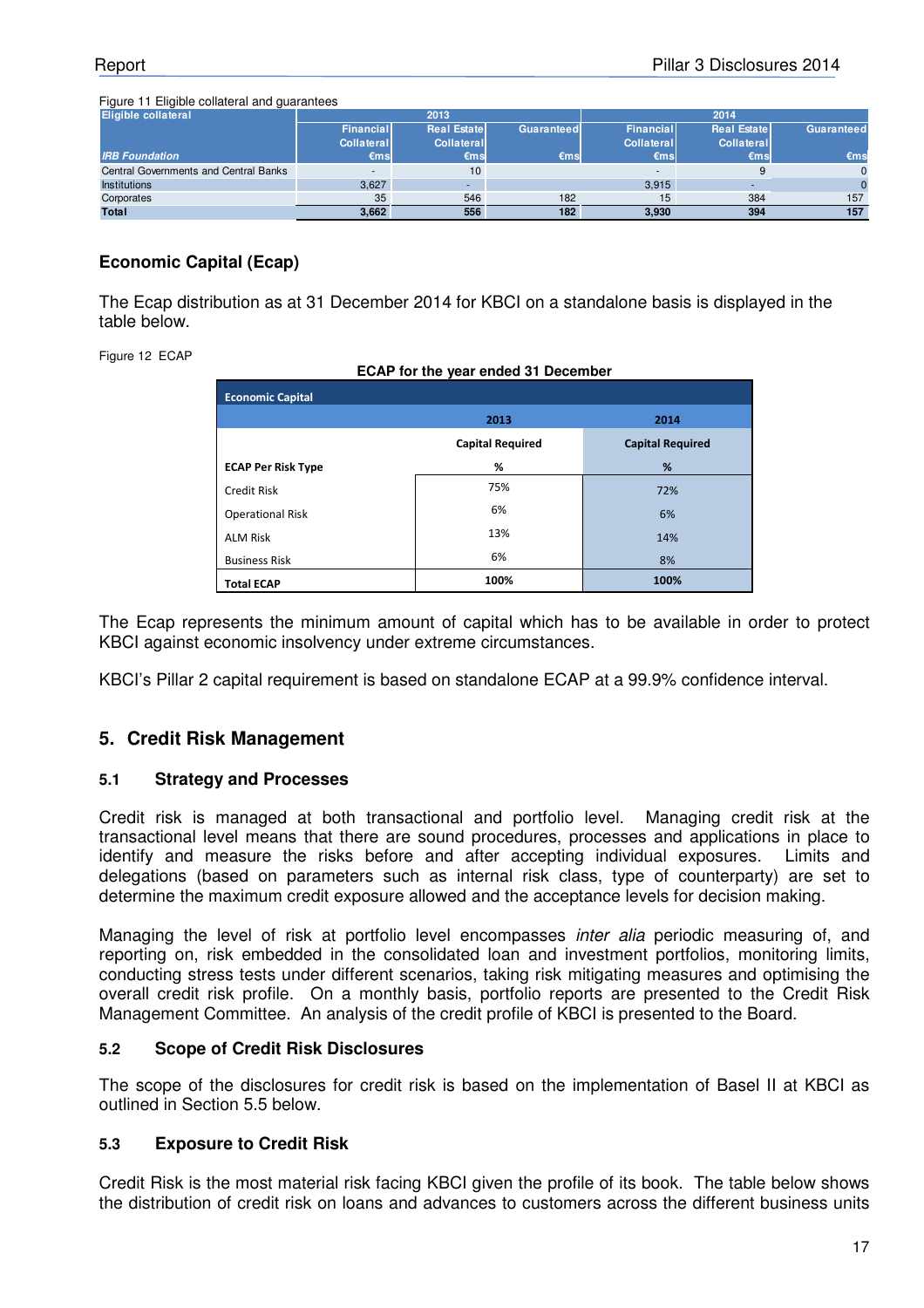of KBCI based on the approach taken in calculating minimum capital requirements. This table shows the outstanding loan balance at 31 December 2014.

Figure 13 Credit Risk Exposures

| Credit Risk Exposures €m |                                               |                                               |                      |  |  |  |
|--------------------------|-----------------------------------------------|-----------------------------------------------|----------------------|--|--|--|
|                          | 31-12-2013 Outstanding<br><b>Loan Balance</b> | 31-12-2014 Outstanding<br><b>Loan Balance</b> | Δ 2014 vs 2013<br>€m |  |  |  |
| Standardised             | 33                                            | 21                                            | $-12$                |  |  |  |
| IRB Foundation ^         | 3,121                                         | 2,814                                         | $-308$               |  |  |  |
| <b>IRB Advanced</b>      | 12,125                                        | 12,084                                        | $-41$                |  |  |  |
| <b>Total</b>             | 15,280                                        | 14,919                                        | -361                 |  |  |  |

^ Unlike figure 6, the IRB Foundation category in the table above excludes the Central Governments, Central Banks, Institutions and Counterparty exposure categories. Credit risk exposures are presented in terms of outstanding balance, whereas in figure 6 Exposure At Default figures are used.

Figure 14 Retail Portfolio

| Retail Portfolio - Additional Information |                 |                  |                      |
|-------------------------------------------|-----------------|------------------|----------------------|
| <b>Retail Book</b>                        | 31-12-2013 €m   | 31-12-2014<br>€m | △ 2014 vs 2013<br>€m |
| <b>Outstanding Balance</b>                | 12,125          | 12,084           | $-41$                |
| <b>Undrawn Amount</b>                     | 45              | 164              | 119                  |
| Total                                     | 12,170          | 12,248           | 78                   |
| <b>PD Profile</b>                         | 31-12-2013 €m   | 31-12-2014<br>€m | △ 2014 vs 2013<br>€m |
| PD 1-4                                    | 1,964           | 569              | $-1,395$             |
| PD 5-7                                    | 3,560           | 4,723            | 1,163                |
| PD 8-9                                    | 1,374           | 1,106            | $-268$               |
| PD 10-12                                  | 5,272           | 5,851            | 579                  |
| Total                                     | 12,170          | 12,248           | 78                   |
| <b>Weighted Average LGD</b>               | 31-12-2013<br>% | 31-12-2014<br>%  | △ 2014 vs 2013<br>€m |
| WALGD                                     | 25.19%          | 25.19%           | 0.00%                |
| Peforming (PD1-9)                         | 19.14%          | 16.01%           | $-3.12%$             |
| Non Performing (PD 10-12)                 | 33.04%          | 34.97%           | 1.93%                |

The evolution of the PD bands between 2013 and 2014 is due to the recalibration of the PD model and not a change in the overall risk profile of the underlying portfolio.

The maturity profile of the credit portfolio as at 31 December 2014 is shown in the table below.

| Residual Maturity for KBCI Outstanding Exposures €m                                               |               |                    |               |              |  |  |  |  |  |
|---------------------------------------------------------------------------------------------------|---------------|--------------------|---------------|--------------|--|--|--|--|--|
| Maturity Bands 31-12-2013<br>Corporate/SME<br><b>Real Estate</b><br><b>Retail</b><br><b>Total</b> |               |                    |               |              |  |  |  |  |  |
| $<$ 1 year                                                                                        | 271           | 1,067              | 42            | 1,380        |  |  |  |  |  |
| $> = 1$ to $<$ 5 years                                                                            | 252           | 277                | 266           | 795          |  |  |  |  |  |
| $>=5$ to $<$ 10 years                                                                             | 304           | 118                | 1,113         | 1,535        |  |  |  |  |  |
| $>=10$ years                                                                                      | 654           | 212                | 10,704        | 11,570       |  |  |  |  |  |
| <b>Total</b>                                                                                      | 1,481         | 1,674              | 12,125        | 15,280       |  |  |  |  |  |
| Maturity Bands 31-12-2014                                                                         | Corporate/SME | <b>Real Estate</b> | <b>Retail</b> | <b>Total</b> |  |  |  |  |  |
| $<$ 1 year                                                                                        | 279           | 941                | 44            | 1,264        |  |  |  |  |  |
| $\ge$ 1 to $\le$ 5 years                                                                          | 273           | 254                | 318           | 845          |  |  |  |  |  |
| $>=5$ to $<$ 10 years                                                                             | 273           | 141                | 1,254         | 1,669        |  |  |  |  |  |
| $>=10$ years                                                                                      | 522           | 152                | 10,467        | 11,141       |  |  |  |  |  |
| <b>Total</b>                                                                                      | 1,348         | 1,487              | 12.084        | 14,919       |  |  |  |  |  |

Figure 15 Residual Maturity for KBCI Outstanding Exposures

#### **5.4 Impaired & Past Due Not Impaired**

For the definition of Impaired, please refer to the audited financial statements.

Loans and advances less than 90 days past due are not considered impaired, unless other information is available to indicate the contrary. Loans that are not impaired and in arrears but not 90 days past due are categorised as "Past Due but Not Impaired".

The two tables below show the profile of the book in relation to Impaired, Past Due but not Impaired and neither Past Due nor Impaired as at 31 December 2014. The first table shows the split based on industry class while the second shows the profile based on geographical breakdown.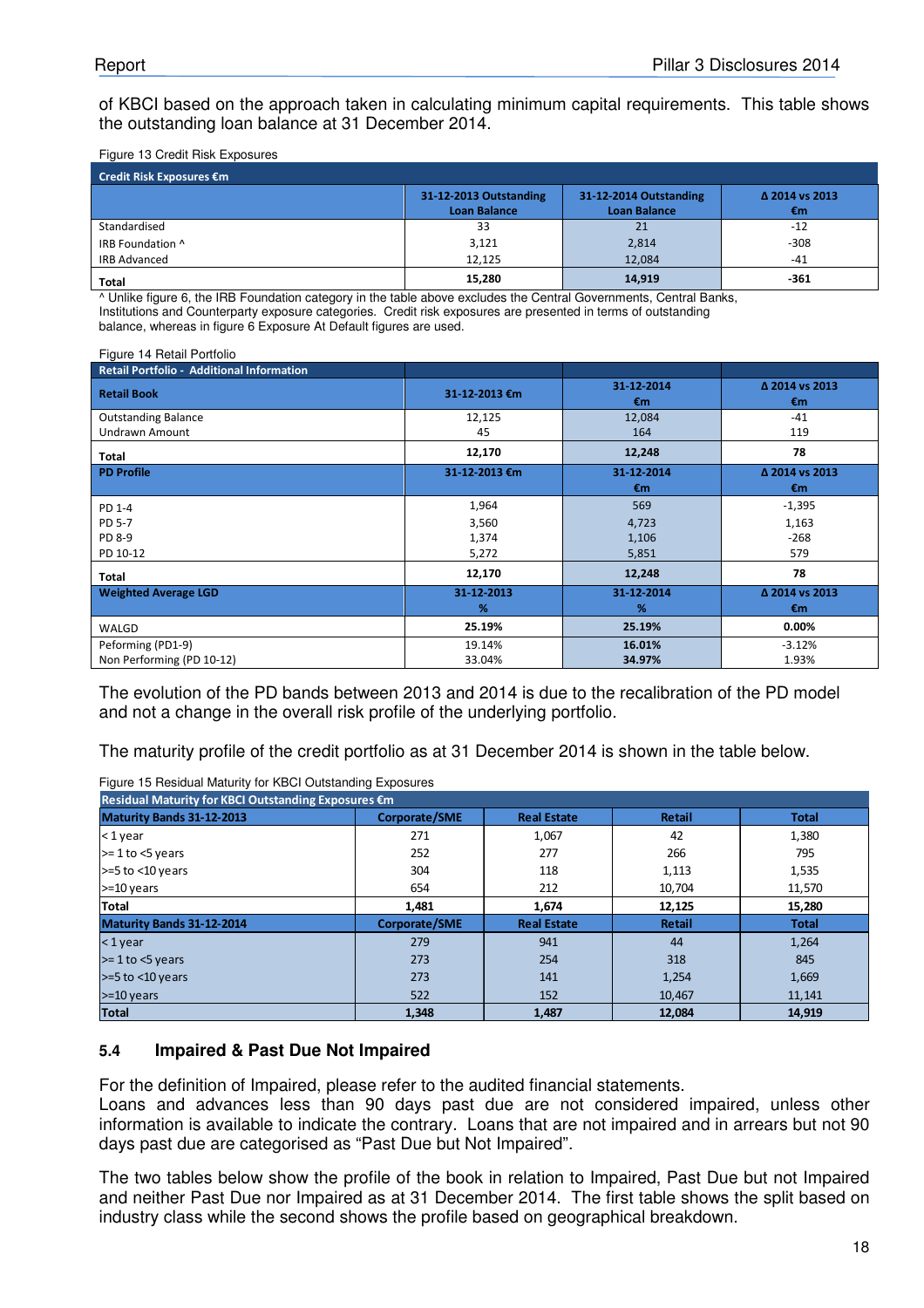Figure 16 Past Due and Impaired Outstanding Exposures by Industry

| Past Due and Impaired Outstanding Exposures by Industry €m |                                                |                                            |                 |              |  |  |
|------------------------------------------------------------|------------------------------------------------|--------------------------------------------|-----------------|--------------|--|--|
| Industry Class 31-12-2013                                  | <b>Neither Past due Nor</b><br><b>Impaired</b> | <b>Past Due but Not</b><br><b>Impaired</b> | <b>Impaired</b> | <b>Total</b> |  |  |
| Corporate                                                  | 1,112                                          | 10                                         | 2,032           | 3,155        |  |  |
| Retail                                                     | 6.494                                          | 359                                        | 5,272           | 12,125       |  |  |
| Total                                                      | 7,606                                          | 369                                        | 7.304           | 15,280       |  |  |
| Industry Class 31-12-2014                                  | <b>Neither Past due Nor</b><br><b>Impaired</b> | <b>Past Due but Not</b><br><b>Impaired</b> | <b>Impaired</b> | <b>Total</b> |  |  |
| Corporate                                                  | 714                                            |                                            | 2,114           | 2,835        |  |  |
| Retail                                                     | 6,166                                          | 68                                         | 5,851           | 12,084       |  |  |
| <b>Total</b>                                               | 6,879                                          | 75                                         | 7,965           | 14,919       |  |  |

Figure 17 Past Due and Impaired Outstanding Exposures by Geography

| Past Due and Impaired Outstanding Exposures by Geography €m |                                                 |                                            |                 |              |  |  |
|-------------------------------------------------------------|-------------------------------------------------|--------------------------------------------|-----------------|--------------|--|--|
| Geographic Breakdown 31-12-2013                             | <b>Neither Past due Nor</b><br><b>Impaired</b>  | <b>Past Due but Not</b><br><b>Impaired</b> | <b>Impaired</b> | <b>Total</b> |  |  |
| Ireland                                                     | 7,326                                           | 351                                        | 6,906           | 14,583       |  |  |
| <b>UK</b>                                                   | 260                                             | 18                                         | 300             | 578          |  |  |
| <b>Other</b>                                                | 21                                              | 0                                          | 98              | 119          |  |  |
| <b>Total</b>                                                | 7,606                                           | 369                                        | 7,304           | 15,280       |  |  |
| Geographic Breakdown 31-12-2014                             | <b>Neither Past due Nord</b><br><b>Impaired</b> | <b>Past Due but Not</b><br><b>Impaired</b> | <b>Impaired</b> | <b>Total</b> |  |  |
| <b>Ireland</b>                                              | 6,693                                           | 72                                         | 7,516           | 14,280       |  |  |
| <b>UK</b>                                                   | 179                                             | 3                                          | 338             | 521          |  |  |
| Other                                                       |                                                 | $\Omega$                                   | 111             | 118          |  |  |
| <b>Total</b>                                                | 6,879                                           | 75                                         | 7,965           | 14,919       |  |  |

For credit granted to clients in PD bands 10, 11 and 12 (Impaired loans), the Bank records specific impairments allowances based on an estimate of the net present value of the recoverable amount. For credit granted to clients in PD bands 1 to 9, a collective impairment loss is taken on a 'portfolio basis' using a formula that takes account of the expected loss on the portfolio, adjusted by an emergence period to reflect the incurred but not reported impairment loss.

The credit impairment allowances of KBCI at 31 December 2014 based on industry class and geographical segment are included in the two tables below. The provision amounts reported are net of reserved interest (reduced by Reserved Interest).

| Specific & Portfolio Provisions for Impairment of KBCI Loans €m |                             |                                                  |                             |                                                |                                       |  |
|-----------------------------------------------------------------|-----------------------------|--------------------------------------------------|-----------------------------|------------------------------------------------|---------------------------------------|--|
| Industry Class 31-12-2013                                       | <b>Outstanding Exposure</b> | <b>Performing</b><br><b>Outstanding Exposure</b> | <b>Portfolio Provisions</b> | <b>Impaired Outstanding</b><br><b>Exposure</b> | <b>Specific Provision</b><br>Balance* |  |
| Corporate<br>Retail                                             | 3,155<br>12,125             | 1,122<br>6,853                                   | 35<br>109                   | 2,032<br>5,272                                 | 1,165<br>1,692                        |  |
| <b>Total</b>                                                    | 15.280                      | 7.976                                            | 144                         | 7.304                                          | 2.857                                 |  |
| Industry Class 31-12-2014                                       | <b>Outstanding Exposure</b> | Performing<br><b>Outstanding Exposure</b>        | <b>Portfolio Provisions</b> | <b>Impaired Outstanding</b><br><b>Exposure</b> | <b>Specific Provision</b><br>Balance* |  |
| Corporate<br>Retail                                             | 2.835<br>12.084             | 720<br>6,234                                     | 15<br>72                    | 2.114<br>5,851                                 | 1,334<br>1,909                        |  |
| <b>Total</b>                                                    | 14,919                      | 6.954                                            | 87                          | 7.965                                          | 3,243                                 |  |

Figure 18 Specific and Portfolio Provisions for Impairment of KBCI loans

\* Specific Provisions are Gross of Reserved Interest (previously Net of Reserved Interest). 2013 Specific Provisions have been restated to align with 2014.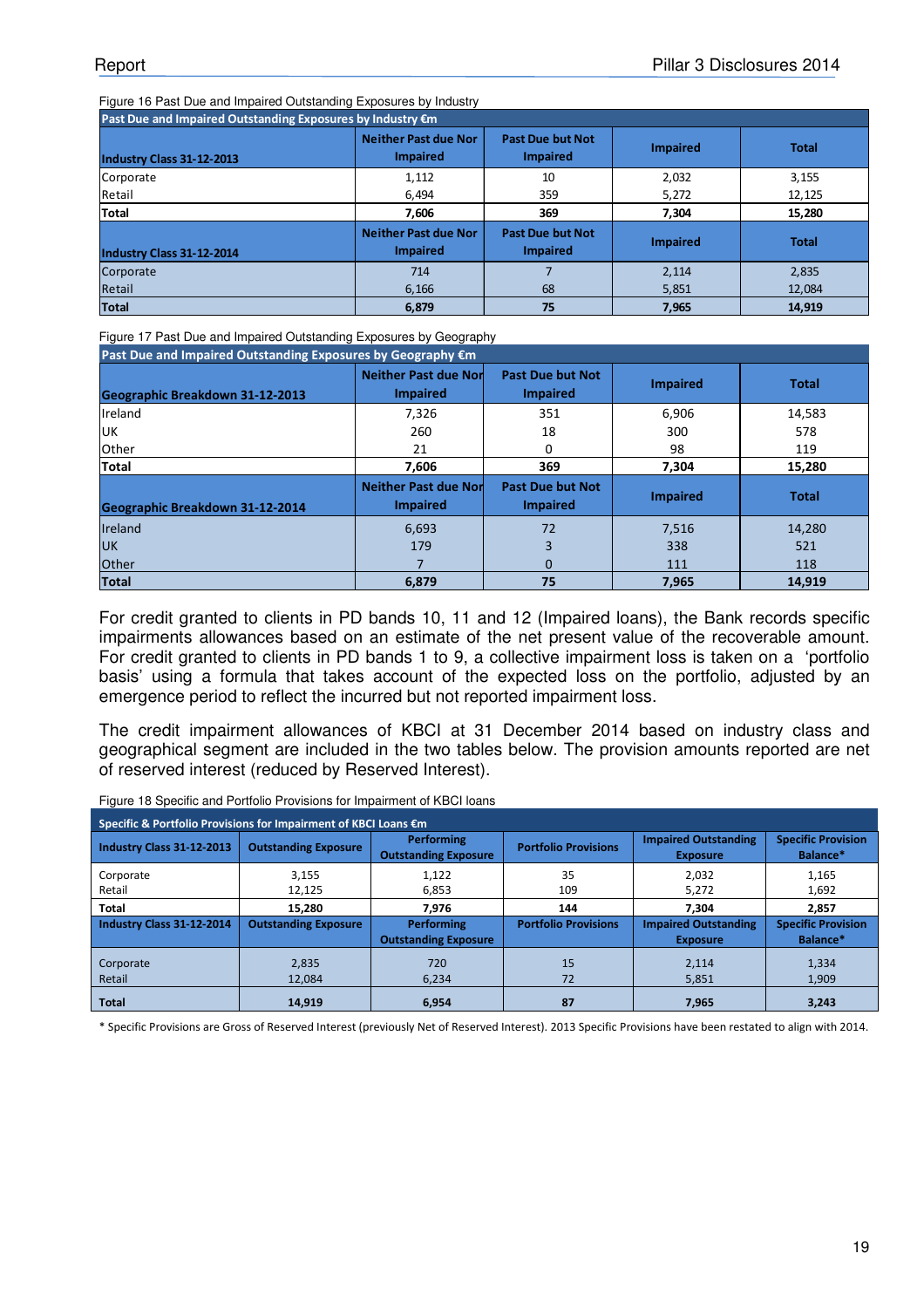Figure 19 Specific and Portfolio Provisions for Impairment of KBCI Loans

| Specific & Portfolio Provisions for Impairment of KBCI Loans €m |                                       |                                                     |                             |                                                          |                                       |  |
|-----------------------------------------------------------------|---------------------------------------|-----------------------------------------------------|-----------------------------|----------------------------------------------------------|---------------------------------------|--|
| <b>Geographic Breakdown 31-12-</b><br>2013                      | <b>Outstanding</b><br><b>Exposure</b> | Performing<br><b>Outstanding</b><br><b>Exposure</b> | <b>Portfolio Provisions</b> | <b>Impaired</b><br><b>Outstanding</b><br><b>Exposure</b> | <b>Specific Provision</b><br>Balance* |  |
| Ireland                                                         | 14,583                                | 7,677                                               | 133                         | 6,906                                                    | 2,734                                 |  |
| UK                                                              | 578                                   | 278                                                 | 11                          | 300                                                      | 55                                    |  |
| Other                                                           | 119                                   | 21                                                  | 0                           | 98                                                       | 68                                    |  |
| <b>Total</b>                                                    | 15,280                                | 7.976                                               | 144                         | 7,304                                                    | 2,857                                 |  |
| <b>Geographic Breakdown 31-12-</b><br>2014                      | <b>Outstanding</b><br><b>Exposure</b> | Performing<br><b>Outstanding</b><br><b>Exposure</b> | <b>Portfolio Provisions</b> | <b>Impaired</b><br><b>Outstanding</b><br><b>Exposure</b> | <b>Specific Provision</b><br>Balance* |  |
| Ireland                                                         | 14,280                                | 6,765                                               | 81                          | 7,516                                                    | 3,072                                 |  |
| <b>UK</b>                                                       | 521                                   | 183                                                 | ĥ                           | 338                                                      | 87                                    |  |
| Other                                                           | 118                                   |                                                     | 0                           | 111                                                      | 84                                    |  |
| <b>Total</b>                                                    | 14,919                                | 6,954                                               | 87                          | 7,965                                                    | 3,243                                 |  |

\* Specific Provisions are Gross of Reserved Interest (previously Net of Reserved Interest). 2013 Specific Provisions have been restated to align with 2014.

The movement in impairment provisions for 2014 is outlined in the table below.

| Figure 20 Provisions Analysis |                        |        |                                     |                        |  |  |  |
|-------------------------------|------------------------|--------|-------------------------------------|------------------------|--|--|--|
| <b>Provisions Analysis*</b>   |                        |        |                                     |                        |  |  |  |
| <b>Provisions 31-12-2013</b>  | <b>Opening Balance</b> | Charge | <b>IFRS Unwind / Write</b><br>Offs* | <b>Closing Balance</b> |  |  |  |
| Specific                      | 1,806                  | 1,109  | $-57$                               | 2,857                  |  |  |  |
| Portfolio                     | 100                    | 44     | 0                                   | 144                    |  |  |  |
| Total                         | 1.906                  | 1.153  | -58                                 | 3.001                  |  |  |  |
| <b>Provisions 31-12-2014</b>  | <b>Opening Balance</b> | Charge | <b>IFRS Unwind / Write Offs</b>     | <b>Closing Balance</b> |  |  |  |
| Specific                      | 2,857                  | 397    | $-10$                               | 3,243                  |  |  |  |
| Portfolio                     | 144                    | $-57$  |                                     | 87                     |  |  |  |
| <b>Total</b>                  | 3,001                  | 340    | $-10$                               | 3,330                  |  |  |  |

\*All provision figures are Gross of Reserved Interest (previously Net of Reserved Interest). All figures have been restated for previous years to align with 2014.

\*\* FX movements and Settlements included in IFRS Unwind / Write Offs

#### **5.5 Approaches to Credit Risk**

The Capital Requirements Directive ("CRD") provides two approaches for the calculation of minimum regulatory capital requirements for credit risk:

- 1. The Standardised Approach; and
- 2. Internal Ratings Based Approach ("IRB Approach"), which can be sub divided into
	- a. Foundation Internal Ratings Based Approach ("Foundation IRB Approach");
	- b. Advanced Internal Ratings Based Approach ("Advanced IRB Approach");

KBCI has been granted permission by the CBI to apply the Advanced IRB approach to its retail mortgage portfolio and the Foundation IRB approach to its Banking and Treasury portfolios. KBCI uses PDs, LGDs and EADs in the calculation of Pillar I capital requirement for these portfolios.

Under the Standardised Approach, risk weightings for rated counterparties are regulatory-determined standardised risk weightings.

Banks operating under the IRB Advanced Approach are allowed to use their own internal estimates of certain risk parameters to calculate regulatory capital requirements for credit risk across different asset classes. These risk parameters are:

- Probability of default (PD),
- Loss given default (LGD)
- Exposure at default (EAD).

For non retail exposures, there are two IRB approaches. Under the Foundation IRB Approach, banks use their own estimate of PD, and regulatory estimates of LGD and EAD. Under the Advanced IRB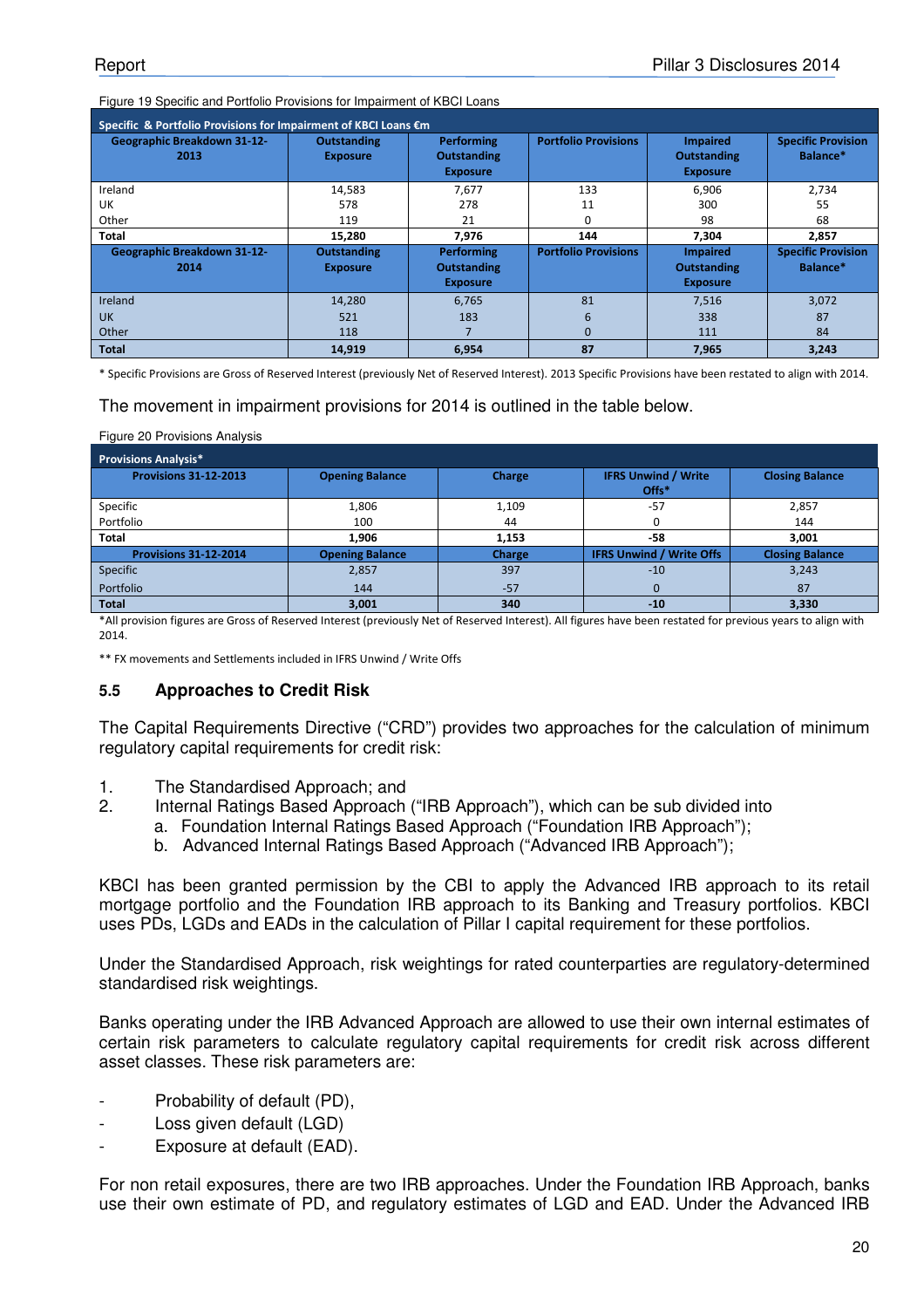Approach, banks use their own estimates of all three risk components. For retail exposures, there is no Foundation approach so all three risk measure are internally estimated.

The Pillar I credit risk models are challenged and back-tested on a regular basis to assess their performance on KBCI's portfolios. All models are subject to an annual review and more frequent monitoring report. Annual reviews are then validated by the independent validation team. Annual reviews, validations of these reviews and monitoring reports are subject to approval by the Credit Risk Management Committee.

KBCI calculates its Pillar II Ecap for Credit risk using the outputs of the KBC Group Credit Portfolio Model (CPM). CPM is developed in accordance with the KBC Group Model Management Framework and is subject to the standard KBC Group modelling and validation processes.

#### **5.6 Credit Risk Mitigation Techniques**

KBCI's Credit Assessment is primarily based on an assessment of affordability and repayment capacity.

KBCI views its risk governance structure, including the Board, Risk and Compliance Committee, Risk Oversight Committee, Credit Risk Management Committee, and the responsibilities for credit risk management from Board level down to line management, as a significant mitigant of credit risk.

In addition to these governance bodies, the KBCI Credit Decision Authorities monitor credit risk at a transaction level for new and existing transactions and the KBCI New and Active Products committee monitors the credit risk involved in new products and processes, or in changes to existing products and processes.

A Credit Policy is in place outlining policies in relation to securing collateral (e.g. Property mortgage and guarantees), establishing credit reserves and risk exposures.

#### **5.7 Internal Modelling**

The credit risk models developed by KBCI include PD, LGD and EAD models, plus application and behavioural scorecards for specific portfolios (retail).

These models are used within the credit process for:

- defining the delegation level for credit approval (e.g. PD models);
- accepting credit transactions (e.g. application scorecards);
- setting limits;
- pricing credit transactions;
- monitoring the risk of a (client) portfolio;
- calculating the internal Ecap;
- calculating the regulatory capital;

#### **Probability of Default (PD)**

Probability of Default (PD) is the likelihood that an obligor/facility will default on its obligations within a one-year time horizon, with default being defined in accordance with Basel II rules. The PD is calculated for each client for non-retail exposures and for each facility for retail exposures. As KBCI operates under the IRB approach, KBCI uses its own internal estimates of PD for regulatory capital calculations.

Within KBCI, there are three types of PD models developed:

 $\triangleright$  Statistical default/non-default models based on objective inputs: Rankings are derived purely mechanically with no subjective input, using regression techniques. At KBCI, this method is only used in the retail segment where objective data is plentiful (e.g. behavioural information).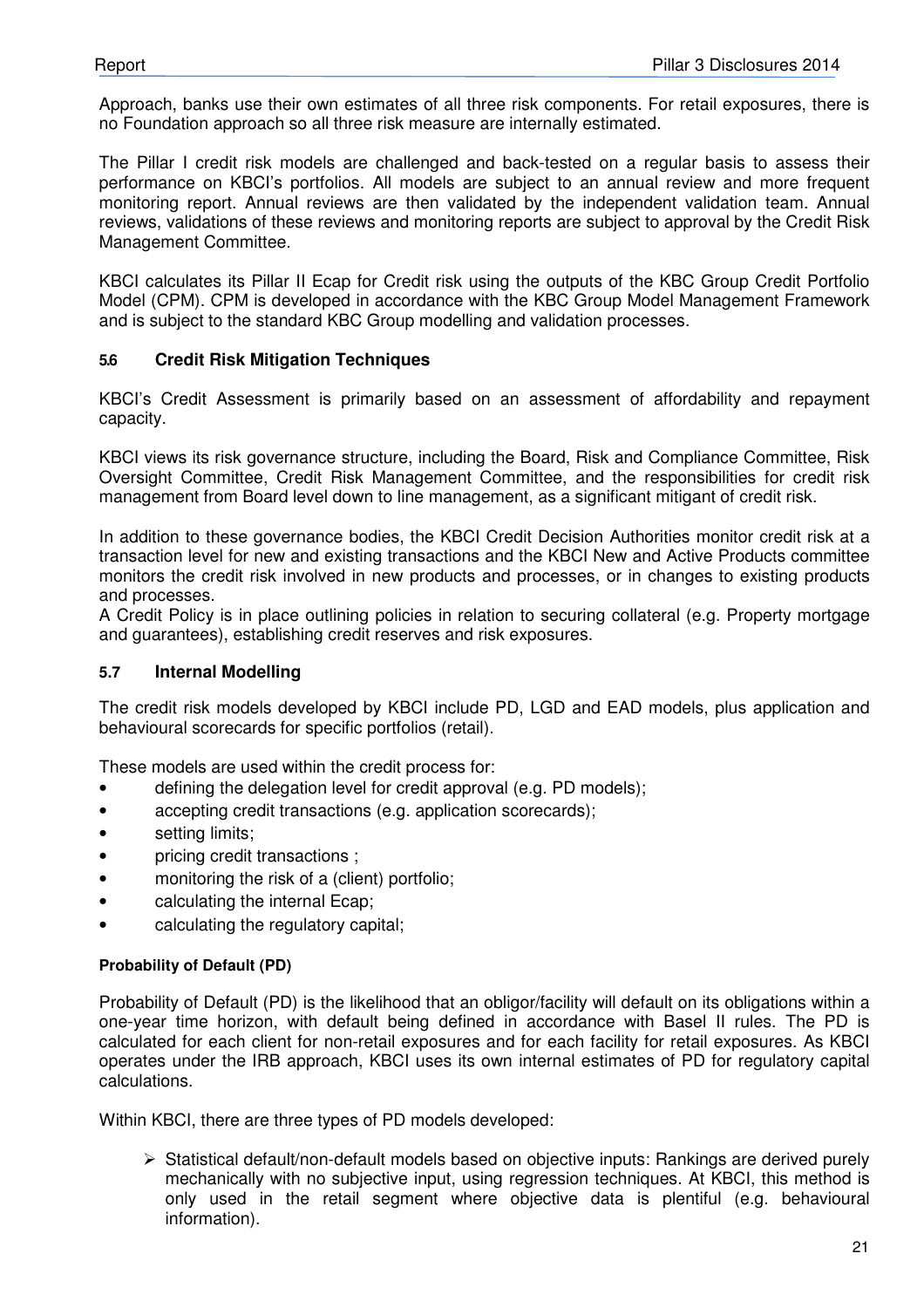- $\triangleright$  Statistical default/non-default models based on objective and subjective input: These are very similar to the purely objective models, but also use subjective input entered by a credit adviser (for instance management quality, market position). At KBCI, this method is used to rank corporate customers.
- $\triangleright$  Statistical expert-based models: Rankings are based on quantitative and qualitative input, but due to the small number of observed default events, regression is applied to predict expert assessments of the creditworthiness of the clients, rather than their default/nondefault behaviour. At KBCI, this method is used to rank financial institutions.

The PD score resulting from the rating model is then calibrated towards the Central Tendency (CT). The CT is the expected long term default rate for the given portfolio over a full economic cycle. As such, all of KBCI's PD models are considered to be Through the Cycle (TTC) models.

The output generated by these models is used to split the performing loan portfolio into internal rating classes ranging from 1 (lowest risk) to 9 (highest risk) for the PD according to the KBCI masterscale<sup>2</sup>.

#### **Loss Given Default (LGD) Models**

Loss Given Default (LGD) is a measure of the loss that a bank would suffer if an obligor defaults. It can be expressed as an amount or as a percentage of the expected amount outstanding at the time of default (EAD).

KBCI estimates LGD by determining the sum of cash flows resulting from the workout and/or collections process, discounted to the time of default and expressed as a percentage of the estimated exposure at default. Each of the models developed are methodologically based on historical recovery rates and cure rates (the percentage of defaulted clients returning to performing state) per collateral type or per pool (segmentation-based approach).

As proposed by Basel II, the LGD estimates used for regulatory capital calculations are downturn estimates of LGD.

#### **Exposure At Default (EAD) Models**

KBC uses historical information that is available on exposures of defaulted counterparties to model EAD. The EAD model is used to estimate the amount that is expected to be outstanding when a counterparty defaults in the course of the next year.

In most cases. EAD equals the nominal amount of the facility, but for certain facilities (e.g. those with undrawn commitments) it includes an estimate of future drawings prior to default.

All of KBCIs regulatory models are continuously back tested to ensure their performance is satisfactory. Before a model is implemented the following are tested:

- $\triangleright$  Performance of the calibration
- $\triangleright$  Rank ordering of defaults/cures
- $\triangleright$  Migration of defaults/cures
- $\triangleright$  Stability index

Each model is also independently validated by a separate validation unit where several quantitative and qualitative checks are preformed. Before the approval of a new rating model, the findings of the validation report are presented to the approval committee.

 2 The KBCI masterscale is a mapping of PD % to specific bands in order to pool clients based on their risk profile. It consists of 9 bands running from low to high risk where each band is double the risk of the one before it.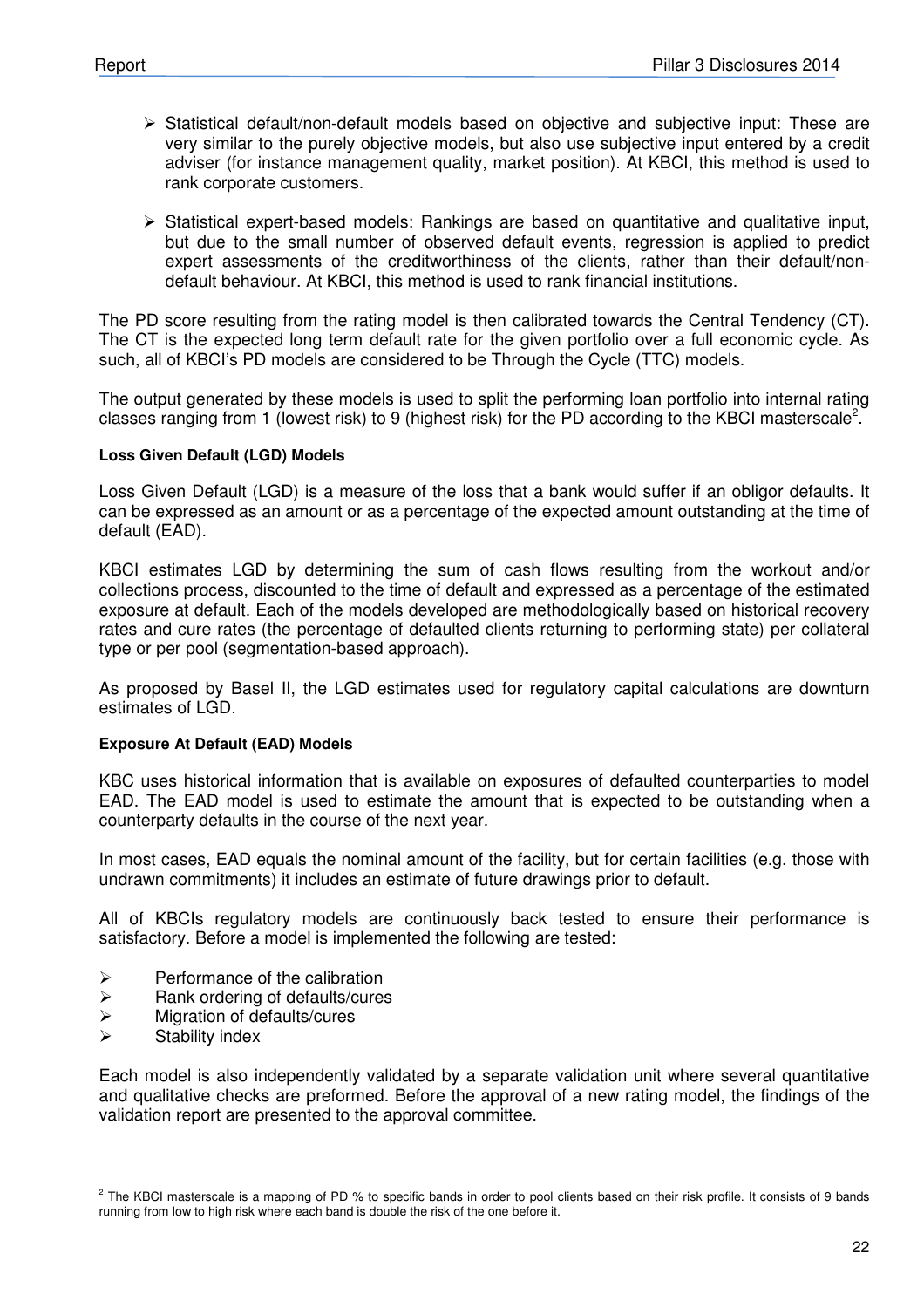#### **Credit Portfolio Model (CPM)**

Ecap for credit risk is calculated in KBCI using the Credit Portfolio Model (CPM). The CPM models loan portfolio behaviour by simulating common default behaviour between counterparties. CPM takes the idiosyncratic (i.e. individual) behaviour of larger loans and the systematic (i.e. common) behaviour of pools of smaller similar loans into account in simulating multiple default scenarios.

CPM models the systematic behaviour of a counterparty using three risk factors – industry sector, geographical region and size. CPM's sectoral approach uses CREDAC codes associated with each Banking loan. Size is computed based on information gleaned from audited accounts. A significant majority of KBCI's borrowers are based in Ireland and so geography is a less important risk driver for the calculation of KBCI's Ecap on a standalone basis.

CPM uses multiple random simulations of loss events to determine correlated behaviour across segments. In this way the concentration risk originating from a correlated movement of individual sectors is also captured by CPM.

The KBCI specific configuration of CPM includes the following:

- Inter- and intra-sector correlations based on UK and Ireland data, for use with the Banking portfolio.
- A retail index based on unemployment and short term interest rates, for use with the Homeloans portfolio.

CPM assesses concentration risk from the overall perspective of the KBCI portfolio, together with the portfolio structure (i.e. the combination of Retail mortgages, SME, Corporate and CRE lending) and diversification characteristics.

#### **5.8 Counterparty Credit Risk**

KBCI defines counterparty credit risk as the credit risk resulting from over the counter transactions, which are in the main interest related transactions (e.g. Interest Rate Swaps), currency related transactions (e.g. FX swaps) or equity related transactions.

Counterparty limits are set for each individual counterparty, taking into account the general rules and procedures set out in a group wide policy. Sub limits can be put in place for each product type. The risk is monitored by a real time limit control system which allows the ALM desk to check limit availability at any time. Positions against limits are monitored and reported by Risk Management on a daily basis.

The counterparty credit risk exposure at replacement risk for derivatives is  $\epsilon$ 123m at 31<sup>st</sup> December 2014. Please see table below which reflects KBCI's counterparty credit exposures, including the impact of netting and collateral measures using the Mark to Market methodology. Current credit exposures consist of the replacement cost of contracts together with potential future credit exposure. Figure 21 Minimum capital requirements at 10.5%

|                                       |             | 2013            | 2014             |
|---------------------------------------|-------------|-----------------|------------------|
|                                       |             | <b>Basel II</b> | <b>Basel III</b> |
| Minimum capital requirements at 10.5% | <b>Note</b> | $\epsilon$ m    | $\epsilon$ m     |
| Repo                                  |             |                 |                  |
| Gross positive fair value             |             | 3,602           | 3,867            |
| <b>Volatility Adjustments</b>         |             | 306             | 328              |
| Total current credit exposure         |             | 3,907           | 4,196            |
| Netting benefits                      |             |                 |                  |
| Netted current credit exposure        |             | 3,907           | 4,196            |
| <b>Cash Collateral</b>                |             | (3,600)         | (3,865)          |
| Net credit exposure                   |             | 307             | 331              |
| <b>Derivatives</b>                    |             |                 |                  |
| Gross positive fair value             |             | 136             | 214              |
| Potential future credit exposure      |             | 92              | 105              |
| Total current credit exposure         |             | 228             | 319              |
| Netting benefits                      |             | (66)            | (145)            |
| Netted current credit exposure        |             | 162             | 173              |
| <b>Cash Collateral</b>                |             | (27)            | (32)             |
| Net credit exposure                   |             | 135             | 142              |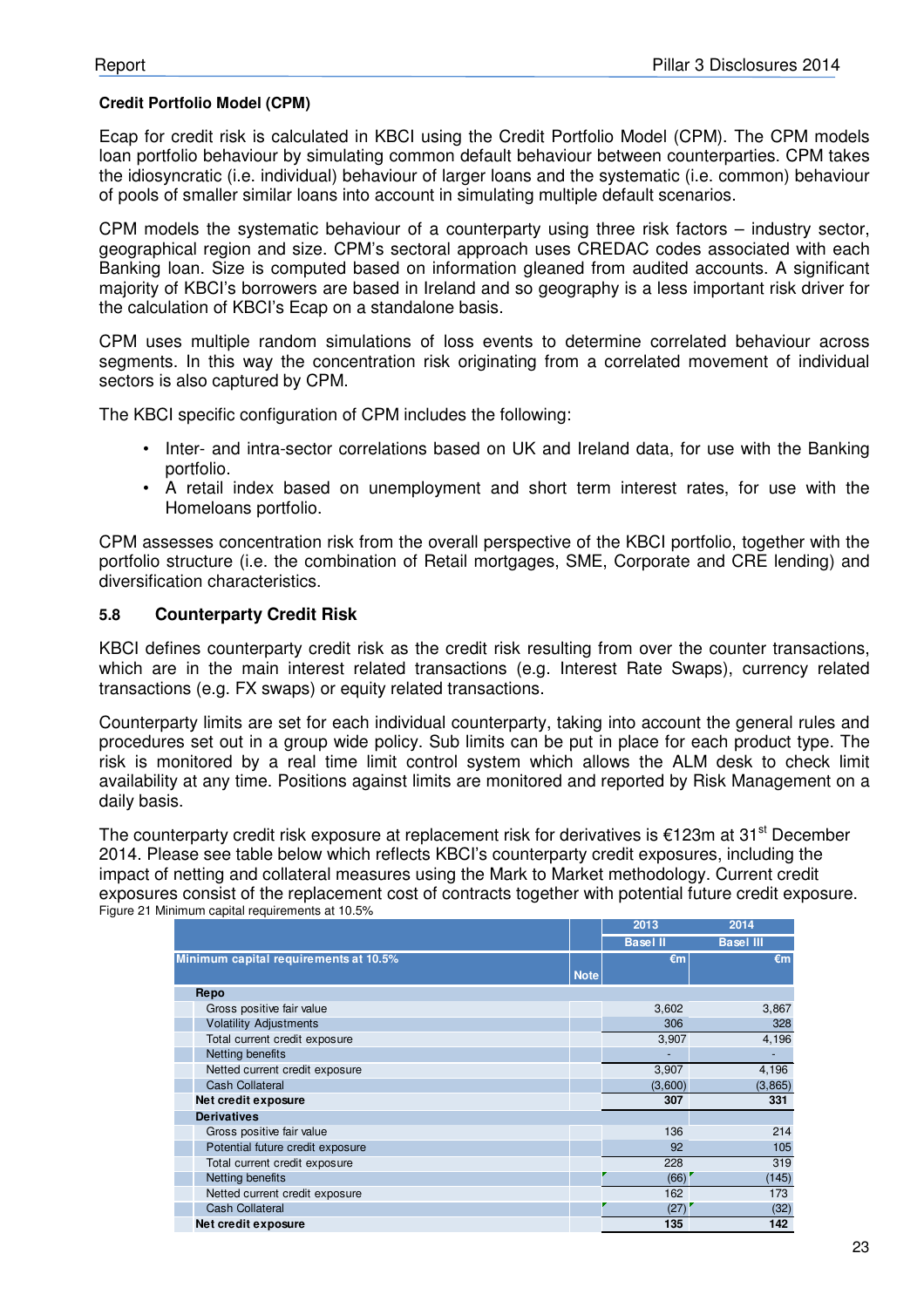# **6. Liquidity Risk Management**

Liquidity risk is the risk that an organisation will be unable to meet its liabilities / obligations as they come due, without incurring unacceptable losses.

#### **6.1 Strategy & Processes**

KBCI is committed to adopting prudent liquidity and funding management policies with the objective of maintaining a diversified funding base and ensuring that reliance on short term wholesale sources of funds are within acceptable levels. The management of liquidity and funding risk within KBCI is undertaken within designated limits and other policy guidelines set by the CBI, KBC Group, KBCI Board of Directors and best practice.

Liquidity management for KBCI focuses on the overall balance sheet structure and the control of risk arising from the mismatch of maturities across the balance sheet. KBCI manages its operational liquidity within a delegated 30 day contingency gap limit and makes use of Net Stable Funding Ratio (NSFR), Liquidity Coverage Ratio (LCR) and Loan To Deposits Ratio (LTD) to measure and report on the evolution of its liquidity and funding profile.

It is KBCI's policy to ensure that resources are available at all times to meet the Bank's obligations arising from withdrawal of customer demand or term deposits, non-renewal of interbank liabilities, the drawdown of customer facilities, asset expansion and other contingent obligations.

KBC Bank Ireland's (KBCI) main source of encumbrance as at 31st December 2014 is funding received from KBC Bank NV through bi lateral repurchase agreements. This funding is collateralized by residential mortgages which have been deemed eligible for ECB market operations through a retained residential mortgage backed security (RMBS). Additional sources of encumbrance arise from credit support provided for derivative transactions with third parties where a CSA agreements is in place. In instances where credit support is required cash is transferred between counterparties in line with the terms and conditions of the CSA. Please refer to appendix 4 for more information.

#### **6.2 Scope of Liquidity Risk Management**

The Liquidity Policy covers liquidity risk management and reporting for KBCI.

## **6.3 Structural Liquidity Risk**

KBCI's structural liquidity risk is measured by grouping the assets and liabilities according to the remaining term to maturity (contractual maturity date). The difference between the cash inflows and outflows is referred to as the 'net liquidity gap'.

KBC's contingency liquidity gap framework is based on operating within a predefined liquidity gap in a 30 day period.

# **7. Securitisations**

The objective of securitisations is to turn illiquid mortgage assets into securitised notes / collateral, against which funding can be raised. The credit institution is the loan originator for the mortgage assets. It then sells the assets to the securitisation vehicle in return for the securitised notes. It continues to act as servicer for the assets and as mortgage manager for the securitisation vehicles. It also acts as transaction swap counterparty for some of the securitisations and subordinated loan provider for all issues. KBCI has ownership of all floating rate notes issued by Phoenix Funding 2 Limited, Phoenix Funding 3 Limited, Phoenix Funding 4 Limited and Phoenix Funding 5 Limited<sup>3</sup>. In 2008, the Bank transferred mortgage loans into Phoenix Funding 2 Limited and Phoenix Funding 3

 3 Phoenix Funding 2 Limited, Phoenix Funding 3 Limited, Phoenix Funding 4 Limited and Phoenix Funding 5 Limited referred to in this document as the Phoenix Programme.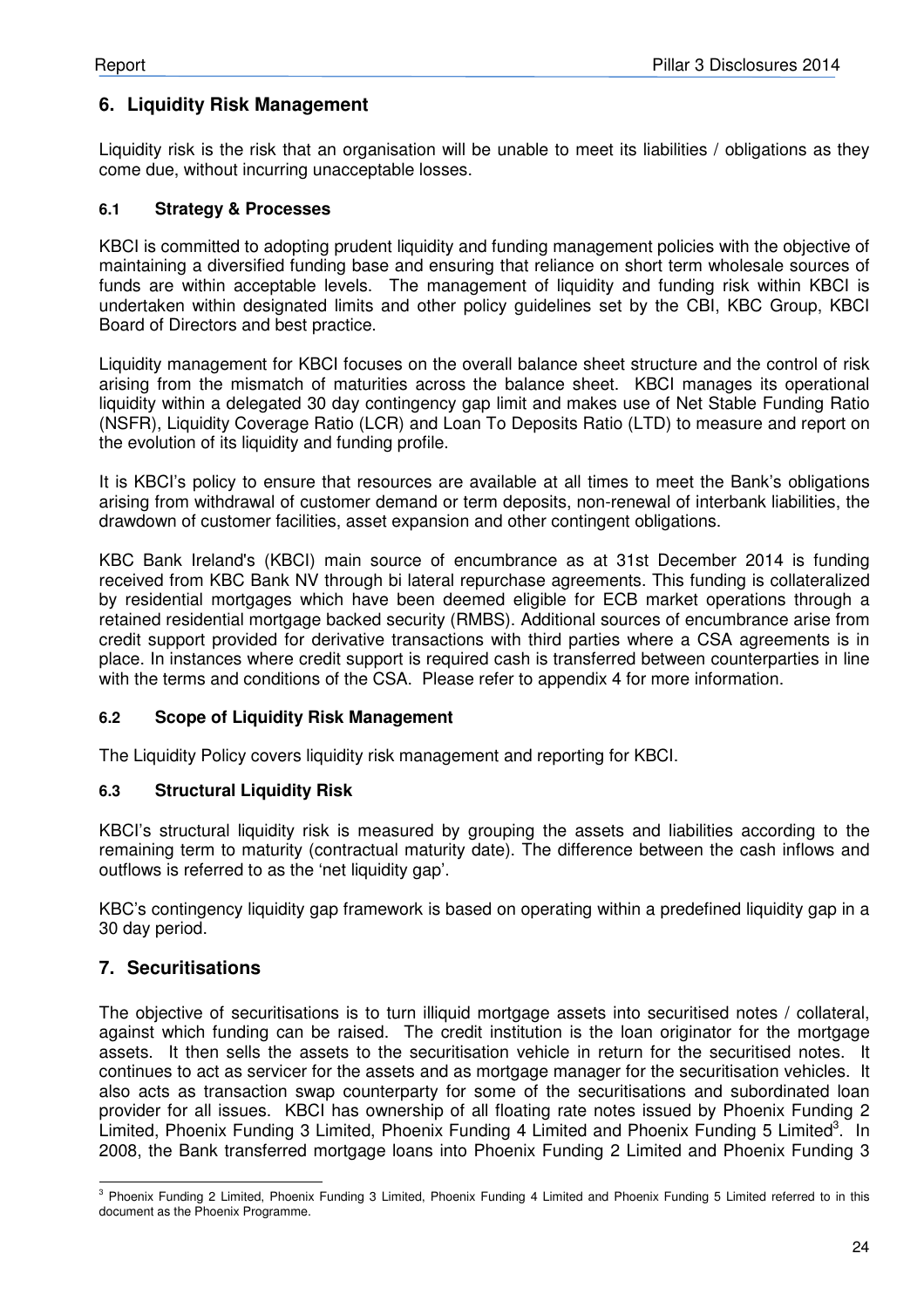Limited, in 2009 into Phoenix Funding 4 Limited and in 2012 into Phoenix Funding 5 Limited. The share capital of the Phoenix Programme is owned by Capita Trust Nominees No. 1 Limited, a company not related to KBC Bank Ireland plc or any of its subsidiaries.

The financial statements of the Phoenix Programme are consolidated into the financial statements of KBC Bank Ireland plc. Although the companies are not subsidiaries of KBC Bank Ireland plc, the Bank retains substantially all the risks and rewards of the ownership of the assets in the Phoenix Programme. The floating rate notes issued by the Phoenix Programme are listed on the Irish Stock Exchange.

At 31 December, 2014, the notes were rated by a range of external credit assessment institutions (ECAI's) as follows:

| <b>ECAI</b>          | <b>Moody's Investor</b><br><b>Services</b> | <b>Fitch Ratings</b> | <b>DBRS</b> |
|----------------------|--------------------------------------------|----------------------|-------------|
| Phoenix 2 - Class A  | АаЗ                                        | A+                   | A           |
| Phoenix 2 - Class B  | Not Rated                                  | Not Rated            | Not Rated   |
| Phoenix 3 - Class A  | АаЗ                                        | A+                   | Not Rated   |
| Phoenix 3 - Class B  | Not Rated                                  | Not Rated            | Not Rated   |
| Phoenix 4 - Class A  | Aa3                                        | A+                   | Not Rated   |
| Phoenix 4 - Class B  | Not Rated                                  | Not Rated            | Not Rated   |
| Phoenix 5 - Class A1 | Not Rated                                  | A+                   | A (high)    |
| Phoenix 5 - Class A2 | Not Rated                                  | A+                   | A (high)    |
| Phoenix 5 - Class A3 | Not Rated                                  | A+                   | A (high)    |

nal Credit Assessment Institutions

#### **7.1 Total Outstanding Securitised Exposures**

The gross carrying amount of mortgages in the securitised companies recognised in the statement of financial position at 31 December 2014 is:

| <b>KBCI Securitisations -</b><br>$\epsilon$ m |                        |                        |                       |  |  |
|-----------------------------------------------|------------------------|------------------------|-----------------------|--|--|
| <b>Securitised Book</b>                       | <b>Outstanding</b>     | <b>Outstanding</b>     | <b>Movement Since</b> |  |  |
|                                               | <b>Exposure 2014 *</b> | <b>Exposure 2013</b> * | 31.12.13              |  |  |
| <b>Phoenix 2</b>                              | 5,798                  | 6,167                  | (369)                 |  |  |
| <b>Phoenix 3</b>                              | 2,388                  | 2,543                  | (155)                 |  |  |
| <b>Phoenix 4</b>                              | 628                    | 678                    | (50)                  |  |  |
| <b>Phoenix 5</b>                              | 786                    | 839                    | (53)                  |  |  |
| <b>Total</b>                                  | 9,600                  | 10,227                 | 627                   |  |  |

Figure 23 Outstanding Securitised Exposures

\* Outstanding Exposure excludes all un-secured Top Ups in addition to secured loans which do not meet the criteria for inclusion in the respective pools

The notes are eligible as collateral for the ECB and thus provide an added liquidity buffer for KBC Bank. The Basel II securitisation framework does not apply to KBCI as an insufficient amount of the risk incurred has been transferred.

The securitisations are internal and consolidated into the financial statements of KBC Bank Ireland plc. The accounting policies of the securitization companies are in line with the policies adopted by the Bank and are set out in the Bank's consolidated financial statements.

# **8. ALM Risk**

The process of managing KBCI's structural exposure to market risk is also known as Asset/Liability Management (ALM). ALM risk is defined by KBCI as the potential negative deviation from the expected net asset value of KBCI's banking book and sovereign bond portfolio due to changes in the level or in the volatility of market prices.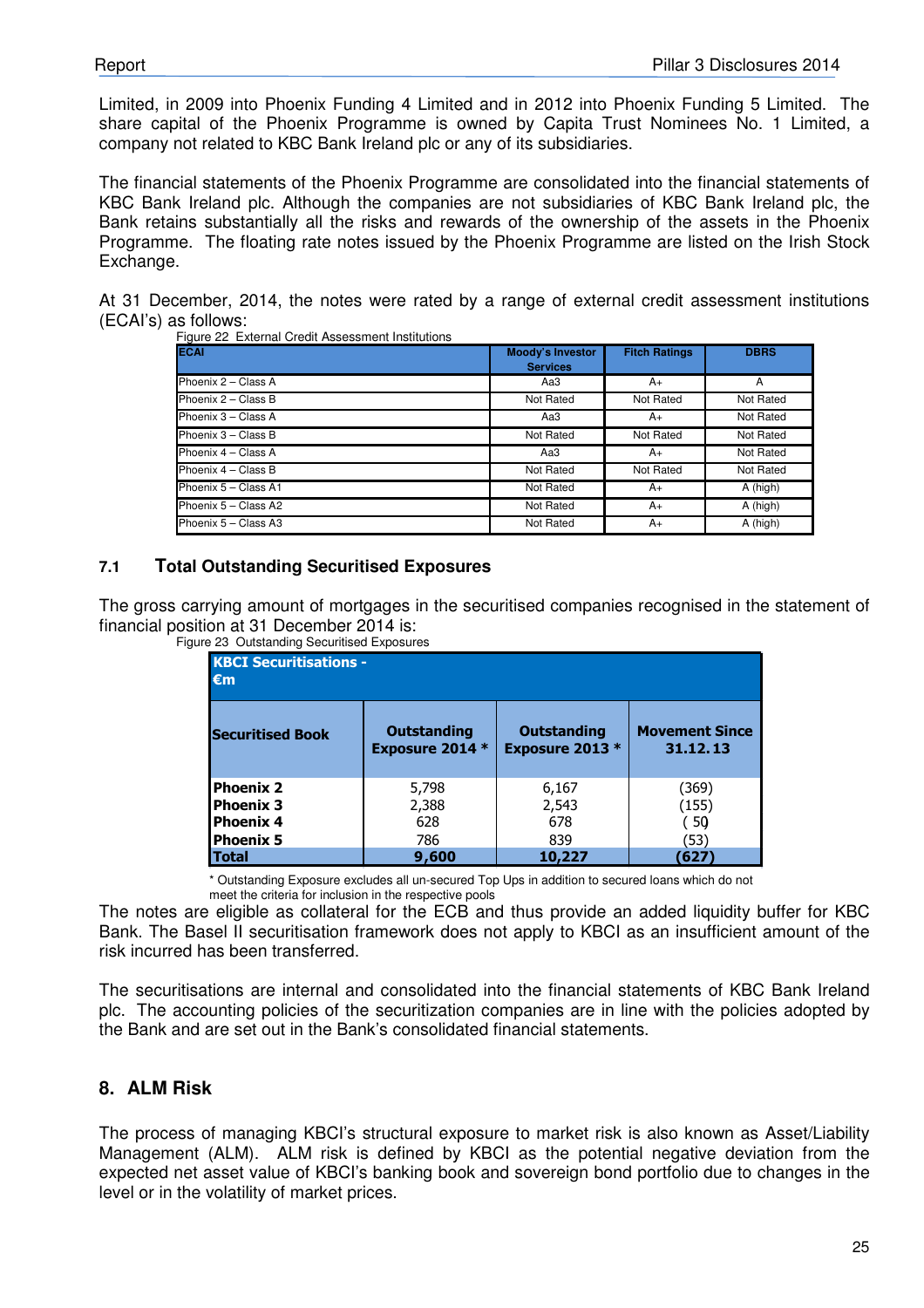#### **8.1 Sources of ALM Risk**

The primary sources of KBCI ALM risk, i.e. interest rate risk and foreign exchange risk, are:

- The structural interest rate risk position (sovereign bond portfolio); and
- The interest rate risk arising from funding, lending, sales and hedging activities.

#### **8.2 Measurement Methodology for ALM Risk**

KBCI uses two distinct methodologies for the measurement of ALM risk.

KBCI uses the Basis Point Value (BPV) methodology to measure its exposure to interest rate movements. BPV is used to measure interest rate risk associated with loans, funding, swaps, bonds, futures and other interest rate derivatives to capture all interest rate risk arising from KBCI's ALM activities. KBCI uses foreign exchange exposure nominal limits to measure foreign exchange risk. This measurement is carried out daily.

BPV quantifies the gain or loss on interest rate positions for a 0.1% (10 basis points) parallel shift upwards in the yield curve.

KBCI uses a parametric value at risk (PVaR) methodology to measure and to calculate the Ecap required to be set aside for ALM risk. This measurement is carried out on a quarterly basis. The PVaR model estimates the value at risk of KBCI's ALM position as the maximum value the portfolio can loose.

- Under instantaneous shocks to key risk drivers such as interest rate and non domestic spread risk;
- Reflecting market movements over a 1 year period;
- Within a 99.93% confidence level, meaning that there is a 1% probability that an actual loss will be higher than the predicted loss;
- With respect to the expected value under these shocks;
- For a fixed portfolio composition over a 1 year holding period.

Interest and foreign exchange rates are the key risk to the value of KBCI's ALM portfolio. The PVaR model calculates the value at risk by applying, for example, shocks to interest and foreign exchange rates and recalculating the net present value of the ALM portfolio multiple times. The 99.93% worst loss from these multiple shock scenarios become's KBCI's ALM capital requirement.

The PVaR model uses a term structure for interest rates, reflecting the fact that interest rates may change over time. To reduce complexity, shocks are applied to interest rate curves in terms of:

- The level of the rate curve, which leads to a parallel move of the curve up or down.
- The slope or steepness of the rate curve, which leads to a steepening or flattening of the curve.

#### **8.3 Management and Monitoring of ALM Risk**

ALM risk is managed by the KBCI ALM Committee, a subcommittee of the Risk Oversight Committee.

The management of KBCI's ALM positions is determined by the ALM Committee in accordance with the KBCI Treasury Policy and KBCI Strategic Interest Rate Risk Policy which clearly sets out the limits and criteria for the banking book and the sovereign bond portfolio respectively.

The banking book position and the sovereign bond portfolio are monitored on an ongoing basis by the Treasury Risk Management department, and by the ALM Committee.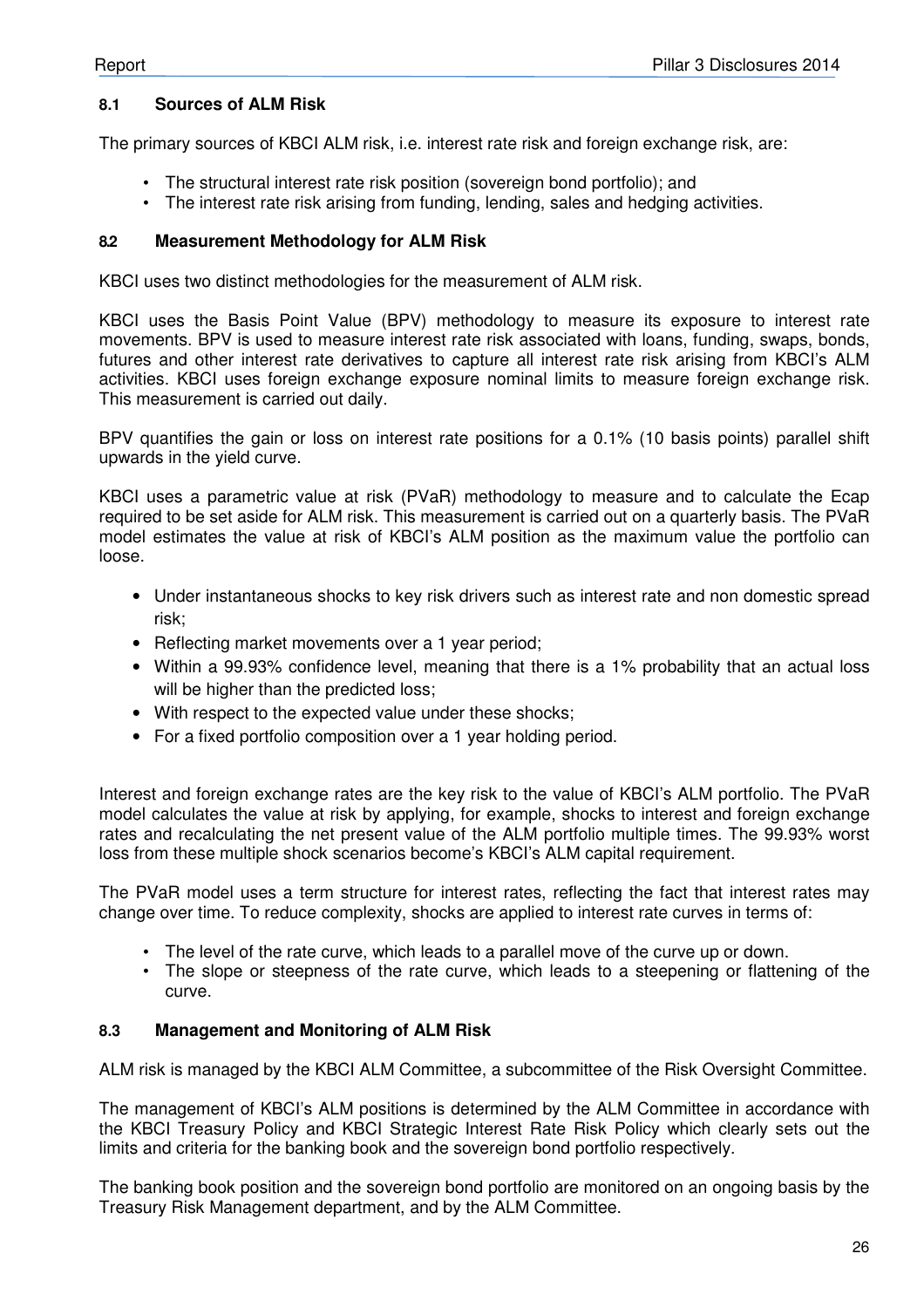#### **8.4 Mitigation of ALM Risk**

Capital is considered a mitigant for ALM interest rate risk as the crystallisation of such risk involves opportunity cost losses which impact on the capital base.

## **9. Operational Risk Management**

Operational Risk is defined by KBCI as the risk of loss resulting from inadequate or failed internal processes, people, and systems or from external events. Operational risks include the risk of fraud as well as legal, compliance and tax risks.

The impact of incidents on KBCI's and KBC Group's reputation is taken into consideration when establishing vulnerability to operational risk incidents.

KBCI is committed to adopting prudent operational risk management policies with the objective of managing the operational risks faced by KBCI within the KBCI Risk Appetite.

KBCI uses the Standardised Approach to calculate the regulatory capital for operational risk.

The capital requirement is calculated annually and is the sum of the previous three years' average gross income of each business line adjusted by a beta. The average gross income is used to prevent major fluctuations in the operational risk capital charge.

Whilst the CRD sets out eight business lines allowable under the Standardised Approach approach, only three are applicable to KBCI:

- Commercial Banking
- Retail Banking
- Trading and Sales

#### **9.1 Strategy & Processes**

KBC Group has a single, global framework for managing operational risk across the entire group. This framework is embedded in KBCI and consists of a uniform operational risk language in group wide key controls, one methodology and centralised and decentralised reporting.

#### **9.2 Scope of Operational Risk Management**

The scope of the Operational Risk Management Committee covers all matters relating to operational risk, with particular focus on operational risks associated with internal processes, people, systems and external events.

The scope of KBCI's operational risk management also includes all subsidiaries and branches of KBCI.

#### **9.3 Operational Risk Governance**

The Operational Risk Management Committee (ORMC) assists the Risk Oversight Committee in relation to the operational risk matters by reviewing, recommending and/or making decisions as deemed appropriate.

Only the Risk Oversight Committee can change the functional composition of the ORMC.

KBCI line management remains responsible and accountable for the management of the operational risks incurred by the business areas for which they are responsible.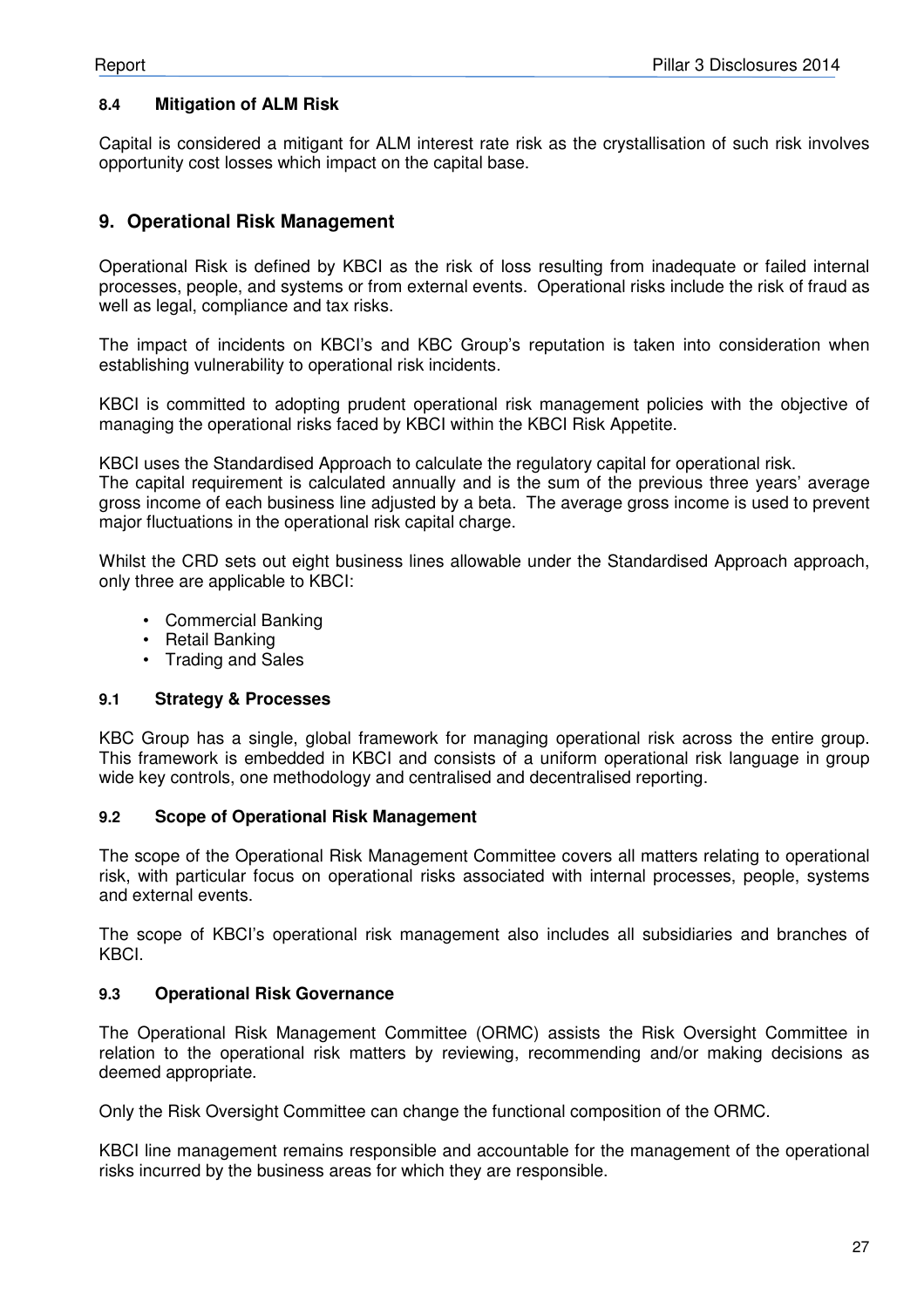## **10. Business and Strategy Risk**

Business/strategy risk is defined by KBCI as the risk of the potential negative deviation from the expected economic value of the organisation due to changes in the volumes and operational margins resulting from changes in the environment of the organisation and maladjusted or inadequately implemented strategies.

#### **10.1 Sources of Business/Strategy Risk**

The primary source of business/strategy risk is a change in the KBCI's market environment that results in a negative deviation from KBCI's expected economic value.

The secondary source of business/strategy risk is a maladjusted or inadequately implemented strategy that results in a negative deviation from KBCI's expected economic value.

KBCI also manages the business concentration risk associated with, for example, its distribution channels.

#### **10.2 Measurement Methodology for Business/Strategy Risk**

Business/Strategy Risk represents the volatility of revenues and costs due to the impact of changes in the market environment and/or strategic decisions. KBCI does not have a risk model to measure business/strategic risk, but in order to create awareness for this risk it is included in the ICAAP Ecap calculations.

The measurement is based on a high level estimation using a percentage of operating expenses. The calculations are based on a conservative external benchmark approach and validated on an annual basis by KBCI.

## **10.3 Management and Monitoring of Business/Strategy Risk**

The Executive Committee manage KBCI's business/strategy risk by ensuring that the business model continues to be appropriate for the current and foreseeable market circumstances;

- Strategic management:
- Monitoring developments in key markets:
- Revenue and cost management:

The monitoring and control of KBCI's business risk is carried out by the Executive Committee and the Board in reviewing the stability of earnings and in considering the impact on these earnings of changes in the market environment and any strategic decisions taken by the Board.

The Board also reviews and approves annually KBCI's Alignment of Planning Cycles strategic document.

#### **10.4 Mitigation of Business/Strategy Risk**

Capital is considered a mitigant for business risk as the crystallisation of such risk involves a reduction in capital generation through lower profits or realisation of losses which impact on the capital base without proportionate decrease in risk assets.

# **11. Reputational Risk**

Reputational risk is defined by KBCI as the risk arising from the negative perception on the part of stakeholders such as customers, counterparties, shareholders, investors, debt-holders, market analysts, other relevant parties or regulators that can adversely affect a bank's ability to maintain existing, or establish new, business relationships and continued access to sources of funding.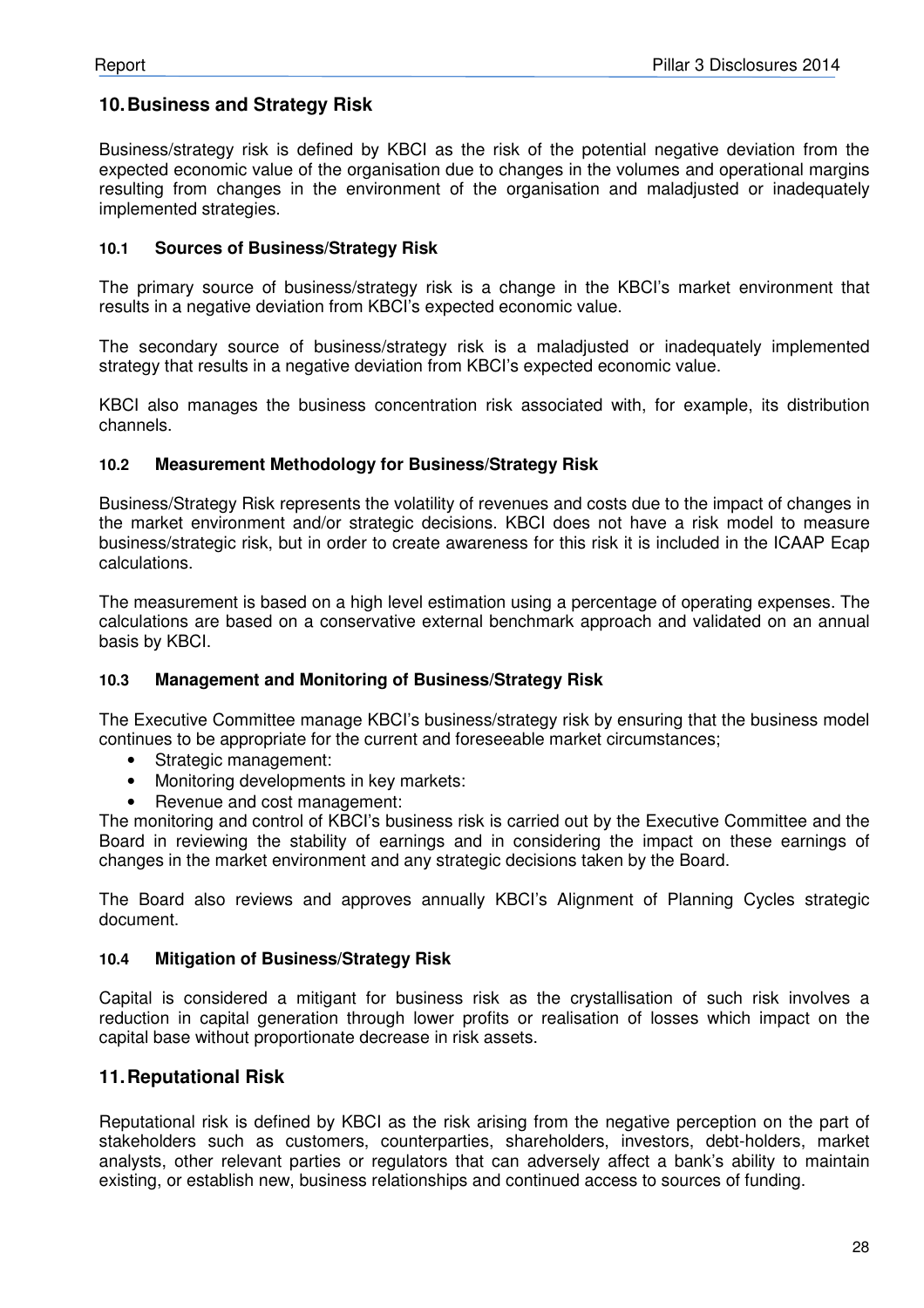## **11.1 Sources of Reputational Risk**

The primary sources of reputational risk are those activities or actions that can result in a negative perception of KBCI.

KBCI manages the potential impact of reputational risk on its business activities.

#### **11.2 Measurement Methodology for Reputational Risk**

The scale of the risk is assessed by the Board on the basis of the profile of KBCI in the Irish market, which reflects the nature and scale of the business activities, the size of the customer base and the market appetite of KBCI, and the conditions of the Irish market which is affected by the actions of all participants, e.g. financial services providers, customers, intermediaries, regulatory authorities, commentators, analysts etc.

#### **11.3 Management and Monitoring of Reputational Risk**

The Executive Committee manages reputational risk through controlled business processes, the Risk Management Framework, appropriate policies and procedures, the Staff Code of Conduct, market information, NAPP and operational risk monitoring.

The monitoring and control of KBCI's reputation risk is carried out by the Executive Committee and the Board in considering the reputational impact of the strategy and business activities of KBCI. The Executive Director responsible for Reputation together with the Marketing Communications Function and External PR advisors monitor and review potential reputational risk issues and activities.

The reports to the Executive Committee, Audit Committee, Risk and Compliance Committee and Board from the Internal Audit and Compliance functions include areas that are susceptible to reputation risk.

#### **11.4 Mitigation of Reputational Risk**

Capital is not considered a mitigant for reputation risk.

KBCI's corporate and social responsibility programme is an example of a pro-active mitigant in relation to reputational risk. KBCI's outreach into the community recognises that its good name and reputation is earned, managed and optimised based on its behaviour towards all stakeholders.

The procedure for dealing with events that could harm KBCI's reputation, such as the dissemination of inaccurate or misleading market commentary or media coverage, which includes the rapid, clear communication to relevant parties, is considered by KBCI to be the most effective mitigation for reputation risk.

## **12. Pension Risk**

KBCI's Pension risk is defined by KBCI as the risk that a deficit could occur on KBCI's defined benefit pension fund which would impact on KBCI's capital base.

The source of pension risk is KBCI's staff defined benefit pension scheme. From the 31st August 2012, the Scheme closed to future accrual of pensionable service. There is no pension risk attached to the new staff defined contribution pension scheme. Therefore, future pension risk is on a diminishing basis.

#### **12.1 Sources of Pension Risk**

The source of pension risk is KBCI's staff defined benefit pension scheme.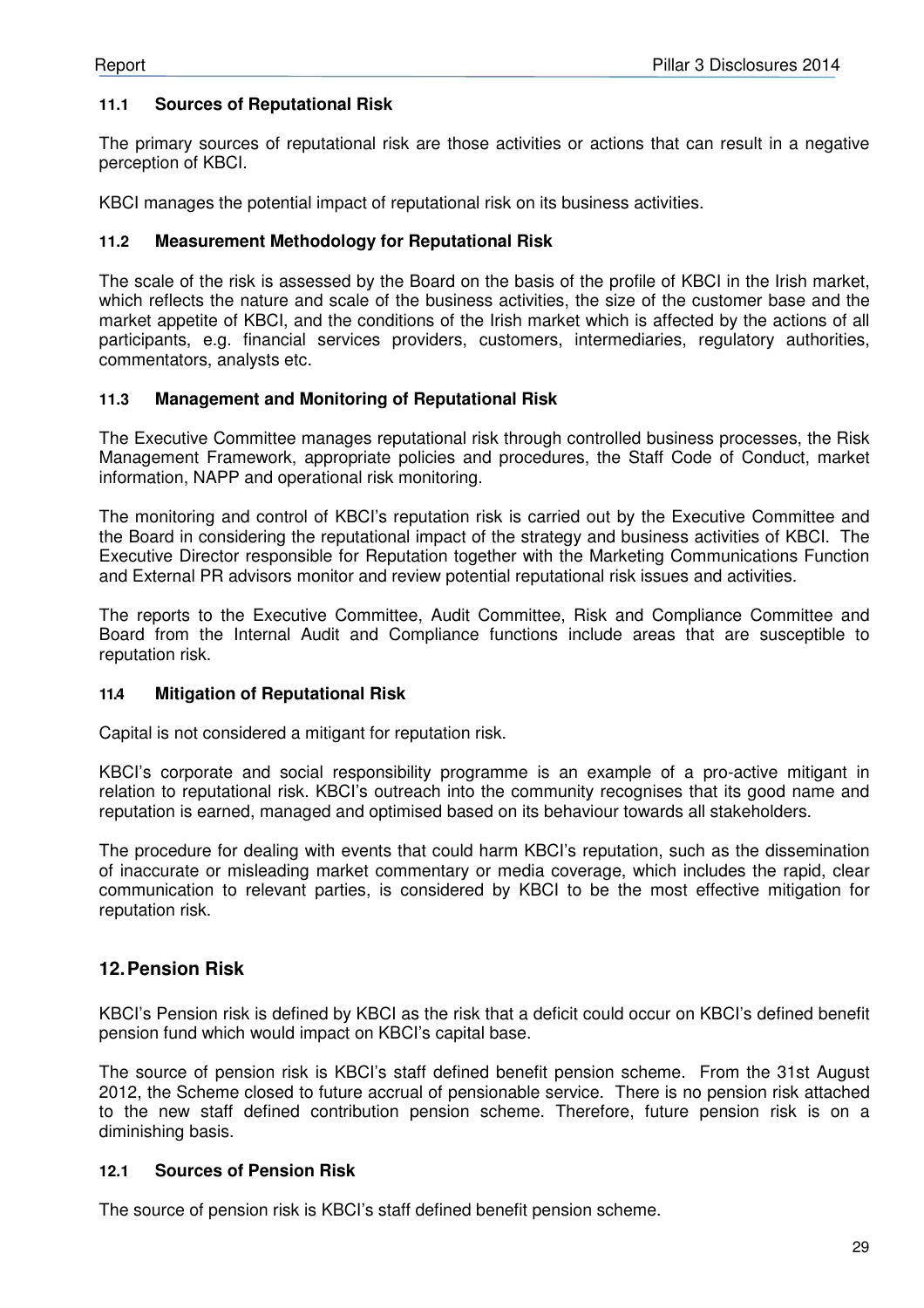## **12.2 Management and Monitoring of Pension Risk**

The Executive Committee manages pension risk in conjunction with the pension trustees by assessing the pension funding against the MFS requirement.

The monitoring and control of KBCI's pension risk is carried out by the Executive Committee and the pension trustees, and reported as required to the Board.

#### **12.3 Mitigation of Pension Risk**

Risk is mitigated by holding a diversified range of assets in the pension scheme

Capital is also considered a mitigant for pension risk. Capital would be assigned for any gap in pension funding as identified by the Minimum Funding Standard requirement. As at 31 December 2014 the scheme met its Minimum Funding Standard requirement.

# **13. Stress Testing**

#### **13.1 Stress Testing Pillar III Disclosure**

Stress testing is an important risk management tool that is used by KBCI as part of its internal risk management. Stress testing is a means for considering how KBCI's risk profile and capital requirements can be impacted through adverse scenarios. Stress tests inform KBCI on the impact of changing hypothetical internal and external conditions on risk, liquidity and capital needs, any 'buffer' required to regulatory capital and the overall credit-worthiness of the KBCI portfolios.

Stress testing is an important constituent of KBCI's Risk Management Framework and KBCI uses stress testing to assess capital adequacy in relation to its material risks, including credit risk, ALM (interest rate) risk, operational risk, concentration risk and liquidity risk. Within the context of capital adequacy, KBCI carries out stress testing on its Ecap requirement.

All material risks, identified in the ICAAP, are subject to stress testing at minimum annually.

#### **13.2 Scenario Stress Tests:**

Scenario stress tests combine stresses on different risk types, to examine the evolution over time of aspects of financial measures like P&L, capital required and available liquidity, through a scenario which can be defined under normal (base case) or under stressed (adverse case) conditions, with the aim of triggering management decisions.

KBCI conducts a range of scenario stress testing with appropriate degrees of severity to inform management of possible outcomes. The exact combinations of mild/severe scenarios are determined by the stress testing requirements of the Risk and Compliance Committee.

Scenario stress tests combine the impact on several material risks with the purpose of identifying KBCI specific vulnerabilities. Inter-risk concentration risk stress testing is included in the scope of scenario stress testing.

#### **13.3 Sensitivity Stress Tests:**

Sensitivity stress tests are forward looking stress tests performed on all or a part of KBCI's portfolio, focusing on a single type of risk or a single risk measure and seeking to identify KBCI specific vulnerabilities. Intra-risk concentration risk stress testing is included in the scope of sensitivity stress testing.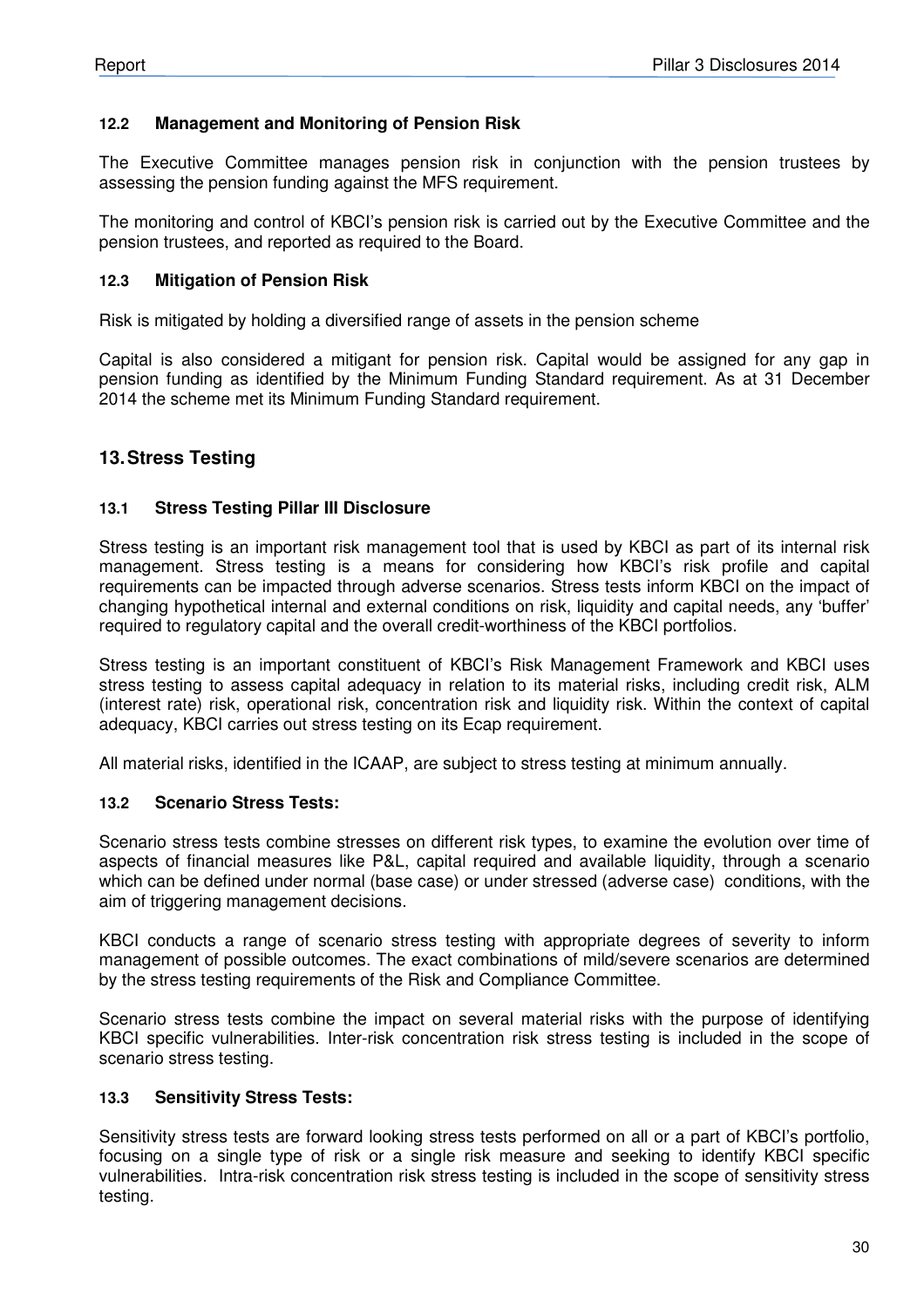A range of sensitivity stress testing may be conducted with different degrees of severity to inform management of possible outcomes. The time horizon over which the sensitivity is analysed varies to a greater degree than scenario stress tests, being dependant on the specific risk measure. Over time, scenario stress tests consider all material risk types individually and address the main drivers of risk that KBCI is exposed to.

#### **13.4 Reverse Stress Tests**

Reverse Stress Testing is a risk management technique to complement the other tools in KBCI's risk management framework. It is used to determine what scenario or scenarios could give rise to a situation that threatens KBCI's solvency or ability to continue in business. Its objective is not to determine a level of capital that would be required as a mitigant of risk; instead the purpose of a reverse stress test is to provide a qualitative description of that event or confluence of events that would transpire and outline potential mitigating actions that could be considered as the event unfolded.

A further objective of reverse stress testing is to provide a sounding board for the other elements of KBCI's stress testing program, in particular the firm-wide scenario type stress tests. The top-down nature of reverse stress testing should be able to identify potential business vulnerabilities, which may not be apparent from sensitivity analysis.

Reverse stress testing is a firm-wide test. In common with other types of stress testing, the principle of first round and feedback effects are factored into any macro-economic shocks to KBCI's solvency.

#### **13.5 Risk Specific Stress Tests:**

#### **Credit Risk Stress Testing**

KBCI performs credit stress testing based on a number of hypothetical economic scenarios.

Credit stress testing is performed at a portfolio or sub-portfolio level and consists of modifications of the baseline credit risk parameters, i.e. Default Rate, Loss Rate, PD, LGD and EAD, to simulate credit quality migration based on the changing economic situation and measurement of the consequent impact on the regulatory capital requirements in line with the requirements of Basel II. A credit risk stress scenario may also stress collateral values as changes to collateral values may have a material impact on credit losses. PD and LGD movements may be stressed individually or jointly, depending on the needs of the scenario.

Credit stress testing results are reported to the Risk Oversight Committee and the Risk and Compliance Committee.

#### **ALM (Interest Rate) Risk Stress Testing**

KBCI carries out market risk stress tests on interest rates and foreign exchange movements. Scenario analysis is used on a regular basis to analyse possible future events and to capture losses under stress situations as well as normal market conditions. Different scenarios are used to anticipate the impact of different curve movements (FX and Interest rate) and historical events in order to anticipate potential losses arising from these scenarios.

#### **Operational Risk Stress Testing**

KBCI performs a number of different stress tests on its operational risk. KBCI uses stress tests based on scenario analysis of hypothetical operational risk events to assess the adequacy of operational risk capital. These tests may be informed by past losses and loss data, but the scenarios are essentially forward looking and may provide narrative on possible new losses that have not occurred in the past.

KBCI views the Business Continuity Test as a critical form of stress test for key operational risks, such as staff, technology and processes.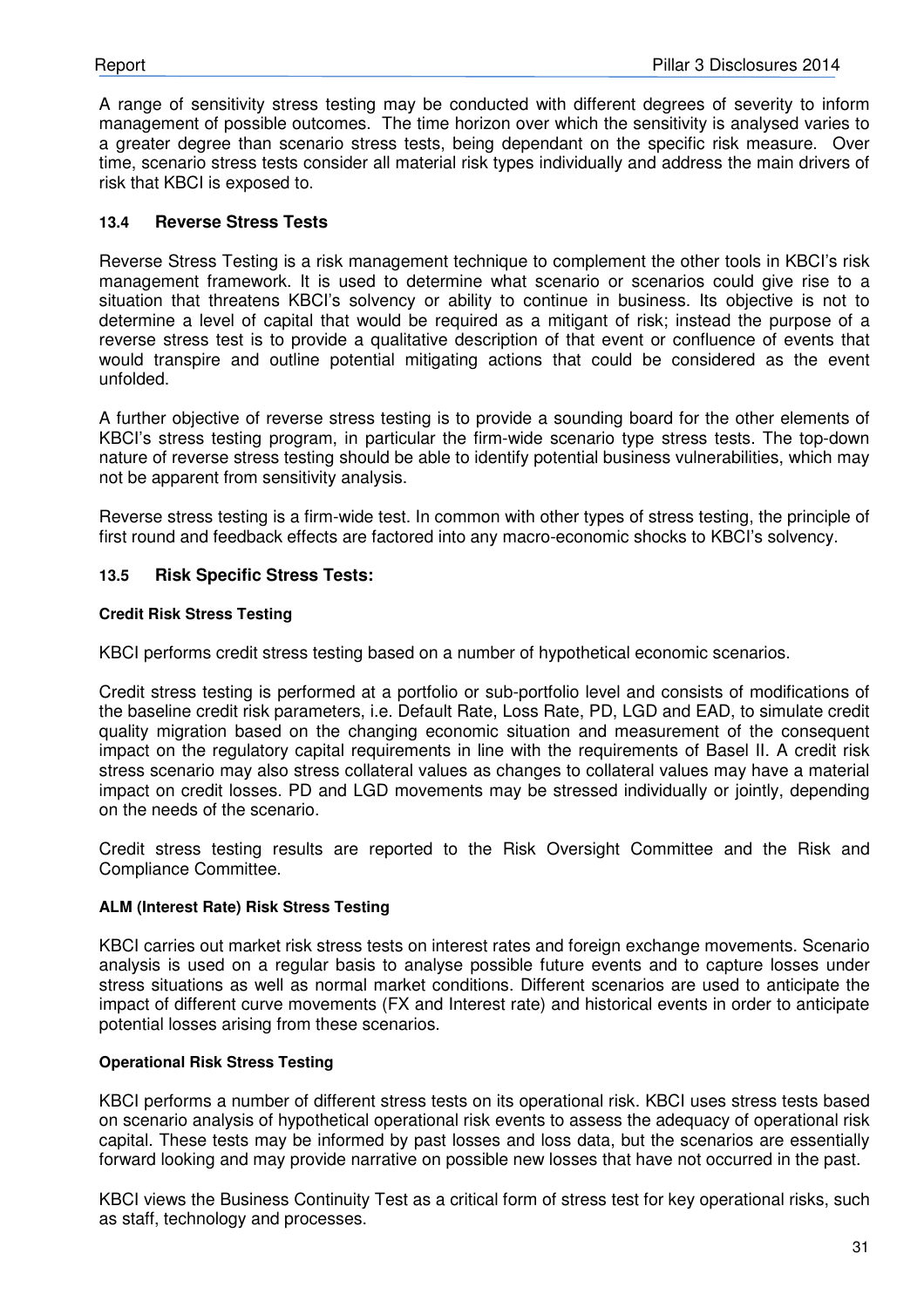#### **Liquidity Risk Stress Testing**

KBCI carries out Liquidity Risk Stress Testing on a weekly and monthly basis. The liquidity stress testing covers all products in KBCI, in accordance with Regulatory requirements. Scenarios are conducted on point in time data, and stressed severely from there. Time horizons range from one to three months. The results of the stress tests are used to propose risk tolerances for cash-flow mismatches and determine appropriate action for breaches of predetermined tolerances.

#### **Concentration Risk Stress Testing**

In identifying suitable concentration risk stress scenarios, KBCI recognises that concentration risk may impact different risk in different ways, e.g.

- Credit risk large exposure concentrations, counterparty concentration risk, sectoral concentrations, geographical concentrations, collateral type concentrations, correlations between obligors and sectors increase in times of stress.
- Operational risk the use of loss data in identifying current high frequency medium impact loss events that could increase in frequency and impact in a stressed period
- Liquidity risk funding concentration on KBC Group, large individual depositors concentration,

KBCI also recognises the inter-risk types of concentration risk, e.g.

- Reputational and funding risk KBCI relies on its good reputation to attract customer deposits to diversify its funding risk and reduce its funding concentration.
- Operational and liquidity risk KBCI could have a concentration of operational risk in relation to a single counterparty, which could lead to increased liquidity risk.
- Credit and liquidity risk further haircuts on KBCI's liquid collateral could result in a reduction in KBCI's available liquidity.

As part of its overall stress testing programme, KBCI includes scenarios that specifically stress concentration risk to understand the impact of risk concentrations specific to KBCI's portfolios and business and funding models.

## **13.6 ICAAP Stress Testing**

On an annual basis KBCI conducts the Alignment of Planning Cycles (APC) strategic forecasting process as part of its Internal Capital Adequacy Assessment Process (ICAAP).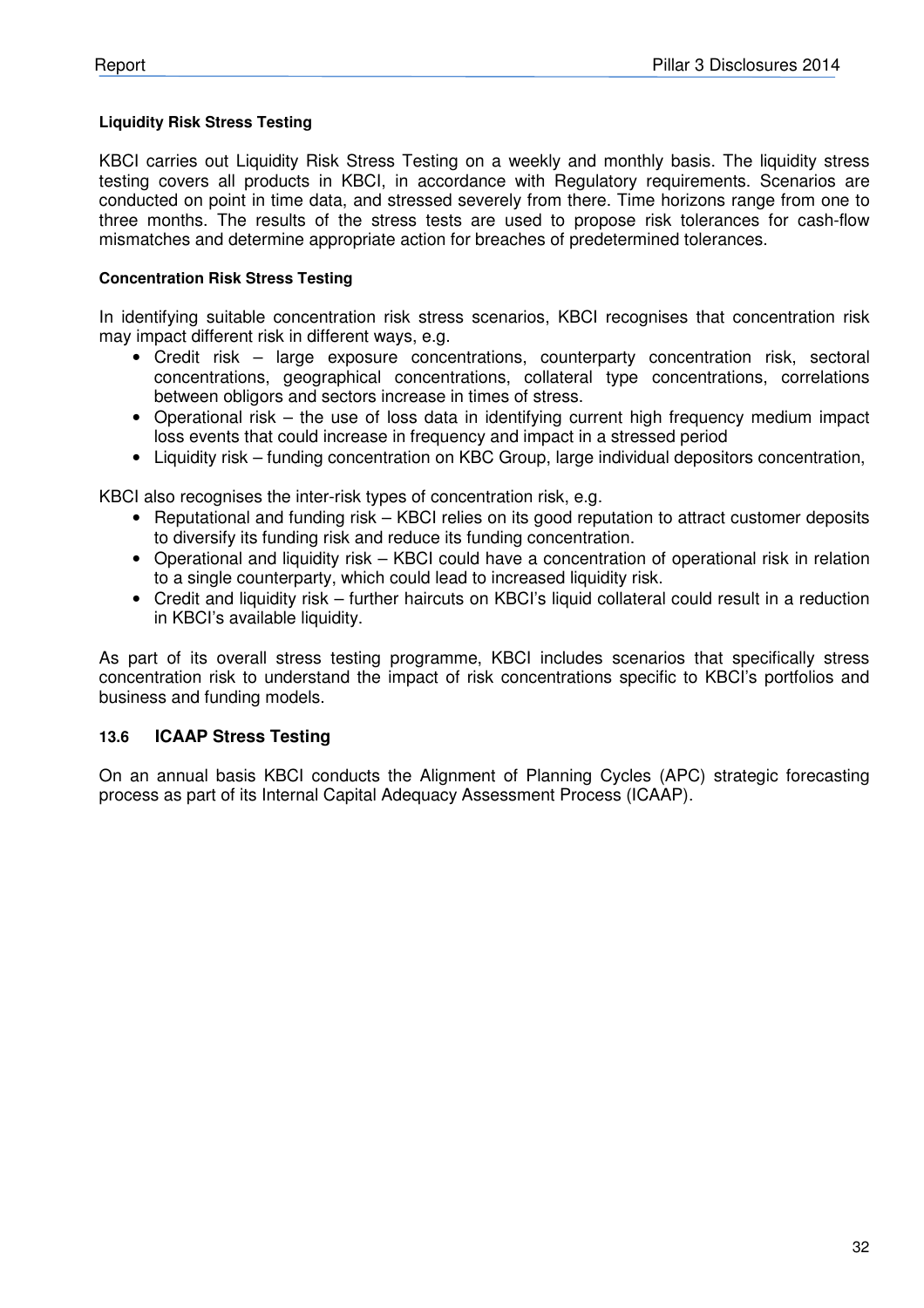# **Appendix 1 - Transitional own funds disclosure template**

Disclosure according to Article 5 in Commission implementing regulation (EU) No 1423/2013

| <b>Common</b><br><b>Equity Tier</b><br>1 capital:<br><b>instruments</b><br>and<br>reserves (1) |                                                                                                                                                                                                                                                                         | 2014         | (C)<br><b>AMOUNTS SUBJECT</b><br>TO PRE-<br><b>REGULATION (EU)</b><br>No 575/2013<br><b>TREATMENT OR</b><br><b>PRESCRIBED</b><br><b>RESIDUAL AMOUNT</b><br><b>OF REGULATION</b><br>(EU) 575/2013 |
|------------------------------------------------------------------------------------------------|-------------------------------------------------------------------------------------------------------------------------------------------------------------------------------------------------------------------------------------------------------------------------|--------------|--------------------------------------------------------------------------------------------------------------------------------------------------------------------------------------------------|
| $\mathbf{1}$                                                                                   | Capital instruments and the related share premium accounts                                                                                                                                                                                                              | 2,151        |                                                                                                                                                                                                  |
|                                                                                                | of which: Instrument type 1                                                                                                                                                                                                                                             | N/A          |                                                                                                                                                                                                  |
|                                                                                                | of which: Instrument type 2                                                                                                                                                                                                                                             | N/A          |                                                                                                                                                                                                  |
|                                                                                                | of which: Instrument type 3                                                                                                                                                                                                                                             | N/A          |                                                                                                                                                                                                  |
| $\overline{2}$                                                                                 | Retained earnings                                                                                                                                                                                                                                                       | $-1,447$     |                                                                                                                                                                                                  |
| 3                                                                                              | Accumulated other comprehensive income (and any other reserves)                                                                                                                                                                                                         | $-91$        |                                                                                                                                                                                                  |
| 3a                                                                                             | Funds for general banking risk                                                                                                                                                                                                                                          | N/A          |                                                                                                                                                                                                  |
| 4                                                                                              | Amount of qualifying items referred to in Article 484 (3) and the related share<br>premium accounts subject to phase out from CET1                                                                                                                                      | N/A          |                                                                                                                                                                                                  |
|                                                                                                | Public sector capital injections grandfathered until 1 january 2018                                                                                                                                                                                                     | N/A          |                                                                                                                                                                                                  |
| 5                                                                                              | Minority interests (amount allowed in consolidated CET1)                                                                                                                                                                                                                | N/A          | N/A                                                                                                                                                                                              |
| 5a                                                                                             | Independently reviewed interim profits net of any foreseeable charge or dividend                                                                                                                                                                                        | N/A          |                                                                                                                                                                                                  |
| 6                                                                                              | Common Equity Tier 1 (CET1) capital before regulatory adjustments                                                                                                                                                                                                       | 613          |                                                                                                                                                                                                  |
|                                                                                                | Common Equity Tier 1 (CET1) capital: regulatory adjustments                                                                                                                                                                                                             |              |                                                                                                                                                                                                  |
| 7                                                                                              | Additional value adjustments (negative amount)                                                                                                                                                                                                                          | N/A          | N/A                                                                                                                                                                                              |
| 8                                                                                              | Intangible assets (net of related tax liability) (negative amount)                                                                                                                                                                                                      | $-32$        | N/A                                                                                                                                                                                              |
| 9                                                                                              | Empty set in the EU                                                                                                                                                                                                                                                     | 0            | N/A                                                                                                                                                                                              |
| 10                                                                                             | Deferred tax assets that rely on future profitability excluding those arising from<br>temporary difference (net of related tax liability where the conditions in Article 38<br>(3) are met) (negative amount)                                                           | 0            | $-76$                                                                                                                                                                                            |
| 11                                                                                             | Fair value reserves related to gains or losses on cash flow hedges                                                                                                                                                                                                      | 19           | N/A                                                                                                                                                                                              |
| 12                                                                                             | Negative amounts resulting from the calculation of expected loss amounts                                                                                                                                                                                                | $\mathbf{0}$ | N/A                                                                                                                                                                                              |
| 13                                                                                             | Any increase in equity that results from securitised assets (negative amount)                                                                                                                                                                                           | N/A          | N/A                                                                                                                                                                                              |
| 14                                                                                             | Gains or losses on liabilities valued at fair value resulting from changes in own<br>credit standing                                                                                                                                                                    | N/A          | N/A                                                                                                                                                                                              |
| 15                                                                                             | Defined-benefit pension fund assets (negative amount)                                                                                                                                                                                                                   | N/A          | N/A                                                                                                                                                                                              |
| 16                                                                                             | Direct and indirect holdings by an institution of own CET1 instruments (negative<br>amount)                                                                                                                                                                             | N/A          | N/A                                                                                                                                                                                              |
| 17                                                                                             | Direct, indirect and synthetic holdings of the CET1 instruments of financial<br>sector entities where those entities have reciprocal cross holdings with the<br>institution designed to inflate artificially the own funds of the institution (negatvie<br>amount)      | N/A          | N/A                                                                                                                                                                                              |
| 18                                                                                             | Direct, indirect and synthetic holdings of the CET1 instruments of financial<br>sector entities where the institution does not have a significant investment in<br>those entities (amount above 10% threshold and net of eligible short positions)<br>(negative amount) | N/A          | N/A                                                                                                                                                                                              |
| 19                                                                                             | Direct, indirect and synthetic holdings of the CET1 instruments of financial<br>sector entities where the institution has a significant investment in those entities<br>(amount above 10% threshold and net of eligible short positions) (negative<br>amount)           | N/A          | N/A                                                                                                                                                                                              |
| 20                                                                                             | Empty set in the EU                                                                                                                                                                                                                                                     | $\mathbf{0}$ |                                                                                                                                                                                                  |
| 20a                                                                                            | Exposure amount of the following items which qualify for a RW of 1250%, where<br>the institution opts for the deduction alternative                                                                                                                                     | N/A          | N/A                                                                                                                                                                                              |
| 20 <sub>b</sub>                                                                                | of which: qualifying holdings outside the financial sector (negative amount)                                                                                                                                                                                            | N/A          | N/A                                                                                                                                                                                              |
| 20c                                                                                            | of which: securitisation positions (negative amount)                                                                                                                                                                                                                    | N/A          | N/A                                                                                                                                                                                              |
| <b>20d</b>                                                                                     | of which: free deliveries (negative amount)                                                                                                                                                                                                                             | N/A          | N/A                                                                                                                                                                                              |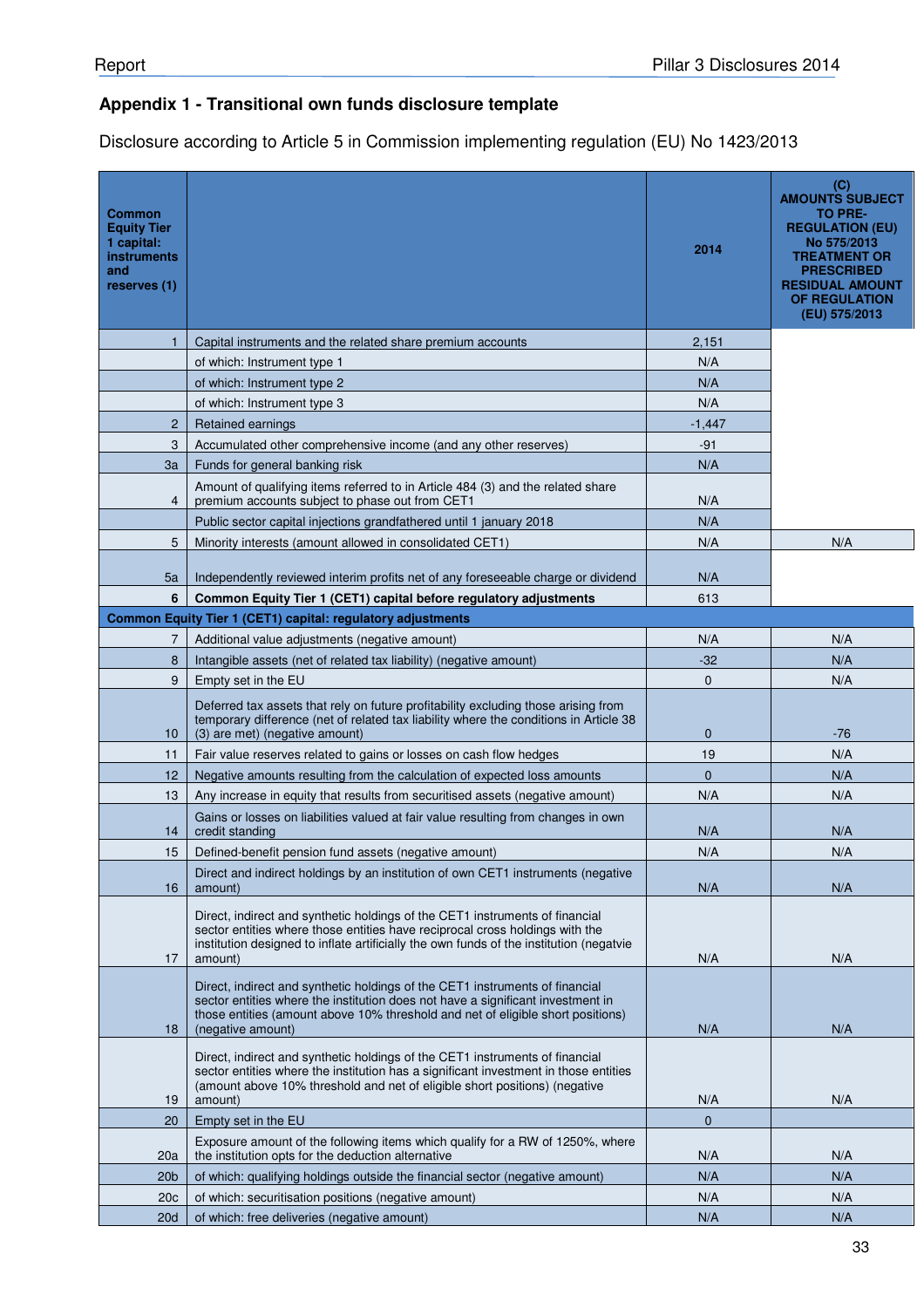|                 | Deferred tax assets arising from temporary difference (amount above 10 %<br>threshold, net of related tax liability where the conditions in Article 38 (3) are                                                                                    |              |            |
|-----------------|---------------------------------------------------------------------------------------------------------------------------------------------------------------------------------------------------------------------------------------------------|--------------|------------|
| 21<br>22        | met) (negative amount)<br>Amount exceeding the 15% threshold (negative amount)                                                                                                                                                                    | N/A<br>N/A   | N/A<br>N/A |
|                 |                                                                                                                                                                                                                                                   |              |            |
| 23              | of which: direct and indirect holdings by the institution of the CET1 instruments<br>of financial sector entities where the institution has a significant investment in<br>those entities                                                         | N/A          | N/A        |
| 24              | Empty set in the EU                                                                                                                                                                                                                               | $\mathbf{0}$ | N/A        |
| 25              | of which: deferred tax assets arising from temporary difference                                                                                                                                                                                   | N/A          | N/A        |
| 25a             | Losses for the current financial year (negative amount)                                                                                                                                                                                           | N/A          | N/A        |
| 25 <sub>b</sub> | Foreseeable tax charges relating to CET1 items (negative amount)                                                                                                                                                                                  | N/A          | N/A        |
| 26              | Regulatory adjustments applied to Common Equity Tier 1 in respect of amounts<br>subject to pre-CRR treatment                                                                                                                                      | N/A          |            |
| 26a             | Regulatory adjustments relating to unrealised gains and losses pursuant to<br>Articles 467 and 468                                                                                                                                                | $-20$        |            |
|                 | Of which: Unrealised gains on exposures to central governments classified in<br>the "Available for sale" category of EU-endorsed IAS39                                                                                                            | (20)         |            |
| 26b             | Amount to be deducted from or added to Common Equity Tier 1 capital with<br>regard to additional filters and deductions required pre CRR                                                                                                          | 43           |            |
|                 | Of which: Additional filters - Defined Benefit Pension Liability net of tax                                                                                                                                                                       | 43           |            |
| 27              | Qualifying AT1 deductions that exceeds the AT1 capital of the institution<br>(negative amount)                                                                                                                                                    | N/A          |            |
| 28              | Total regulatory adjustments to Common Equity Tier 1 (CET1)                                                                                                                                                                                       | 9            |            |
| 29              | Common Equity Tier 1 (CET1) capital                                                                                                                                                                                                               | 622          |            |
|                 | <b>Additional Tier 1 (AT1) capital: instruments</b>                                                                                                                                                                                               |              |            |
| 30              | Capital instruments and the related share premium accounts                                                                                                                                                                                        | 280          |            |
| 31              | of which: classified as equity under applicable accounting standards                                                                                                                                                                              | 280          |            |
| 32              | of which: classified as liabilities under applicable accounting standards                                                                                                                                                                         | N/A          |            |
| 33              | Amount of qualifying items referred to in Article 484 (4) and the related share<br>premium accounts subject to phase out from AT1                                                                                                                 | N/A          |            |
|                 | Public sector capital injections grandfathered until 1 january 2018                                                                                                                                                                               | N/A          |            |
| 34              | Qualifying Tier 1 capital included in consolidated AT1 capital (including minority<br>interest not included in row 5) issued by subsidiaries and held by third parties                                                                            | N/A          | N/A        |
| 35              | of which: instruments issued by subsidiaries subject to phase-out                                                                                                                                                                                 | N/A          |            |
| 36              | Additional Tier 1 (AT1) capital before regulatory adjustments                                                                                                                                                                                     | 280          |            |
|                 | Additional Tier 1 (AT1) capital: regulatory adjustments                                                                                                                                                                                           |              |            |
| 37              | Direct and indirect holdings by an institution of own AT1 instruments (negative<br>amount)                                                                                                                                                        | N/A          | N/A        |
|                 | Holdings of the AT1 instruments of financial sector entities where those entities<br>have reciprocal cross holdings with the institution designed to inflate artificially                                                                         |              |            |
| 38              | the own funds of the institution (negative amount)                                                                                                                                                                                                | N/A          | N/A        |
|                 | Direct, indirect and synthetic holdings of the AT1 instruments of financial sector<br>entities where the institution does not have a significant investment in those<br>entities (amount above 10% threshold and net of eligible short positions) |              |            |
| 39              | (negative amount)                                                                                                                                                                                                                                 | N/A          | N/A        |
|                 | Direct, indirect and synthetic holdings of the AT1 instruments of financial sector<br>entities where the institution has a significant investment in those entities<br>(amount above 10% threshold and net of eligible short positions) (negative |              |            |
| 40              | amount)                                                                                                                                                                                                                                           | N/A          | N/A        |
| 41              | Regulatory adjustments applied to Additional Tier 1 capital in respect of amounts<br>subject to pre-CRR treatment and transitional treatments subject to phase-out<br>as prescribed in Regulation (EU) No 585/2013 (ie. CRR residual amounts)     | N/A          |            |
| 41a             | Residual amounts deducted from Additional Tier 1 capital with regard to<br>deduction from Common Equity Tier 1 capital during the transitional period<br>pursuant to article 472 of Regulation (EU) No 575/2013                                   | N/A          |            |
| 41 <sub>b</sub> | Residual amounts deducted from Additional Tier 1 capital with regard to<br>deduction from Tier 2 capital during the transitional period pursuant to article<br>475 of Regulation (EU) No 575/2013                                                 | N/A          |            |
| 41c             | Amounts to be deducted from added to Additional Tier 1 capital with regard to<br>additional filters and deductions required pre- CRR                                                                                                              | N/A          |            |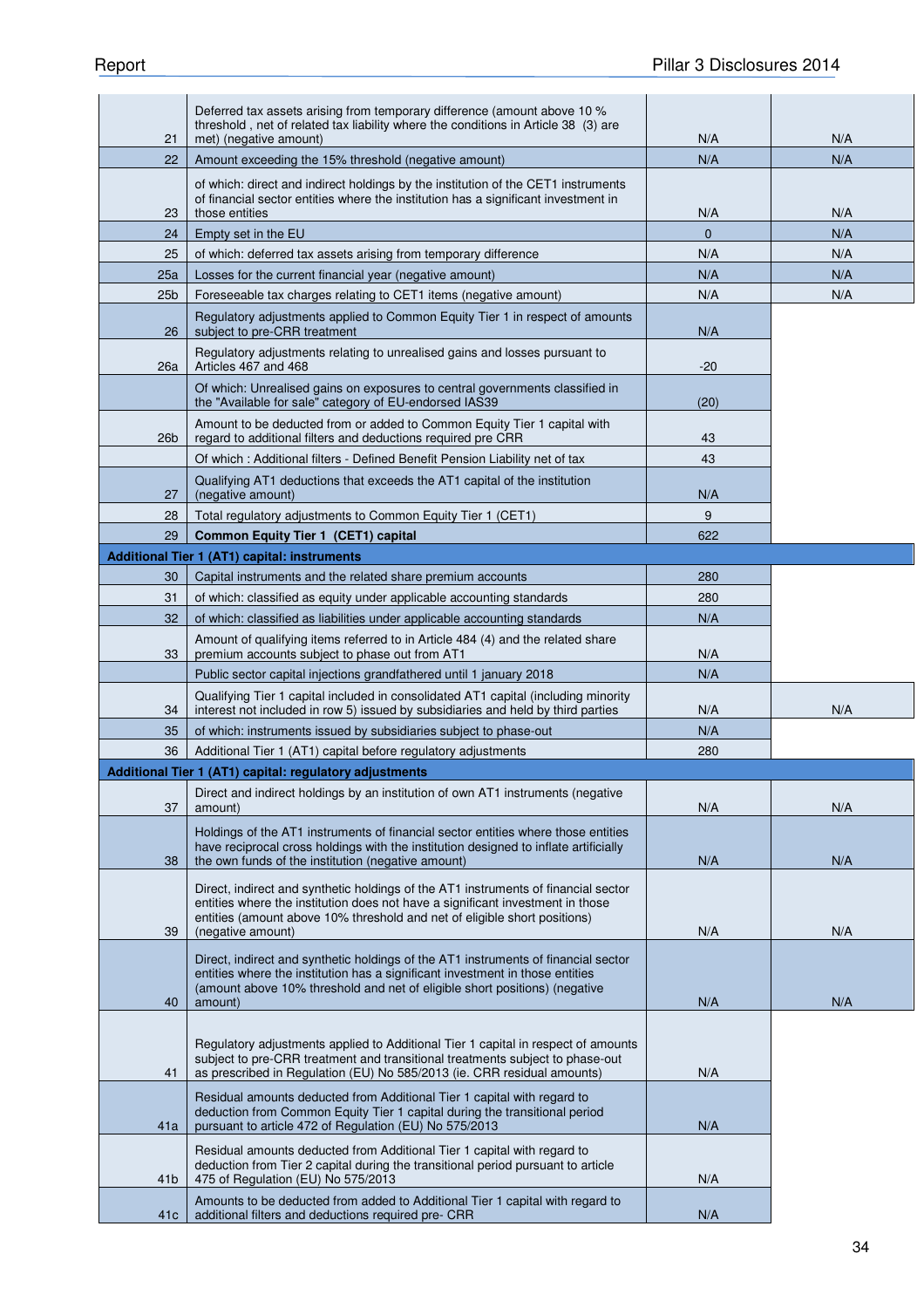| 42  | Qualifying T2 deductions that exceed the T2 capital of the institution (negative<br>amount)                                                                                                                                                                                                      | N/A |     |
|-----|--------------------------------------------------------------------------------------------------------------------------------------------------------------------------------------------------------------------------------------------------------------------------------------------------|-----|-----|
| 43  | Total regulatory adjustments to Additional Tier 1 (AT1) capital                                                                                                                                                                                                                                  | N/A |     |
| 44  | Additional Tier 1 (AT1) capital                                                                                                                                                                                                                                                                  | 280 |     |
| 45  | Tier 1 capital (T1 = CET1 + AT1)                                                                                                                                                                                                                                                                 | 902 |     |
|     | Tier 2 (T2) capital: instruments and provisions                                                                                                                                                                                                                                                  |     |     |
| 46  | Capital instruments and the related share premium accounts                                                                                                                                                                                                                                       | N/A |     |
| 47  | Amount of qualifying items referred to in Article 484 (5) and the related share<br>premium accounts subject to phase out from T2                                                                                                                                                                 | N/A |     |
|     | Public sector capital injections grandfathered until 1 january 2018                                                                                                                                                                                                                              | N/A |     |
| 48  | Qualifying own funds instruments included in consolidated T2 capital (including<br>minority interest and AT1 instruments not included in rows 5 or 34) issued by<br>subsidiaries and held by third party                                                                                         | N/A | N/A |
| 49  | of which: instruments issued by subsidiaries subject to phase-out                                                                                                                                                                                                                                | N/A |     |
| 50  | Credit risk adjustments                                                                                                                                                                                                                                                                          | 37  |     |
| 51  | Tier 2 (T2) capital before regulatory adjustment                                                                                                                                                                                                                                                 | 37  |     |
|     | Tier 2 (T2) capital: regulatory adjustments                                                                                                                                                                                                                                                      |     |     |
|     | Direct and indirect holdings by an institution of own T2 instruments and                                                                                                                                                                                                                         |     |     |
| 52  | subordinated loans (negative amount)                                                                                                                                                                                                                                                             | N/A | N/A |
| 53  | Holdings of the T2 instruments and subordinated loans of financial sector<br>entities where those entities have reciprocal cross holdings with the institutions<br>designed to inflate artificially the own funds of the institution (negative amount)                                           | N/A | N/A |
| 54  | Direct, indirect and synthetic holdings of the T2 instruments and subordinated<br>loans of financial sector entities where the institution does not have a significant<br>investment in those entities (amount above 10 % threshold and net of eligible<br>short positions) (negative amount)    | N/A | N/A |
| 54a | Of which new holdings not subject to transitional arrangements                                                                                                                                                                                                                                   | N/A | N/A |
| 54b | Of which holdings existing befor 1 January 2013 and subject to transitional<br>arrangements                                                                                                                                                                                                      | N/A | N/A |
| 55  | Direct, indirect and synthetic holdings of the T2 instruments and subordinated<br>loans of financial sector entities where the institution has a significant investment<br>in those entities (net of eligible short positions) (negative amounts)                                                | N/A | N/A |
| 56  | Regulatory adjustments applied to tier 2 in respect of amounts subject to pre-<br>CRR treatment and transitional treatments subject to phase out as prescribed in<br>Regulation (EU) No 575/2013 (i.e. CRR residual amounts)                                                                     | N/A |     |
| 56a | Residual amounts deducted from Tier 2 capital with regard to deduction from<br>Common Equity Tier 1 capital during the transitional period pursuant to article<br>472 of Regulation (EU) No 575/2013                                                                                             | N/A |     |
| 56b | Residual amounts deducted from Tier 2 capital with regard to deduction from<br>Additional Tier 1 capital during the transitional period pursuant to article 475 of<br>Regulation (EU) No 575/2013                                                                                                | N/A |     |
| 56c | Amounts to be deducted from or added to Tier 2 capital with regard to additional<br>filters and deductions required pre- CRR                                                                                                                                                                     | N/A |     |
| 57  | Total regulatory adjustments to Tier 2 (T2) capital                                                                                                                                                                                                                                              | N/A |     |
| 58  | Tier 2 (T2) capital                                                                                                                                                                                                                                                                              | 37  |     |
| 59  | Total capital $(TC = T1 + T2)$                                                                                                                                                                                                                                                                   | 939 |     |
| 59a | Risk weighted assets in respect of amounts subject to pre-CRR treatment and<br>transitional treatments subject to phase out as prescribed in Regulation (EU) No<br>575/2013 (i.e. CRR residual amount)                                                                                           | N/A |     |
|     | Of which: items not deducted from CET1 (Regulation (EU) No 575/2013<br>residual amounts) (items to be detailed line by line, e.g. Deferred tax assets that<br>rely on future profitability net of related tax liability, indirect holdings of own<br>CET1, etc)                                  | N/A |     |
|     | Of which:items not deducted from AT1 items (Regulation (EU) No 575/2013<br>residual amounts) (items to be detailed line by line, e.g. Reciprocal cross<br>holdings in T2 instruments, direct holdings of non-significant investments in the<br>capital of other financial sector entities, etc.) | N/A |     |
|     |                                                                                                                                                                                                                                                                                                  |     |     |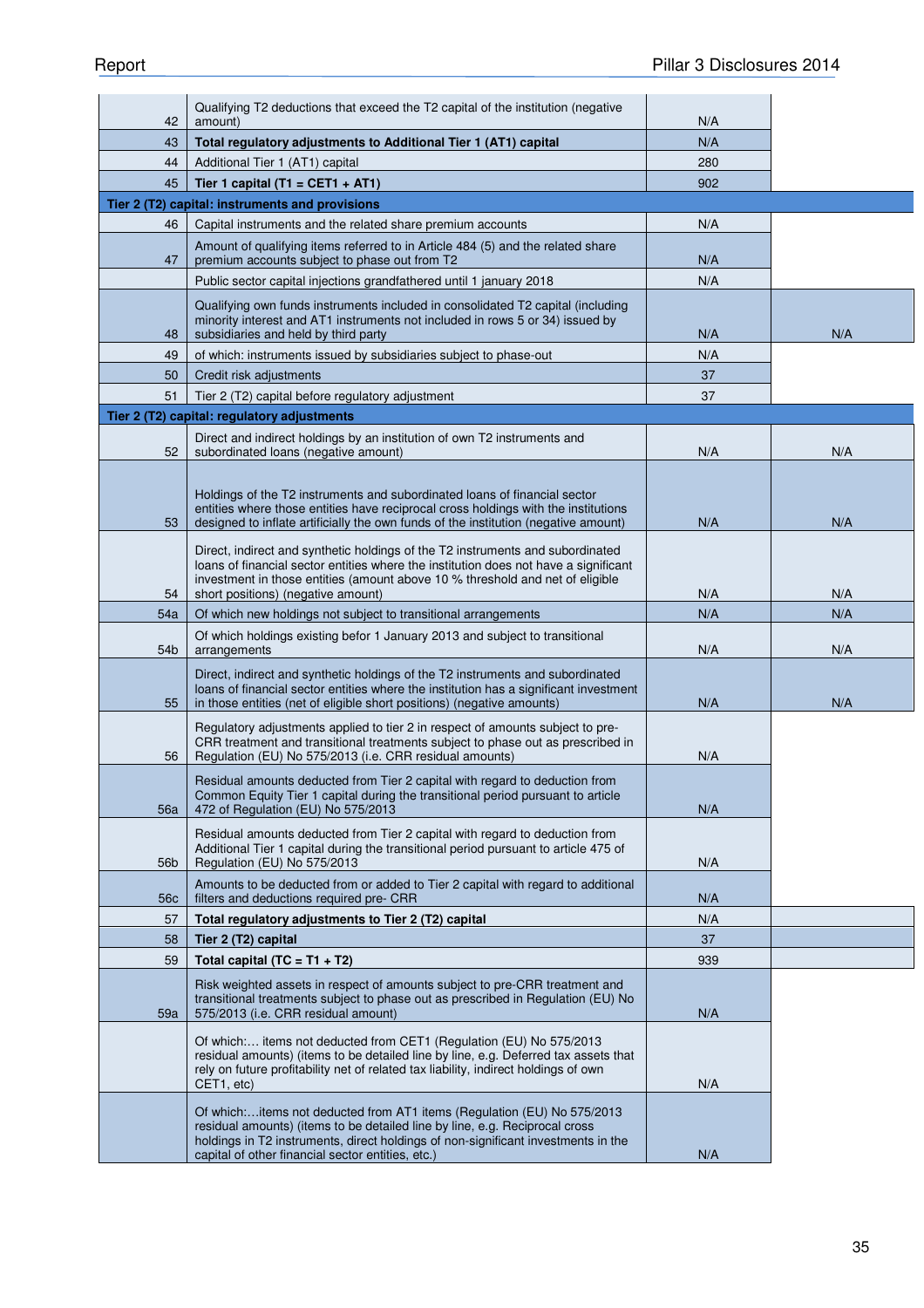|                                   | Items not deducted from T2 items (Regulation (EU) No 575/2013 residual<br>amounts) (items to be detailed line by line, e.g. Indirect holdings of own T2<br>instruments, indirect holdings of non-significant investments in the capital of<br>other financial sector entities, indirect holdings of significant investments in the<br>capital of other financial sector entities etc) | N/A                               |
|-----------------------------------|---------------------------------------------------------------------------------------------------------------------------------------------------------------------------------------------------------------------------------------------------------------------------------------------------------------------------------------------------------------------------------------|-----------------------------------|
| 60                                | Total risk-weighted assets                                                                                                                                                                                                                                                                                                                                                            | 7,092                             |
| <b>Capital ratios and buffers</b> |                                                                                                                                                                                                                                                                                                                                                                                       |                                   |
|                                   |                                                                                                                                                                                                                                                                                                                                                                                       |                                   |
| 61                                | Common Equity Tier 1 (as a percentage of total risk exposure amount                                                                                                                                                                                                                                                                                                                   | 8.8%                              |
| 62                                | Tier 1 (as a percentage of total risk exposure amount                                                                                                                                                                                                                                                                                                                                 | 12.7%                             |
| 63                                | Total capital (as a percentage of total risk exposure amount                                                                                                                                                                                                                                                                                                                          | 13.2%                             |
| 64                                | Institution specific buffer requirement (CET1 requirement in accordance with<br>article 92 (1) (a) plus capital conservation and countercyclical buffer<br>requirements plus a systemic risk buffer, plus systemically important institution<br>buffer expressed as a percentage of total risk exposure amount)                                                                       | not yet<br>implemented<br>not yet |
| 65                                | of which: capital conservation buffer requirement                                                                                                                                                                                                                                                                                                                                     | implemented                       |
| 66                                | of which: countercyclical buffer requirement                                                                                                                                                                                                                                                                                                                                          | not yet<br>implemented            |
| 67                                | of which: systemic risk buffer requirement                                                                                                                                                                                                                                                                                                                                            | not yet<br>implemented            |
| 67a                               | of which: Global Systemically Important Institution (G-SII) or Other Systemically<br>Important Institution (O-SII) buffer                                                                                                                                                                                                                                                             | not yet<br>implemented            |
| 68                                | Common Equity Tier 1 available to meet buffers (as a percentage of risk<br>exposure amount)                                                                                                                                                                                                                                                                                           | not yet<br>implemented            |
| 69                                | [non-relevant in EU regulation]                                                                                                                                                                                                                                                                                                                                                       | N/A                               |
| 70                                | [non-relevant in EU regulation]                                                                                                                                                                                                                                                                                                                                                       | N/A                               |
| 71                                | [non-relevant in EU regulation]                                                                                                                                                                                                                                                                                                                                                       | N/A                               |
|                                   | Amounts below the thresholds for deduction (before risk-weighting)                                                                                                                                                                                                                                                                                                                    |                                   |
| 72                                | Direct and indirect holdings of the capital of financial sector entities where the<br>institution does not have a significant investment in those entities (amount below<br>10% threshold and net of eligible short positions                                                                                                                                                         | N/A                               |
| 73                                | Direct and indirect holdings of the CET1 instruments of financial sector entities<br>where the institution has a significant investment in those entities (amount below<br>10% threshold and net of eligible short positions                                                                                                                                                          | N/A                               |
| 74                                | Empty set in the EU                                                                                                                                                                                                                                                                                                                                                                   | N/A                               |
| 75                                | Deferred tax assets arising from temporary difference (amount below 10 %<br>threshold, net of related tax liability where the conditions in Article 38 (3) are<br>met)                                                                                                                                                                                                                | 8                                 |
|                                   | Applicable caps on the inclusion of provisions in Tier 2                                                                                                                                                                                                                                                                                                                              |                                   |
| 76                                | Credit risk adjustments included in T2 in respect of exposures subject to<br>standardised approach (prior to the application of the cap)                                                                                                                                                                                                                                              | N/A                               |
| 77                                | Cap on inclusion of credit risk adjustments in T2 under standardised approach                                                                                                                                                                                                                                                                                                         | N/A                               |
| 78                                | Credit risk adjustments included in T2 in respect of exposures subject to internal<br>rating-based approach (prior to the application of the cap)                                                                                                                                                                                                                                     | 6,182                             |
| 79                                | Cap for inclusion of credit risk adjustments in T2 under internal ratings-based<br>approach                                                                                                                                                                                                                                                                                           | 37                                |
|                                   | Capital instruments subject to phase-out arrangements (only applicable between 1 Jan 2014 and 1 Jan 2022)                                                                                                                                                                                                                                                                             |                                   |
| 80                                | - Current cap on CET1 instruments subject to phase-out arrangements                                                                                                                                                                                                                                                                                                                   | N/A                               |
| 81                                | - Amount excluded from CET1 due to cap (excess over cap after redemptions<br>and maturities)                                                                                                                                                                                                                                                                                          | N/A                               |
| 82                                | - Current cap on AT1 instruments subject to phase-out arrangements                                                                                                                                                                                                                                                                                                                    | N/A                               |
| 83                                | - Amount excluded from AT1 due to cap (excess over cap after redemptions<br>and maturities)                                                                                                                                                                                                                                                                                           | N/A                               |
| 84                                | - Current cap on T2 instruments subject to phase-out arrangements                                                                                                                                                                                                                                                                                                                     | N/A                               |
| 85                                | - Amount excluded from T2 due to cap (excess over cap after redemptions and<br>maturities)                                                                                                                                                                                                                                                                                            | N/A                               |
|                                   | (1) 'N/A' inserted if the question is not applicable                                                                                                                                                                                                                                                                                                                                  |                                   |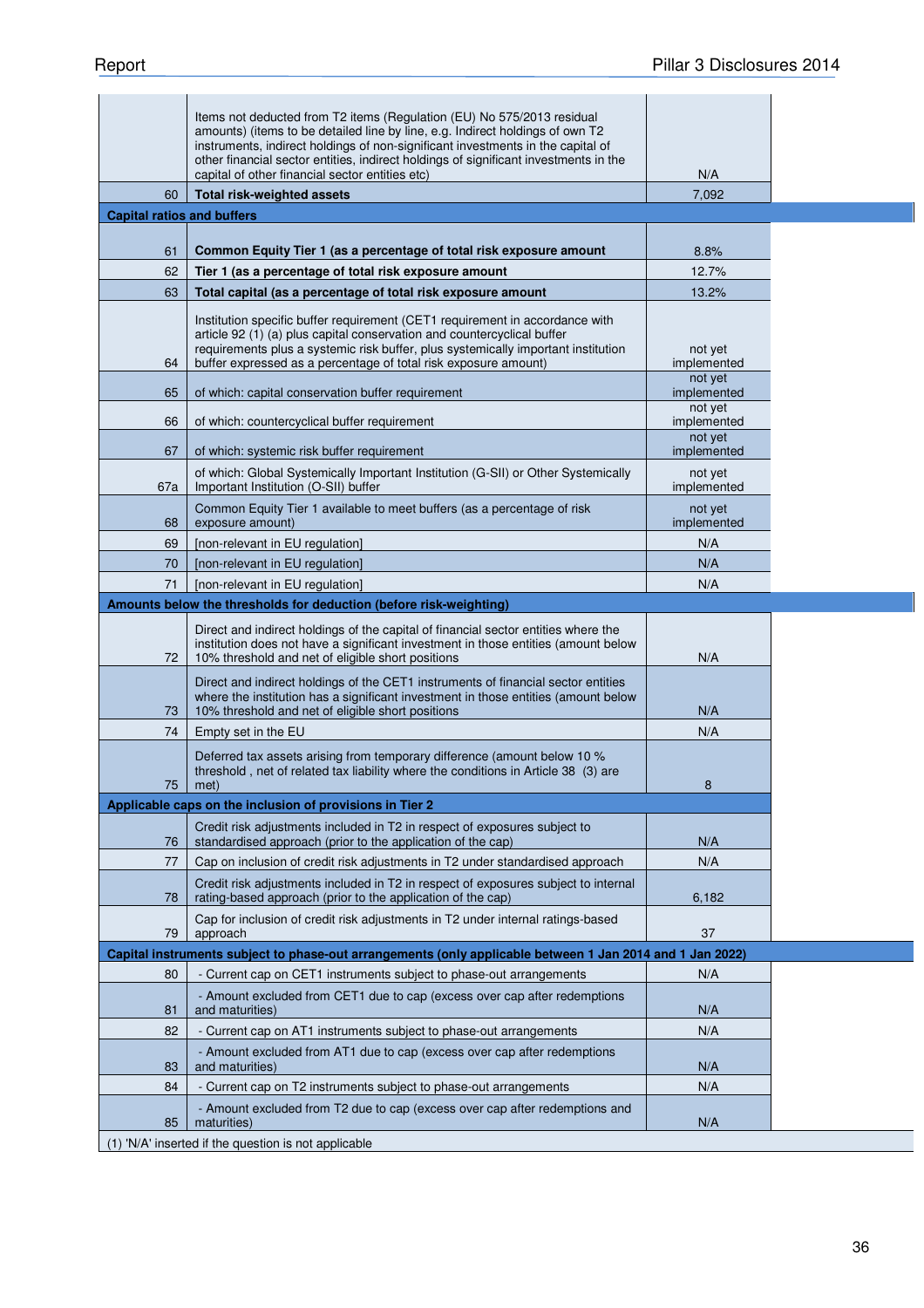# Appendix 2 - Balance Sheet Reconciliation Methodology

| Reconciliation of Equity in Financial Statements to Regulatory own funds                                                            |                             |            |
|-------------------------------------------------------------------------------------------------------------------------------------|-----------------------------|------------|
| Reconciliation of Equity in Financial Statements to Regulatory own funds                                                            |                             |            |
|                                                                                                                                     | <b>Financial Statements</b> | Regulatory |
| <b>Share Capital</b>                                                                                                                | 2.124                       | 2,124      |
| Share premium                                                                                                                       | 27                          | 27         |
| <b>Retained earnings</b>                                                                                                            | (1, 447)                    | (1, 447)   |
| Other reserves                                                                                                                      | (91)                        | (91)       |
| <b>Requiatory adjustment and filters</b>                                                                                            |                             |            |
| Adjustments due to prudential filters - Cash flow hedge reserve                                                                     |                             | 19         |
| Intangible assets                                                                                                                   |                             | (32)       |
| Deferred tax assets that rely on future profitability and do not arise from temporary differences net of associated tax liabilities |                             | (76)       |
| Other transitional adjustments to CET1                                                                                              |                             | 98         |
| <b>Total Common Equity Tier 1</b>                                                                                                   | 613                         | 622        |
| Other additonal Tier 1 instruments                                                                                                  | 280                         | 280        |
| <b>Total Tier 1</b>                                                                                                                 | 893                         | 902        |
| Tier 2 - IRB provision excess                                                                                                       |                             | 37         |
| <b>Total Own funds</b>                                                                                                              | 893                         | 939        |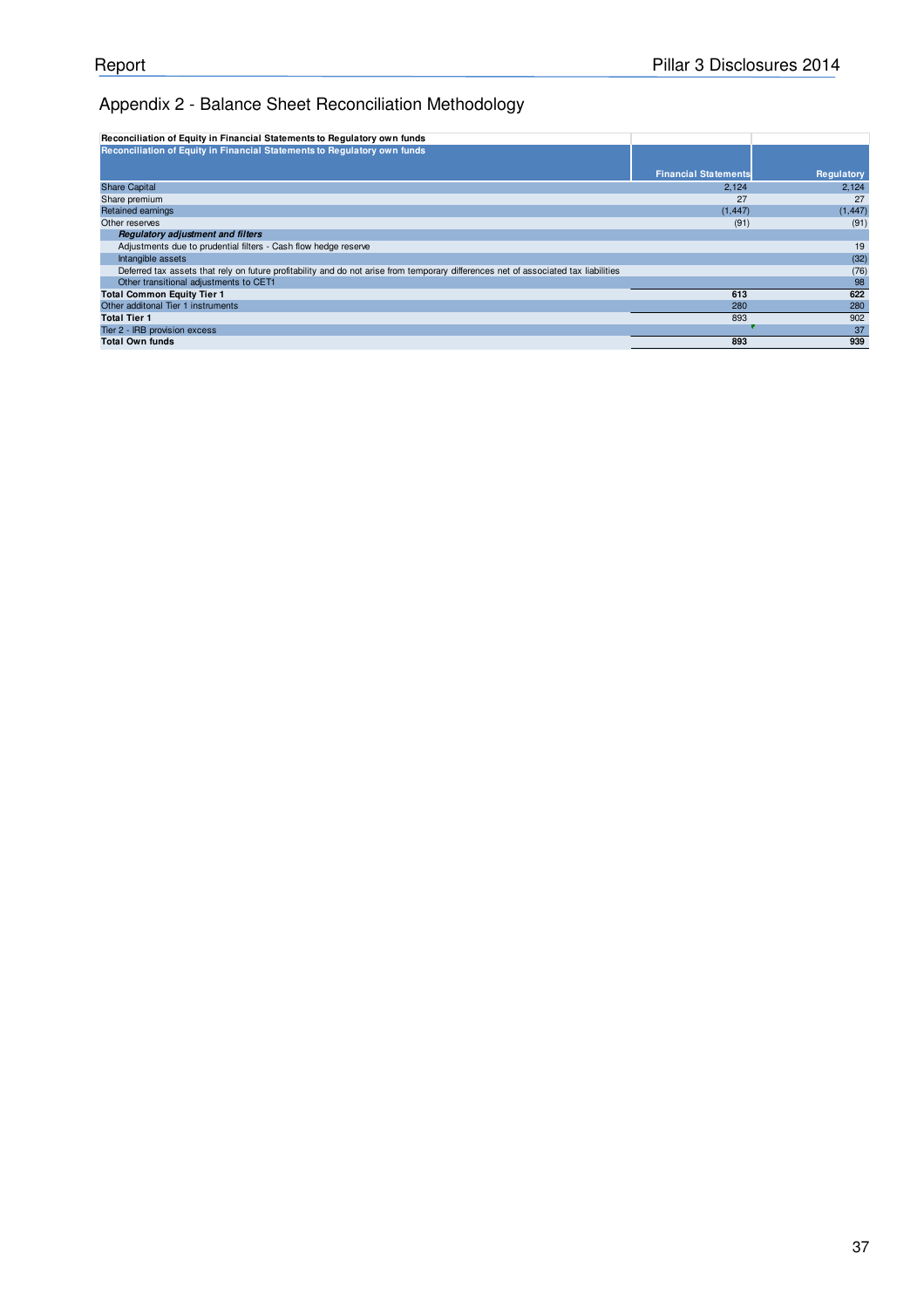# Appendix 3 - Capital instruments' main features template

Disclosure according to Article 3 in Commission implementing regulation (EU) No 1423/2013

|    | Capital instruments' main features template (1)                                                                 |                                                                     |                                  |                                   |
|----|-----------------------------------------------------------------------------------------------------------------|---------------------------------------------------------------------|----------------------------------|-----------------------------------|
|    | 1 Issuer                                                                                                        | <b>KBC Bank Ireland PLC</b>                                         | <b>KBC Bank Ireland PLC</b>      | <b>KBC Bank Ireland PLC</b>       |
|    | 2 Unique identifier (eg CUSIP, ISIN or Bloomberg identifier for private placement                               | N/A                                                                 | N/A                              | N/A                               |
|    | 3 Governing law (s) of the instrument                                                                           | Ireland                                                             | Ireland                          | Ireland                           |
|    | Regulatory treatment                                                                                            |                                                                     |                                  |                                   |
|    | <b>Transitional CRR rules</b>                                                                                   | <b>Additional Tier 1</b>                                            | <b>Additional Tier 1</b>         | <b>Additional Tier 1</b>          |
|    | 5 Post-transitional CRR rules                                                                                   | <b>Additional Tier 1</b>                                            | <b>Additional Tier 1</b>         | <b>Additional Tier 1</b>          |
|    | 6 Eigible at solo/(sub-)consolidated/solo & (sub-)consolidated                                                  | Solo & Consolidated                                                 | Solo & Consolidated              | Solo & Consolidated               |
|    |                                                                                                                 | Additional Tier 1 as published in Additional Tier 1 as published in |                                  | Additional Tier 1 as published in |
|    |                                                                                                                 | Regulation                                                          | Regulation                       | Regulation                        |
|    | 7 Instrument type (types to be specified by each jurisdiction)                                                  | (EU) No 575/2013 article 61                                         | (EU) No 575/2013 article 61      | (EU) No 575/2013 article 61       |
|    | 8 Amount recognised in regulatory capital (currency in million, as of most recent reporting date)               | 75                                                                  | 50                               | 155                               |
|    | 9 Nominal amount of instrument                                                                                  | 75                                                                  | 50                               | 155                               |
|    | 9a Issue price                                                                                                  | 100 per cent                                                        | 100 per cent                     | 100 per cent                      |
|    | 9b Redemption price                                                                                             | 100 per cent                                                        | 100 per cent                     | 100 per cent                      |
|    | 10 Accounting classification                                                                                    | Equity - other equity instrument                                    | Equity - other equity instrument | Equity - other equity instrument  |
|    | 11 Original date of issuance                                                                                    | 28/03/2012                                                          | 27/06/2012                       | 21/12/2012                        |
|    | 12 Perpeptual or dated                                                                                          | Perpetual                                                           | Perpetual                        | Perpetual                         |
|    | 13 Original maturity date                                                                                       | N/A - perpetual                                                     | N/A - perpetual                  | N/A - perpetual                   |
|    | 14 Issuer call subjet to prior supervisory approval                                                             | Yes                                                                 | Yes                              | Yes                               |
|    | 15 Optional call date, contingent call dates, and redemption amount                                             | N/A                                                                 | N/A                              | N/A                               |
|    | 16 Subsequent call dates, if applicable                                                                         | N/A                                                                 | N/A                              | N/A                               |
|    | Coupons / dividends                                                                                             |                                                                     |                                  |                                   |
|    | 17 Fixed or floating dividend/coupon                                                                            | Fixed                                                               | Fixed                            | Fixed                             |
|    | 18 Coupon rate and any related index                                                                            | 15.50%                                                              | 16.70%                           | 12%                               |
|    | 19 Existence of a dividend stopper                                                                              | Yes                                                                 | Yes                              | Yes                               |
|    |                                                                                                                 | Timing of payments (if payable)                                     | Timing of payments (if payable)  | Timing of payments (if payable)   |
|    | 20a Fully discretionary, partially discretionary or mandatory (in terms of timing                               | is mandatory                                                        | is mandatory                     | is mandatory                      |
|    |                                                                                                                 | Full discretion to cancel any                                       | Full discretion to cancel any    | Full discretion to cancel any     |
|    | 20b Fully discretionary, partially discretionary or mandatory (in terms of amount)                              | interest payment                                                    | interest payment                 | interest payment                  |
|    | 21 Existence of step up or other incentive to redeem                                                            | <b>No</b>                                                           | <b>No</b>                        | <b>No</b>                         |
|    | 22 Noncumulative or cumulative                                                                                  | Non cumulative                                                      | Non cumulative                   | Non cumulative                    |
| 23 | Convertible or non-convertible                                                                                  | Convertible                                                         | Convertible                      | Convertible                       |
|    |                                                                                                                 | On occurrence of a Capital                                          | On occurrence of a Capital       | On occurrence of a Capital        |
|    |                                                                                                                 | Deficiency Event or a Viability                                     | Deficiency Event or a Viability  | Deficiency Event or a Viability   |
|    | 24 If convertible, conversion trigger (s)                                                                       | Event                                                               | Event                            | Event                             |
|    | 25 If convertible, fully or partially                                                                           | Fully                                                               | Fully                            | Fully                             |
|    |                                                                                                                 |                                                                     |                                  |                                   |
|    |                                                                                                                 | Covertible to ordinary shares at                                    | Covertible to ordinary shares at | Covertible to ordinary shares at  |
|    | 26 If convertible, conversion rate                                                                              | nominal value of ordinary shares                                    | nominal value of ordinary shares | nominal value of ordinary shares  |
|    |                                                                                                                 | Mandatory conversion on a                                           | Mandatory conversion on a        | Mandatory conversion on a         |
|    | 27 If convertible, mandatory or optional conversion                                                             | <b>Conversion Event</b>                                             | <b>Conversion Event</b>          | <b>Conversion Event</b>           |
|    | 28 If convertible, specifiy instrument type convertible into                                                    | Ordinary shares                                                     | Ordinary shares                  | Ordinary shares                   |
|    | 29 If convertible, specifiy issuer of instrument it converts into                                               | <b>KBC Bank Ireland PLC</b>                                         | <b>KBC Bank Ireland PLC</b>      | <b>KBC Bank Ireland PLC</b>       |
|    | 30 Write-dow n features                                                                                         | N/A                                                                 | N/A                              | N/A                               |
|    | 31 If w rite-down, w rite-down trigger (s)                                                                      | N/A                                                                 | N/A                              | N/A                               |
|    | 32 If write-down, full or partial                                                                               | N/A                                                                 | N/A                              | N/A                               |
|    | 33 If w rite-down, permanent or temporary                                                                       | N/A                                                                 | N/A                              | N/A                               |
|    | 34 If temporary w rite-down, description of w rite-up mechanism                                                 | N/A                                                                 | N/A                              | N/A                               |
|    | 35 Position in subordination hierachy in liquidation (specify instrument type immediately senior to instrument) | Tier 2 Capital                                                      | Tier 2 Capital                   | Tier 2 Capital                    |
|    | 36 Non-compliant transitioned features                                                                          | <b>No</b>                                                           | <b>No</b>                        | <b>No</b>                         |
|    | 37 If yes, specifiy non-compliant features                                                                      | N/A                                                                 | N/A                              | N/A                               |
|    | (1) 'N/A' inserted if the question is not applicable                                                            |                                                                     |                                  |                                   |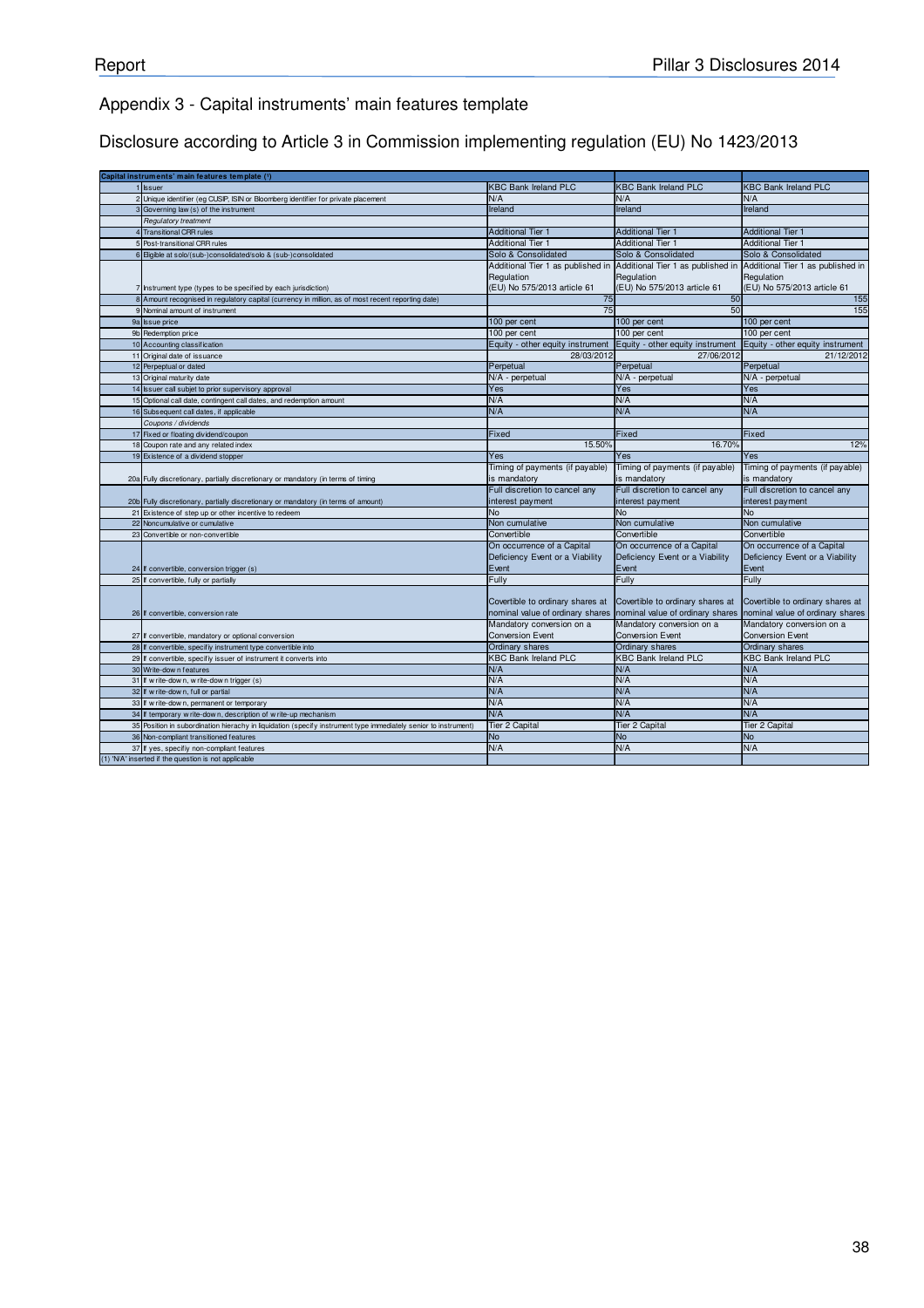#### Appendix 4 - Disclosure on asset encumbrance

#### Assets

|     |                                        | Carrying<br>amount of<br>encumbered<br>assets<br>€m | <b>Fair value of</b><br>encumbered<br>assets<br>€m | Carrying<br>amount of<br>unencumbered<br>assets<br>€m | <b>Fair value of</b><br>unencumbered<br>assets<br>€m |
|-----|----------------------------------------|-----------------------------------------------------|----------------------------------------------------|-------------------------------------------------------|------------------------------------------------------|
|     |                                        | 010                                                 | 040                                                | 060                                                   | 090                                                  |
| 010 | Assets of the reporting<br>institution | 6,074                                               |                                                    | 7,636                                                 |                                                      |
| 030 | Equity instruments                     |                                                     |                                                    | $\mathcal{P}$                                         | $\overline{2}$                                       |
| 040 | Debt securities                        |                                                     |                                                    | 987                                                   | 1,078                                                |
| 120 | Other assets                           | 4                                                   |                                                    | 833                                                   |                                                      |

#### Collateral received

|     |                                                                    | <b>Fair value of</b><br>encumbered<br>collateral<br>received or<br>own debt<br>securities<br>issued | <b>Fair value of</b><br>collateral<br>received or<br>own debt<br><b>securities</b><br>issued<br>available for<br>encumbrance |
|-----|--------------------------------------------------------------------|-----------------------------------------------------------------------------------------------------|------------------------------------------------------------------------------------------------------------------------------|
|     |                                                                    | 010                                                                                                 | 040                                                                                                                          |
| 130 | Collateral received by the reporting institution                   |                                                                                                     |                                                                                                                              |
| 150 | <b>Equity instruments</b>                                          |                                                                                                     |                                                                                                                              |
| 160 | Debt securities                                                    |                                                                                                     |                                                                                                                              |
| 230 | Other collateral received                                          |                                                                                                     |                                                                                                                              |
| 240 | Own debt securities issued other than own covered bonds<br>or ABSs |                                                                                                     |                                                                                                                              |

#### Encumbered assets/collateral received and associated liabilities

|     |                                                      | <b>Matching liabilities,</b><br>contingent liabilities or<br>securities lent | Assets, collateral received<br>and own<br>debt securities issued other<br>than covered bonds and<br><b>ABSs encumbered</b> |
|-----|------------------------------------------------------|------------------------------------------------------------------------------|----------------------------------------------------------------------------------------------------------------------------|
|     |                                                      | 010                                                                          | 030                                                                                                                        |
| 010 | Carrying amount of selected<br>financial liabilities | 3,869                                                                        | 6,074                                                                                                                      |

#### Information on importance of encumbrance

KBC Bank Ireland's (KBCI) main source of encumbrance as at 31st December 2014 is funding received from KBC Bank NV through bi-lateral repurchase agreements. This funding is collateralized by residential mortgages which have been deemed eligible for ECB market operations through a retained residential mortgage backed security (RMBS). Additional sources of encumbrance arise from credit support provided for derivative transactions with third parties where a CSA agreements is in place. In instances where credit support is required cash is transferred between counterparties in line with the terms and conditions of the CSA.

Only a very small portion of the items in column 060 "carrying amount of unencumbered assets" row 120 "other assets" would be considered available for encumberence during the normal course of business. This would relate to credit support (cash transfer) provided for derivative transactions with third parties where a CSA agreement in in place. At 31st December 2014 this amount was only €4m.